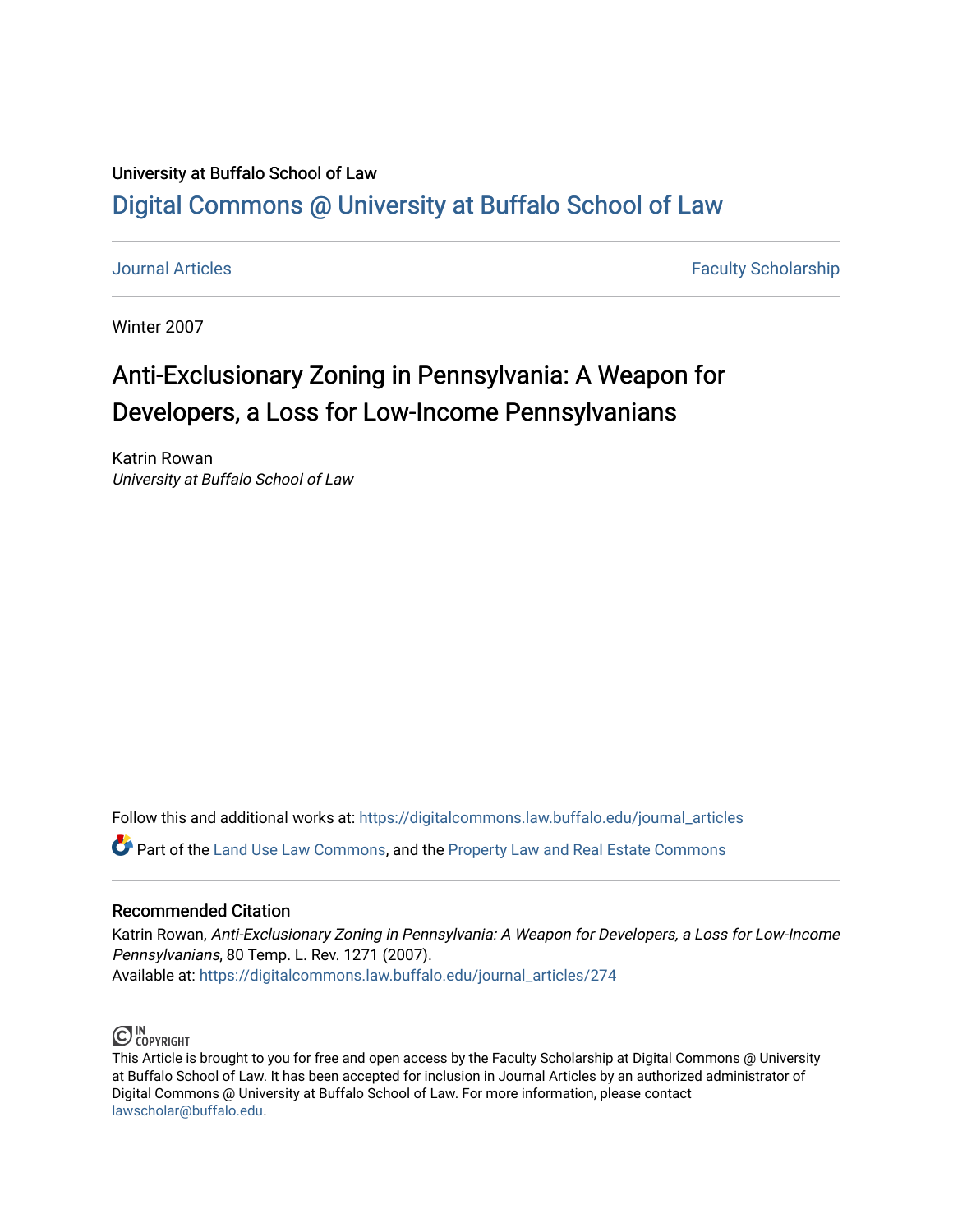## ANTI-EXCLUSIONARY ZONING IN PENNSYLVANIA: A WEAPON FOR DEVELOPERS, A LOSS FOR LOW-INCOME PENNSYLVANIANS

### I. INTRODUCTION

In 1974, seven landowners proposed to develop several thousand units of apartments, townhouses, and mobile homes in Buckingham Township, an outer suburb of Philadelphia.<sup>1</sup> The 1970 census indicated that Buckingham was home to only 5150 residents and 1609 housing units.2 The proposed housing would have increased the number of Buckingham's housing units by over 500%.<sup>3</sup> Wealthy and bucolic, Buckingham was just beginning to feel the pressure of increased development and trying to preserve its agricultural heritage. At the time, Buckingham's zoning allowed for only single-family homes on minimum lot sizes of one acre, which would clearly prohibit the proposed development.<sup>4</sup>

The landowners challenged the zoning under Pennsylvania's developing exclusionary zoning case law, arguing that the zoning unconstitutionally excluded multifamily housing and mobile homes.<sup>5</sup> Buckingham agreed that its zoning ordinance was unconstitutional under the new law and was in the process of developing a new, comprehensive zoning plan for the township.6 Buckingham enacted new, non-exclusionary zoning in 1975 and rejected the landowners' applications for a curative amendment, filed to "cure" the former defective zoning.7 The landowners sued the township and won; the court held that the new zoning was not applicable to the case because the curative amendment was filed before the zoning changes were advertised.<sup>8</sup> The court urged the landowners and the township to negotiate.<sup>9</sup>

Today, on these parcels of land sit over one thousand single-family homes with values between \$400,000 to \$750,000, almost three hundred luxury townhouses worth over \$400,000 each, and a desirable mobile-home park with

4. *Schlanger*, 29 Bucks Co. L. Rep. at 281.

5. *See* Appeal of Girsh, 263 A.2d 395, 397 (Pa. 1970) (holding that township's zoning, which did not provide for multifamily housing, was unconstitutional). For an explanation of the development of exclusionary zoning case law in Pennsylvania, see *infra* Part II.C.

8. *Id.* at 283-84. The commonwealth court affirmed. Bd. of Supervisors of Buckingham Twp. v. Barness, 382 A.2d 140, 142 (Pa. Commw. Ct. 1978).

9. *Schlanger*, 29 Bucks Co. L. Rep. at 285.

<sup>1.</sup> Schlanger v. Buckingham Twp. Bd. of Supervisors, 29 Bucks Co. L. Rep. 280, 281 (Pa. Ct. Com. Pl. 1976).

<sup>2.</sup> Bucks County Planning Commission, 1970 Census Information (on file with author).

<sup>3.</sup> *See Schlanger*, 29 Bucks Co. L. Rep. at 285 (approving developers' curative amendment); Bucks County Planning Commission, *supra* note 2 (providing housing unit numbers as of 1970).

<sup>6.</sup> *Schlanger*, 29 Bucks Co. L. Rep. at 281-82.

<sup>7.</sup> *Id.* at 282.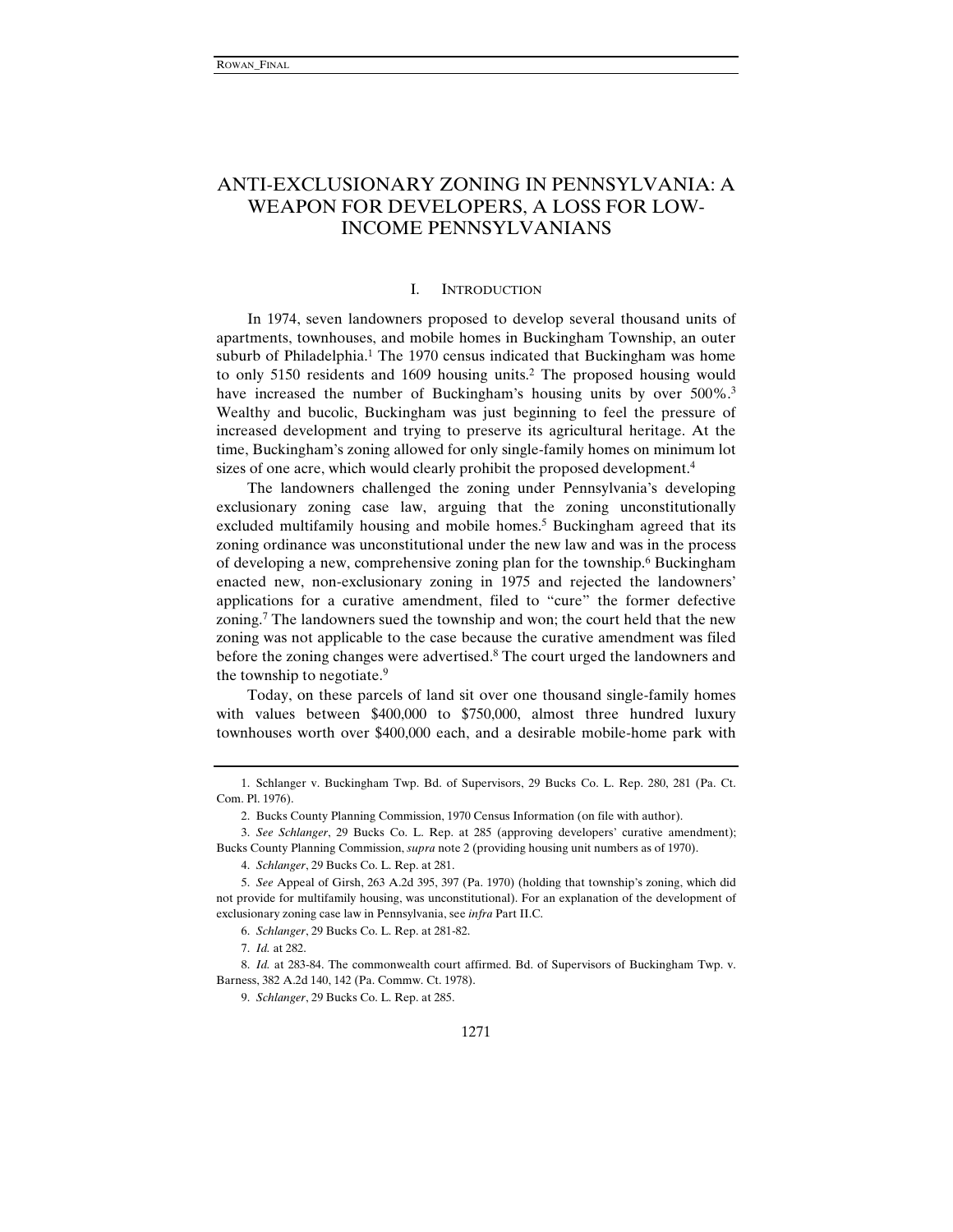monthly land rental costs of \$400 and home values of approximately \$200,000.<sup>10</sup> Buckingham Township indeed heeded the suggestion of the court to negotiate and in doing so avoided most of the 8155 new households that would have resided in the proposed multifamily housing and mobile-home park.<sup>11</sup> In Pennsylvania, a developer who successfully challenges exclusionary zoning is not required to build the housing type for which he sued, and the developer and municipality may negotiate for a more mutually desirable development.<sup>12</sup> In Buckingham, the lawsuit, ostensibly to build housing for low- to moderateincome residents, resulted in expensive single-family homes, luxury townhouses, and an exclusive mobile-home community. This result hardly seems like a victory for affordable housing advocates.

This Comment argues that the great need for affordable housing is not being met under Pennsylvania's unique anti-exclusionary zoning case law because the law focuses on property rights and land uses rather than classes of people and because developers manipulate the curative amendment process. Part II provides an overview of the intertwined affordable housing and exclusionary zoning problems, an explanation of various state approaches to exclusionary zoning, a description of the Pennsylvania case law, and a discussion of the "sue and switch" tactic used by developers in the Buckingham example above. Part III.A discusses the financial and planning burdens placed on municipalities by the misuse of curative amendments. Part III.B criticizes the fact that affordable housing has not effectively resulted from this process. Part III.C suggests that anti-exclusionary zoning efforts would be more successful in Pennsylvania if they focused on creating housing for a variety of classes of people rather than ensuring a variety of land uses. Finally, Part III.D provides several suggestions for change, including an end to the doctrine of definitive relief, promotion of inclusionary zoning practices, and the pursuit of smart growth policies to rein in sprawl and make both the cities and the suburbs more desirable and affordable places to live.

#### II. OVERVIEW

Exclusionary zoning is widely considered to be a significant impediment to the development of affordable housing.<sup>13</sup> States have taken a variety of approaches to combat exclusionary zoning, both in the courts and the legislatures.14 The most well-known example of judicial action against exclusionary zoning is found in New Jersey, where the *Mt. Laurel* doctrine<sup>15</sup>

<sup>10.</sup> Buckingham Township, Table on Barness Cures (Nov. 2006) (on file with author).

<sup>11.</sup> *Id.*

<sup>12.</sup> *See, e.g.*, *Schlanger*, 29 Bucks Co. L. Rep. at 285 (encouraging township and landowners to negotiate to "resolv[e] their differences").

<sup>13.</sup> See *infra* Part II.A for a definition of exclusionary zoning and its relationship to affordable housing as well as a general discussion of zoning authority in Pennsylvania.

<sup>14.</sup> See *infra* Part II.B for a discussion of state efforts against exclusionary zoning.

<sup>15.</sup> *See generally* S. Burlington County NAACP v. Twp. of Mount Laurel (*Mt. Laurel I*), 336 A.2d 713 (N.J. 1975) (establishing *Mt. Laurel* doctrine). See *infra* Part II.B.1 for an explanation of the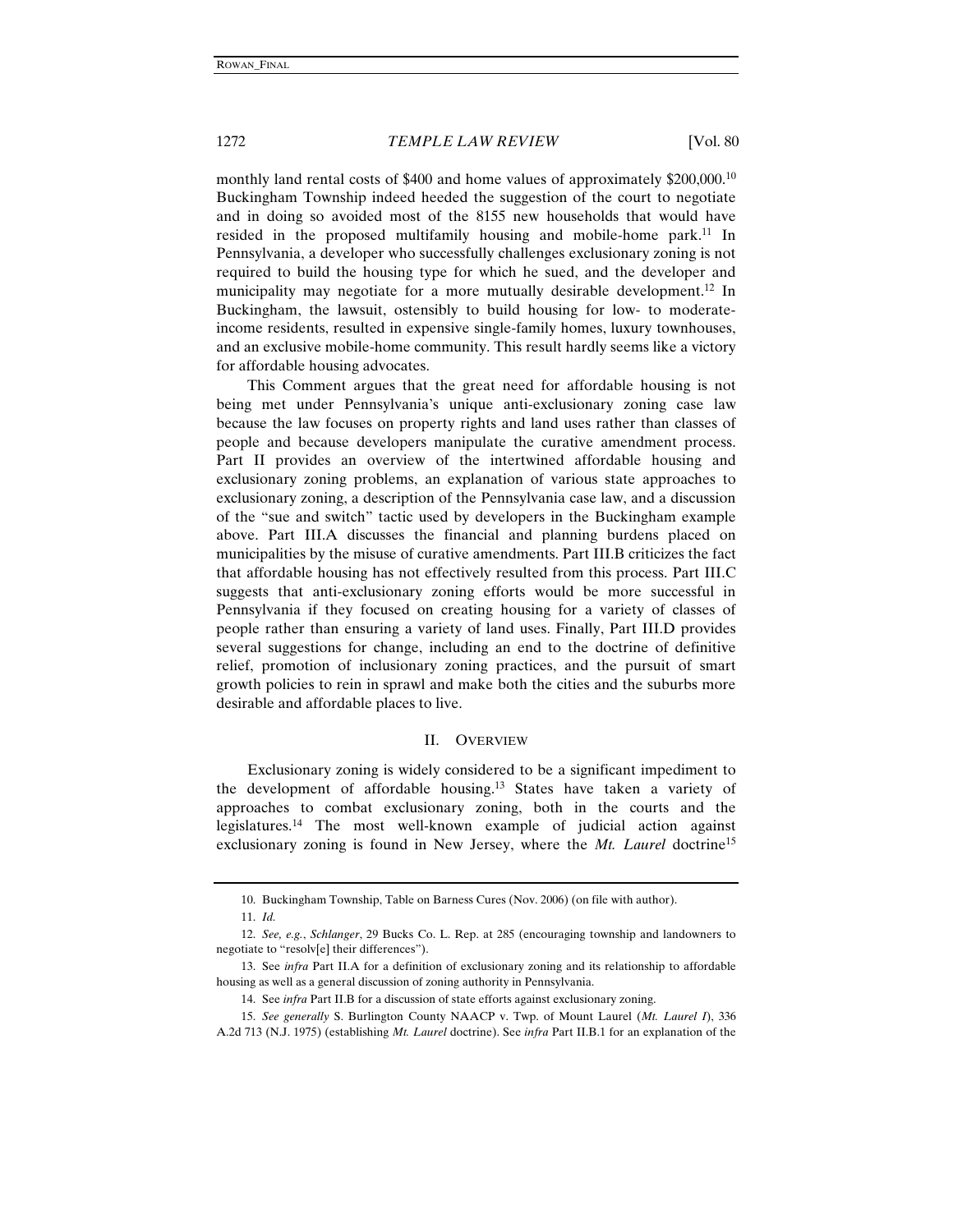requires all municipalities to affirmatively provide for affordable housing.16 In Pennsylvania, the state supreme court has developed the "fair share" doctrine under the state constitution, requiring municipalities to allow a fair share of housing types.17 Nevertheless, the Pennsylvania Supreme Court has clarified that municipalities must provide for a variety of uses, not a variety of classes of people, because the fair-share doctrine is based on constitutional property rights rather than a large-scale social justice program such as New Jersey's.18

To challenge zoning as exclusionary, a landowner may file a curative amendment application, requesting that the municipality "cure" the zoning's alleged constitutional infirmity and allow a certain use of the land.19 If the municipality denies the application and the landowner wins a lawsuit in state court, the doctrine of definitive relief allows the court to order the requested zoning change, and the landowner may build on the property subject only to applicable building codes and other administrative requirements.20 Upon a successful challenge, a developer is not required to build the housing type for which he sued and may instead negotiate with the municipality to build a use that was prohibited under the zoning but not otherwise excluded from the township (for example, large single-family homes on small lots).21 This approach has been labeled "sue and switch."22

#### *A. Exclusionary Zoning*

The need for affordable housing in America has been well documented.<sup>23</sup> Over twelve million households use more than fifty percent of their income to pay for housing, while the U.S. Department of Housing and Urban Development ("HUD") definition of affordability is for a household to pay only thirty percent or less of its income on housing.<sup>24</sup> Thirty percent of Americans have difficulty affording their housing.25 Rental costs have risen faster than the consumer price

21. See *infra* Part II.F for a discussion of how the curative amendment process can be used by developers to build luxury rather than affordable housing.

22. See *infra* Part II.F.1 for a discussion of the "sue and switch" tactic employed by developers.

23. *See, e.g.*, Douglas R. Porter, *The Promise and Practice of Inclusionary Zoning*, *in* GROWTH MANAGEMENT AND AFFORDABLE HOUSING: DO THEY CONFLICT? 212, 213 (Anthony Downs ed., 2004) (discussing fact that "the supply of housing affordable to many Americans has not kept up with needs" and advocating inclusionary zoning as solution to affordable housing problem).

24. U.S. Department of Housing and Urban Development, Affordable Housing, http://www.hud.gov/offices/cpd/affordablehousing/index.cfm (last visited Sept. 1, 2008). HUD has established that "[f]amilies who pay more than 30 percent of their income for housing are considered cost burdened and may have difficulty affording necessities such as food, clothing, transportation and medical care." *Id*.

25. Mandara Meyers, Comment, *(Un)equal Protection for the Poor: Exclusionary Zoning and the* 

*Mt. Laurel* doctrine.

<sup>16.</sup> *Id.* at 724.

<sup>17.</sup> Surrick v. Zoning Hearing Bd., 382 A.2d 105, 108-09 (Pa. 1977). See *infra* Part II.C for a discussion of exclusionary zoning case law in Pennsylvania and a description of the fair-share doctrine.

<sup>18.</sup> BAC, Inc. v. Bd. of Supervisors, 633 A.2d 144, 147 (Pa. 1993).

<sup>19.</sup> See *infra* Part II.D for a description of the curative amendment process.

<sup>20.</sup> See *infra* Part II.E for an explanation of the doctrine of definitive relief.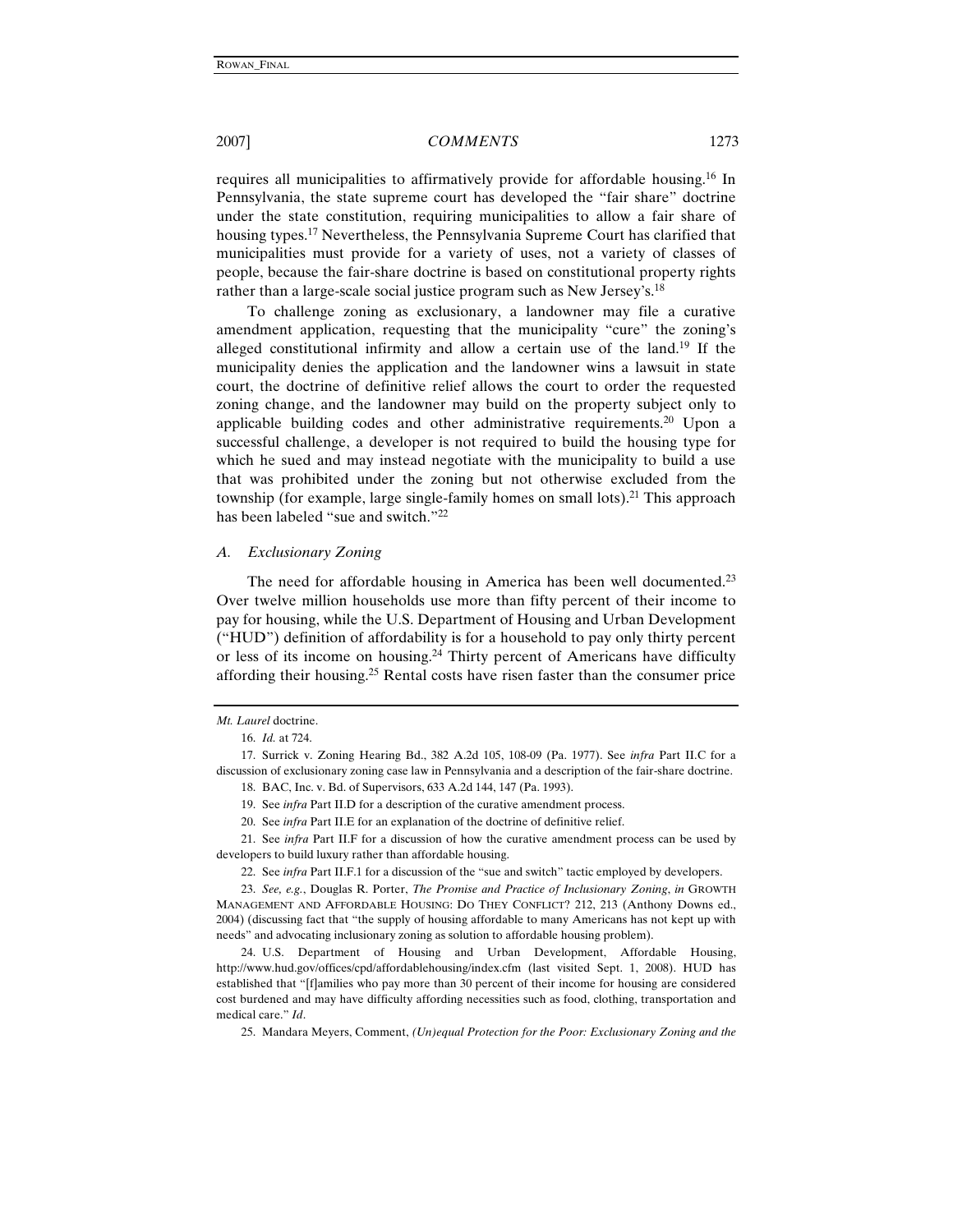index since 1997.26 It is difficult to overstate the importance of stable and adequate housing in an individual's life.27 Housing closely correlates to employment prospects, educational opportunities, and access to health care.<sup>28</sup> Cities and their suburbs are inherently interconnected, and a lack of affordable housing in one leads to extensive problems in the other.<sup>29</sup> In Pennsylvania, population increases in the outer suburbs led to the creation of approximately 269,000 new homes in the 1990s, while population decreases in the cities led to the loss of over 22,000 housing units during the same period.30 Because poor Pennsylvanians are significantly more likely to live in the cities and older suburbs, this population shift and the resulting housing changes disproportionately affect the poor.<sup>31</sup>

Exclusionary zoning can be a barrier to the creation of affordable housing.<sup>32</sup> Zoning labeled as exclusionary often prescribes limits on types of housing, minimum lot sizes, restrictions on the number of occupants, and required setbacks.33 Such restrictions generally increase housing costs, which then make the housing unaffordable to low- and moderate-income individuals.34

26. Porter, *supra* note 23, at 213.

27. *See* Justin D. Cummins, Comment, *Recasting Fair Share: Toward Effective Housing Law and Principled Social Policy*, 14 LAW & INEQ. 339, 342-51 (1996) (discussing "geography of opportunity," meaning centrality of housing to important social opportunities, such as employment, education, and health care).

28. *Id.*

29. *Id.* at 359-60 (arguing that health of city will always be critical to health of its suburbs because of tourism, sustainable economic growth, spillover of poor conditions, and regional financial burden); *see also* Edward G. Goetz et al., *The Minnesota Land Use Planning Act and the Promotion of Lowand Moderate-Income Housing in Suburbia*, 22 LAW & INEQ. 31, 33 (2004) (stating that suburban barriers to affordable housing generate urban sprawl and trap poorer individuals in cities, away from suburban resources including superior jobs and schools).

30. THE BROOKINGS INST., BACK TO PROSPERITY: A COMPETITIVE AGENDA FOR RENEWING PENNSYLVANIA 34 (2003), *available at* http://www.brook.edu/metro/publications/pa.htm. Population shifts, development trends, and zoning impediments are only some of the factors contributing to the shortage of affordable housing. For further information on the affordable housing crisis in Philadelphia, see generally AMY E. HILLIER & DENNIS P. CULHANE, UNIV. OF PA., CLOSING THE GAP: HOUSING (UN)AFFORDABILITY IN PHILADELPHIA (2003), *available at* http://repository.upenn.edu/cgi/ viewcontent.cgi?article=1000&context=cplan\_papers; Housing Alliance of Pennsylvania, http://www.housingalliancepa.org (last visited Sept. 1, 2008).

31. THE BROOKINGS INST., *supra* note 30, at 9-11.

32. *See, e.g.*, Myron Orfield, *Land Use and Housing Policies to Reduce Concentrated Poverty and Racial Segregation*, 33 FORDHAM URB. L.J. 877, 888 (2006) (arguing that exclusionary zoning is most common legal impediment to creation of affordable housing).

33. Meyers, *supra* note 25, at 354 (citing Peter H. Schuck, *Judging Remedies: Judicial Approaches to Housing Segregation*, 37 HARV. C.R.-C.L. L. REV. 289, 309 (2002)).

34. *Id.*

*Need for Stricter Scrutiny*, 6 U. PA. J. CONST. L. 349, 355 (2003) (citing JOINT CTR. FOR HOUS. STUDIES OF HARVARD UNIV., THE STATE OF THE NATION'S HOUSING 25 (2003)); *see also* NAT'L LOW INCOME HOUS. COAL., OUT OF REACH 2006, at 2-3 (2006), *available at* http://www.nlihc.org/oor/ oor2006/introduction.pdf (comparing wages and rents in communities nationally to derive a "Housing Wage," finding that average worker must earn \$16.31 an hour to afford two-bedroom rental, and noting that federal minimum wage was \$5.15 in 2006).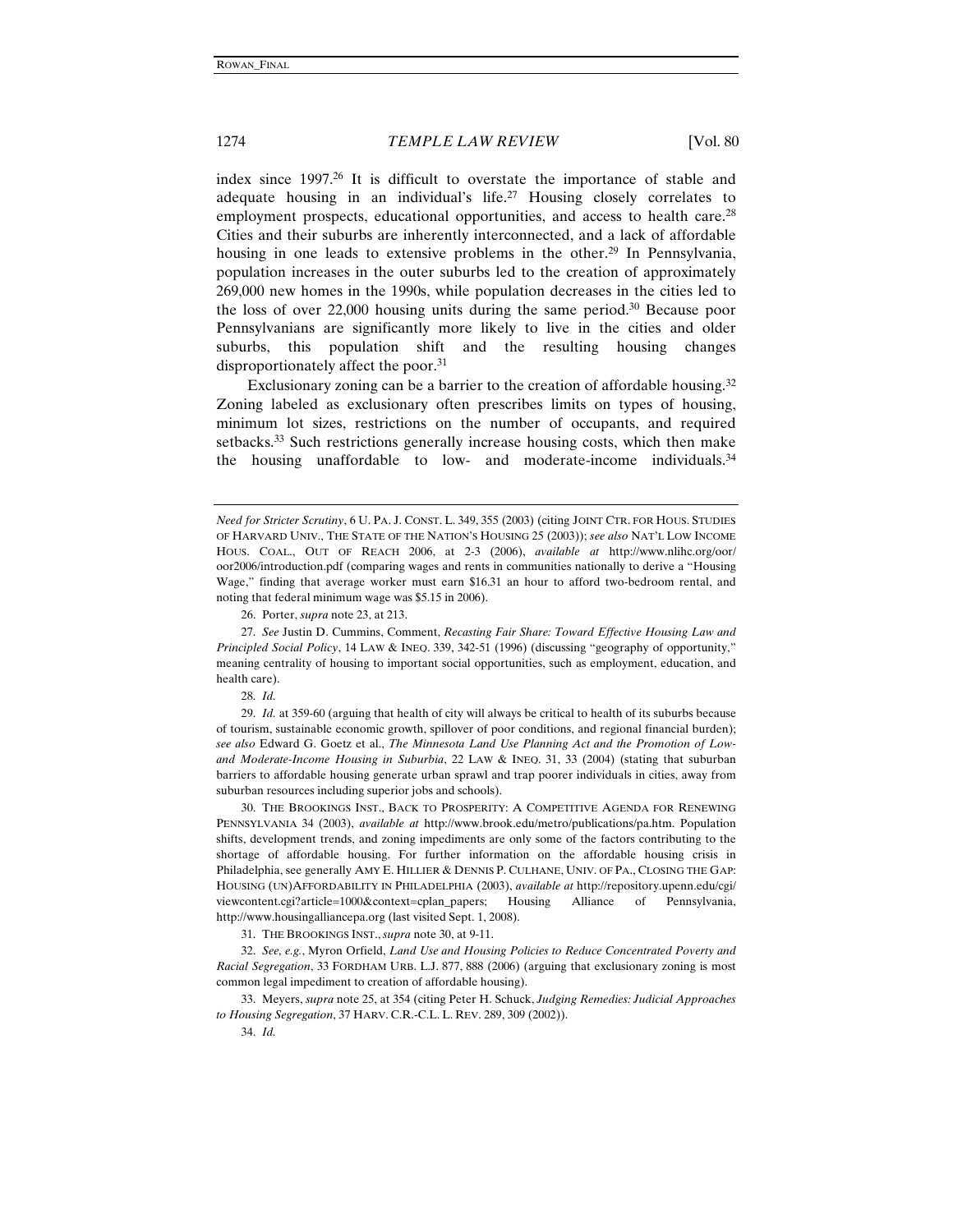Exclusionary zoning has historically been linked to racial and class segregation and discriminatory motives by zoning authorities.<sup>35</sup>

Municipalities are entitled to enact zoning ordinances under their police powers,36 though to be constitutional, the zoning must not be arbitrary or unreasonable and must bear a "substantial relation to the public health, safety, morals, or general welfare."37 Ordinances are presumed to be valid unless shown to be unreasonable, arbitrary, or not substantially related to the municipality's police powers.38 The challenging party bears the burden of proving the ordinance's unconstitutionality.39 Nevertheless, where a legitimate use is completely prohibited, the burden shifts to the municipality to justify the ordinance on grounds of public health, safety, morals, or general welfare.<sup>40</sup> On appeal, the reviewing court has statutory authority to invalidate any ordinance.<sup>41</sup>

Municipalities have primary land-use authority in Pennsylvania, as delegated to them by the state legislature in the Municipalities Planning Code  $("MPC")$ <sup>42</sup>. The MPC was enacted in 1968 and is a consolidation of all planning and zoning requirements for local governments with which municipalities must comply.43 The MPC specifies for which purposes municipalities may zone, including to protect the public welfare, preserve natural and historic values, prevent overcrowding and blight, preserve agricultural lands, provide for all

41. 53 PA. STAT. ANN. § 11006-A(a) (West 1997 & Supp. 2007).

<sup>35.</sup> Lisa C. Young, Comment, *Breaking the Color Line: Zoning and Opportunity in America's Metropolitan Areas*, 8 J. GENDER RACE & JUST. 667, 668-72 (2005) (describing zoning that was historically enacted with discriminatory purpose and arguing that, because minorities are disproportionately poor, exclusionary zoning can cause racial segregation today).

<sup>36.</sup> Village of Euclid v. Ambler Realty Co., 272 U.S. 365, 387 (1926). In *Euclid*, the Court upheld a zoning restriction banning apartment buildings from areas of single-family homes, finding that apartment buildings are often a "mere parasite" of the pleasant community and expressing concern for the safety and welfare of children living in single-family homes. *Id.* at 394. For a discussion of the exclusionary tone of *Euclid*, see Young, *supra* note 35, at 673-74.

<sup>37.</sup> *Euclid*, 272 U.S. at 395 (recognizing constitutional source of zoning powers); C&M Developers, Inc. v. Bedminster Twp. Zoning Hearing Bd., 820 A.2d 143, 154 (Pa. 2002); Nat'l Land & Inv. Co. v. Kohn, 215 A.2d 597, 607 (Pa. 1965).

<sup>38.</sup> *C&M Developers, Inc.*, 820 A.2d at 154.

<sup>39.</sup> BAC, Inc. v. Bd. of Supervisors, 633 A.2d 144, 147 (Pa. 1993) (citing *Nat'l Land*, 215 A.2d at 607).

<sup>40.</sup> Fernley v. Bd. of Supervisors, 502 A.2d 585, 587 (Pa. 1985). This burden does not shift to the municipality if the zoning is allegedly exclusionary due to minimum lot-size requirements rather than total prohibition of a certain use (e.g., prohibition of apartment buildings). *See C&M Developers, Inc.*, 820 A.2d at 154 (finding that protection of property rights does not require that this burden shift, and holding that municipalities need not establish "extraordinary justification" for minimum lot-size requirements).

<sup>42.</sup> *See* 53 PA. STAT. ANN. § 10601 (West 1997) ("The governing body of each municipality, in accordance with the conditions and procedures set forth in this act, may enact, amend and repeal zoning ordinances to implement comprehensive plans and to accomplish any of the purposes of this act.").

<sup>43.</sup> Joel P. Dennison, Comment, *New Tricks for an Old Dog: The Changing Role of the Comprehensive Plan Under Pennsylvania's "Growing Smarter" Land Use Reforms*, 105 DICK. L. REV. 385, 399 (2001) (citing Robert S. Ryan, PENNSYLVANIA ZONING LAW AND PRACTICE § 2.1.1 (1992)).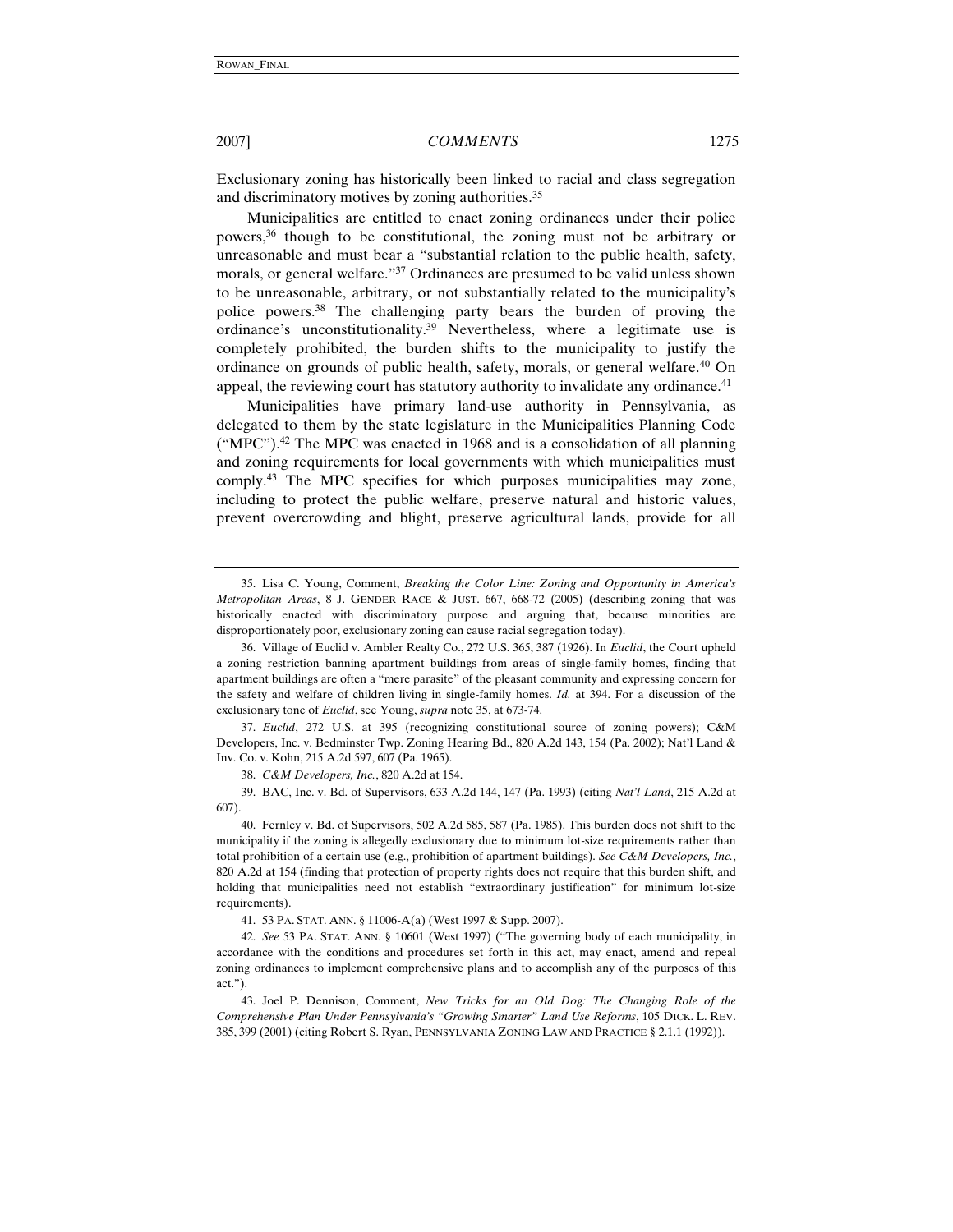basic forms of housing, and accommodate reasonable community growth.<sup>44</sup>

Today, however, zoning that some may label as "exclusionary" may be designed to have beneficial effects on the community, such as protecting public safety, preventing overcrowding, and ensuring adequate public services and facilities.45 For example, municipalities may enact zoning to control sprawl.46 The Pennsylvania Supreme Court has defined sprawl as "development that is inefficient in its use of land (i.e. low density); constructed in a 'leap frog' manner in areas without existing infrastructure, often on prime farmland; automobile dependent, and consisting of isolated single use neighborhoods requiring excessive transportation."47 Sprawl is a national phenomenon; in the year 2000 alone, three million acres of land were developed into urban and suburban use.48 In Pennsylvania, the rate of sprawl has increased tremendously over the past two decades.49 Between 1982 and 1997, 1.14 million acres of land were developed, accounting for one-third of all development in Pennsylvania's history and averaging almost four acres of newly developed land per resident.<sup>50</sup>

The costs of sprawl include lost farmland, damaged environmental resources, and land inefficiency.51 In Pennsylvania, the trend is particularly pronounced. During the 1990s, Pennsylvania saw the construction of 546,000 new homes while the state added only 281,000 new households, and almost threequarters of this development occurred in the outer suburbs.<sup>52</sup> Despite the new residential and commercial construction in the outer suburbs, minorities and the poor remain concentrated in Pennsylvania's cities, creating some of the most segregated areas in the United States.<sup>53</sup> The movement of jobs into the outer suburbs without a corresponding rise in affordable suburban housing isolates low-income workers from job opportunities.<sup>54</sup> The decentralization that sprawl brings and continuing urban decline are closely related problems.<sup>55</sup>

<sup>44. 53</sup> PA. STAT. ANN. § 10604 (West 1997 & Supp. 2007). For the text of this provision and the commonwealth court's interpretation of its meaning within the affordable housing context, see *infra* notes 154-59 and accompanying text.

<sup>45.</sup> Henry A. Span, *How the Courts Should Fight Exclusionary Zoning*, 32 SETON HALL L. REV. 1, 10 (2001).

<sup>46.</sup> The Pennsylvania Supreme Court has found restrictions on "type, design, location, and intensity" of housing to be reasonable when related to a municipality's efforts to control sprawl. *In re* Petition of Dolington Land Group, 839 A.2d 1021, 1032 (Pa. 2003).

<sup>47.</sup> *Id.* at 1028 n.8.

<sup>48.</sup> Dennison, *supra* note 43, at 388.

<sup>49.</sup> THE BROOKINGS INST., *supra* note 30, at 47.

<sup>50.</sup> *Id.* at 47.

<sup>51.</sup> *Id.* at 47-48.

<sup>52.</sup> *Id.* at 33-34.

<sup>53.</sup> *Id.* at 36. While the population of the outer suburbs increased by twelve percent in the last decade, the urban and older suburban population declined by two percent. THE BROOKINGS INST., *supra* note 30, at 28.

<sup>54.</sup> *Id.* at 61.

<sup>55.</sup> *Id.* at 56; *see also* Orfield, *supra* note 32, at 877 (arguing that sprawl increases urban racial segregation as white urban residents move from city or inner suburbs to newly built housing in outer suburbs).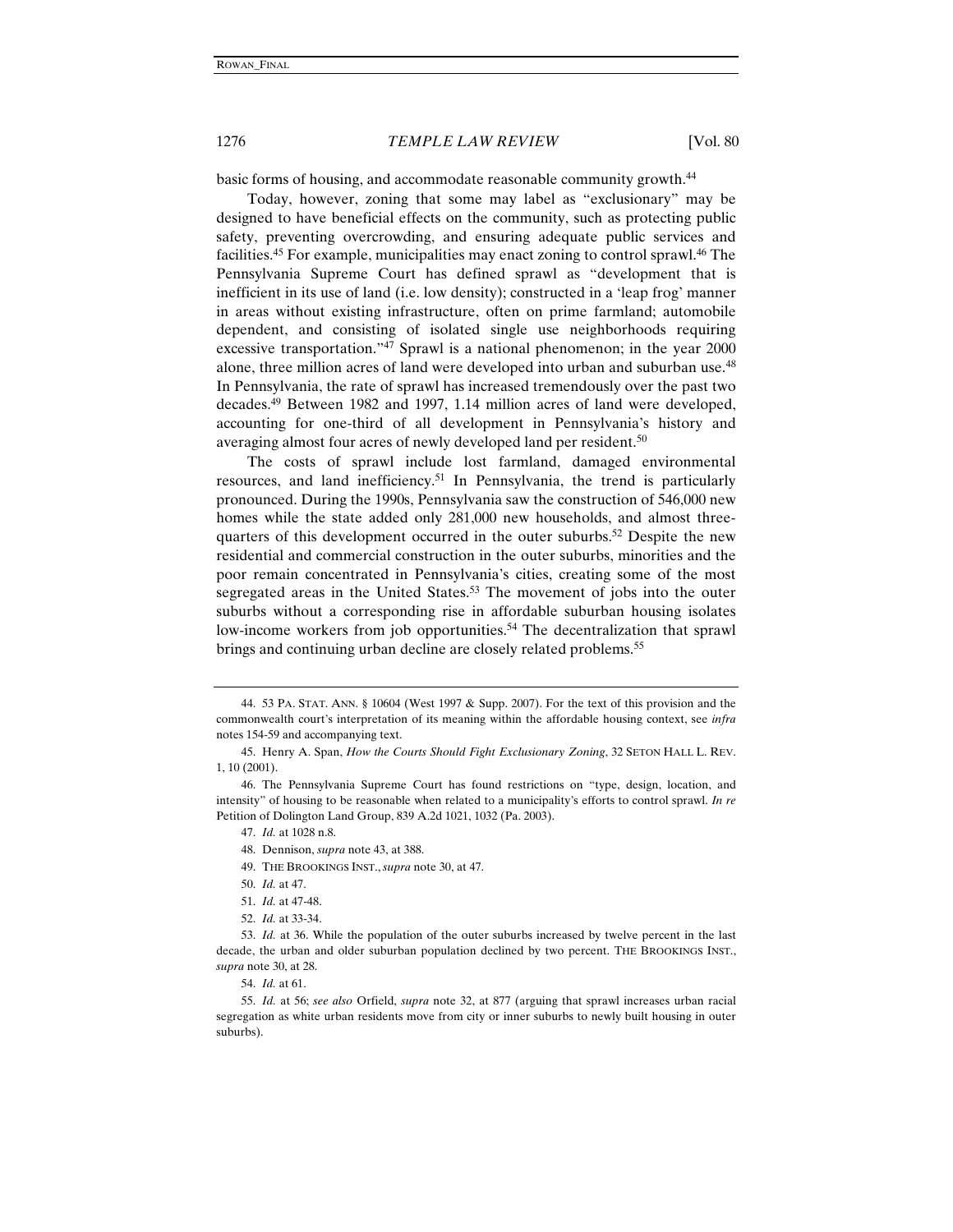Growth management describes policies that plan for future growth and "seek[] to accommodate growth sensibly, not to limit or prevent it."56 Similarly, the smart-growth movement advocates higher-density development concentrated around public transit and other infrastructure to contain development and restrict sprawl.<sup>57</sup> While growth management has historically been linked to discriminatory policies that restricted the availability of affordable housing,58 there is now substantial evidence that growth management and affordable housing need not be mutually exclusive.<sup>59</sup> In fact, some scholars have proposed that the only politically viable alternative to exclusionary zoning is growth management, because dissatisfied citizens will urge local officials to take action against the overdevelopment and congestion that are characteristic of today's suburbs.<sup>60</sup> Affordable housing can be an important component of a growth-management plan.61

#### *B. State Efforts Against Exclusionary Zoning*

Though the U.S. Supreme Court has held that there is no federal constitutional right to affordable housing, $62$  state courts and legislatures have taken a variety of approaches to attempt to generate affordable housing and combat exclusionary zoning. Pennsylvania is one of the few states in which the judiciary has actively dealt with exclusionary zoning, and Pennsylvania is

59. *See* Arthur C. Nelson et al., *The Link Between Growth Management and Housing Affordability: The Academic Evidence*, *in* GROWTH MANAGEMENT AND AFFORDABLE HOUSING, *supra* note 23, at 117, 158 (reviewing literature on effect of growth-management policies and housing affordability, and concluding that successful growth-management policies include expanded affordable housing options for low-income families).

60. *Id.* at 156.

61. *See* Daniel Carlson & Shishir Mathur, *Does Growth Management Aid or Thwart the Provision of Affordable Housing?*, *in* GROWTH MANAGEMENT AND AFFORDABLE HOUSING, *supra* note 23, at 20, 24, 62-63 (pointing to several states in which affordable housing is part of growthmanagement laws); *see also* Jonathan D. Weiss, *Preface: Smart Growth and Affordable Housing*, 12 J. AFFORDABLE HOUSING & COMMUNITY DEV. L. 165, 169 (2003) (noting that sprawl can decrease availability of affordable housing).

62. Catherine Durkin, Comment, *The Exclusionary Effect of "Mansionization": Area Variances Undermine Efforts to Achieve Housing Affordability*, 55 CATH. U. L. REV. 439, 444-45 (2006) (citing Lindsey v. Normet, 405 U.S. 56, 74 (1972)). In *Lindsey*, the Court held that there was no constitutional guarantee of housing of a certain quality and stated that "[w]e do not denigrate the importance of decent, safe, and sanitary housing. But the Constitution does not provide judicial remedies for every social and economic ill." 405 U.S. at 74. For a discussion of the constitutional issues surrounding exclusionary zoning, see generally Meyers, *supra* note 25.

<sup>56.</sup> Anthony Downs, *Introduction* to GROWTH MANAGEMENT AND AFFORDABLE HOUSING, *supra* note 23, at 1, 3.

<sup>57.</sup> James A. Kushner, *Smart Growth, New Urbanism and Diversity: Progressive Planning Movements in America and Their Impact on Poor and Minority Ethnic Populations*, 21 UCLA J. ENVTL. L. & POL'Y 45, 49 (2002-2003).

<sup>58.</sup> *See* Richard P. Voith & David L. Crawford, *Smart Growth and Affordable Housing*, *in* GROWTH MANAGEMENT AND AFFORDABLE HOUSING, *supra* note 23, at 82, 87 (suggesting that "zoning restrictions and other local regulations have been used historically to systematically exclude certain racial or economic groups").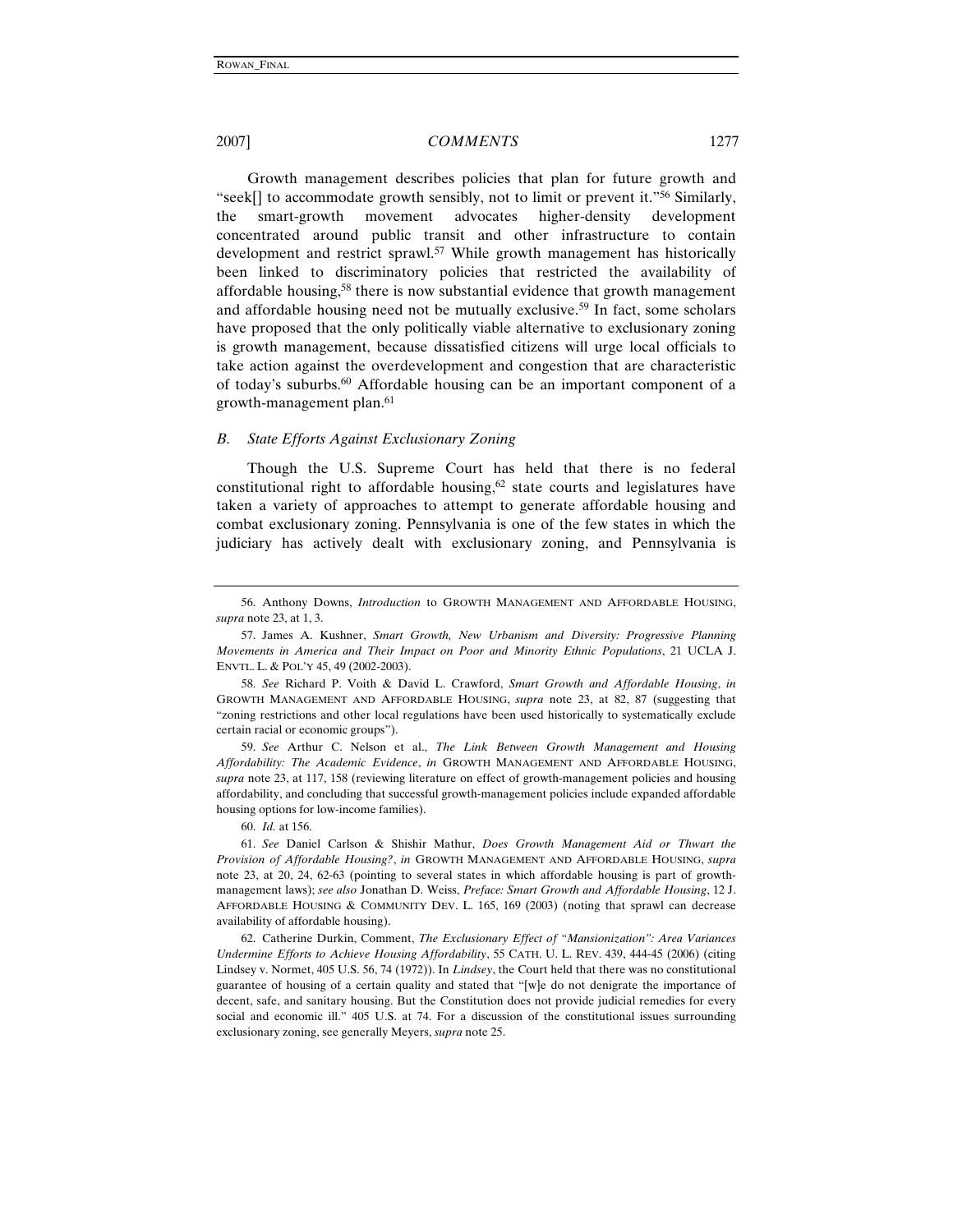considered to have some of the most developed case law on the subject in the country.63 The Pennsylvania courts have battled exclusionary zoning on the basis of property uses, however, rather than on the basis of the affordability of housing.<sup>64</sup> This approach contrasts sharply with New Jersey's social-justiceoriented *Mt. Laurel* doctrine, which requires that each municipality provide for its fair share of affordable housing.<sup>65</sup> The judiciaries and legislatures of other states, including California, Connecticut, Massachusetts, Michigan, New Hampshire, New York, Oregon, Rhode Island, Virginia, and Washington, have also taken a variety of approaches to combating exclusionary zoning.66

#### 1. New Jersey and *Mt. Laurel*

In its 1975 landmark decision of *Southern Burlington County NAACP v. Township of Mount Laurel (Mt. Laurel I),<sup>67</sup> the New Jersey Supreme Court* invalidated a zoning ordinance that excluded almost all low- and moderateincome individuals by providing for only single-family detached housing with restrictive minimum lot-size and building-size requirements.68 Based on due process rights under the state constitution, the court held that such zoning was contrary to the general welfare and that the township could not justify the zoning based on limiting the number of children in public schools or for environmental reasons.69 Establishing the "fair share" requirement with which New Jersey would struggle for decades, the court held:

 We conclude that every such municipality must, by its land use regulations, presumptively make realistically possible an appropriate variety and choice of housing. More specifically, presumptively it cannot foreclose the opportunity of the classes of people mentioned for low and moderate income housing and in its regulations must affirmatively afford that opportunity, at least to the extent of the municipality's fair share of the present and prospective regional need therefor. These obligations must be met unless the particular municipality can sustain the heavy burden of demonstrating peculiar circumstances which dictate that it should not be required so to do.70

Eight years later, the New Jersey Supreme Court reaffirmed this holding

<sup>63.</sup> *See, e.g.*, Jeffrey M. Lehmann, *Reversing Judicial Deference Toward Exclusionary Zoning: A Suggested Approach*, 12 J. AFFORDABLE HOUSING & COMMUNITY DEV. L. 229, 240 (2003) (suggesting that Pennsylvania has "the most clearly articulated tests to prevent exclusionary zoning").

<sup>64.</sup> *See, e.g.*, BAC, Inc. v. Bd. of Supervisors, 633 A.2d 144, 147 (Pa. 1993) (noting proper exclusionary zoning analysis focuses on uses of property).

<sup>65.</sup> See *infra* Part II.B.1 for a discussion of New Jersey's *Mt. Laurel* doctrine. *See also* James L. Mitchell, *Will Empowering Developers to Challenge Exclusionary Zoning Increase Suburban Housing Choice?* 23 J. POL'Y ANALYSIS & MGMT. 119, 131 (2004) (comparing effectiveness of affordable housing creation in Pennsylvania and New Jersey).

<sup>66.</sup> See *infra* Parts II.B.2-3 for a discussion of the variety of approaches states have taken to eliminating exclusionary zoning.

<sup>67. 336</sup> A.2d 713 (N.J. 1975).

<sup>68.</sup> For a thorough discussion of the *Mt. Laurel* decisions, see Span, *supra* note 45, at 48-72.

<sup>69.</sup> *Mt. Laurel I*, 336 A.2d at 730-31.

<sup>70.</sup> *Id.* at 724-25.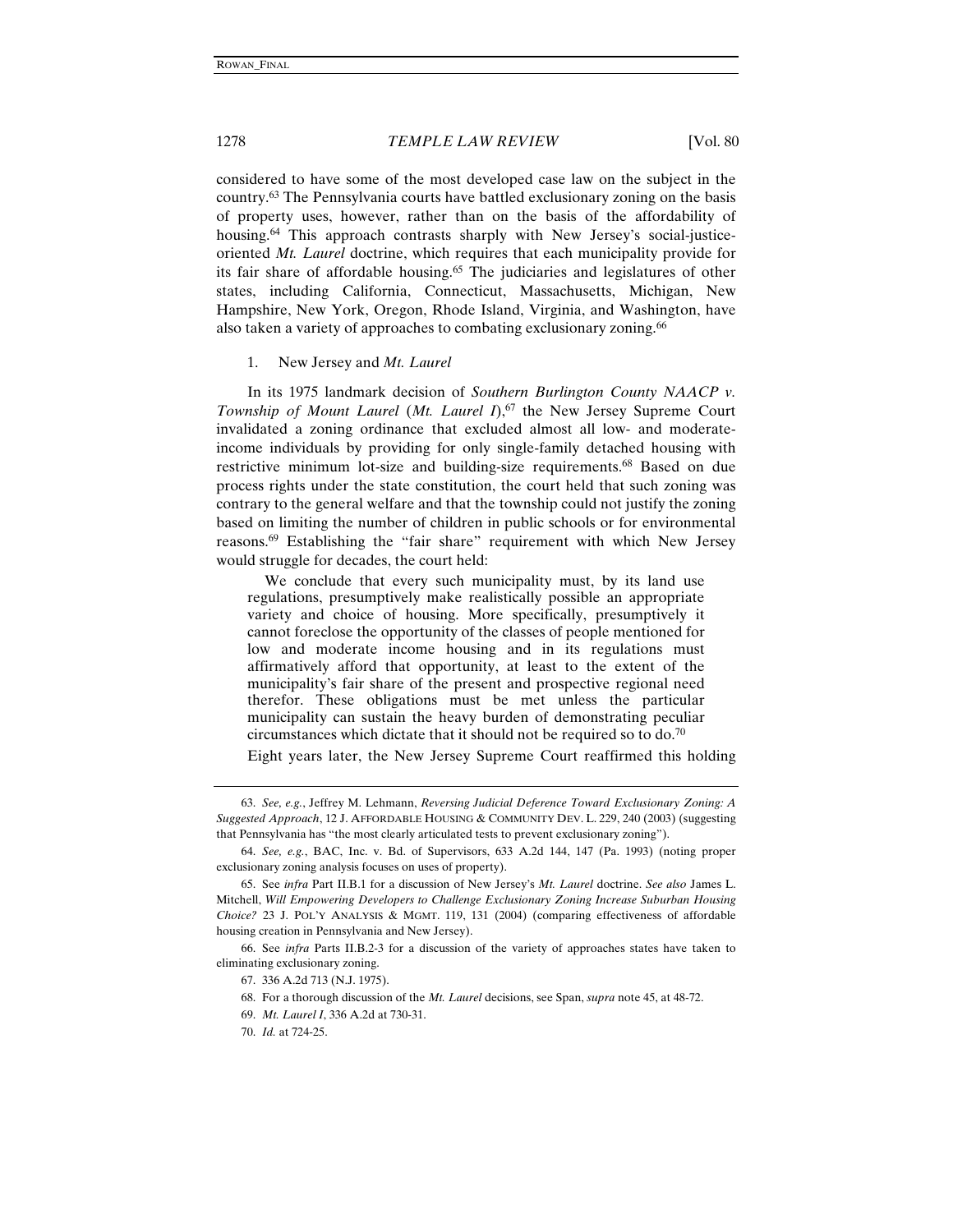and provided more specific guidance for implementation of this broad policy goal in *Southern Burlington County NAACP v. Township of Mount Laurel* (*Mt. Laurel II*).<sup>71</sup> In response, the New Jersey legislature enacted the Fair Housing Act of 1985,<sup>72</sup> which required every municipality to adopt a housing plan to meet the fair-share requirement and created a statewide Council on Affordable Housing to develop policy and review municipal housing plans.<sup>73</sup>

The *Mt. Laurel* decisions and resulting legislation generated significant scholarly debate, though little empirical research has been conducted to determine the effectiveness of New Jersey's attempt to generate affordable housing.<sup>74</sup> Though judicial and legislative efforts have produced a considerable amount of less expensive housing, some have noted that those occupying such housing "tend to be of relatively high socioeconomic status but at a low point in their lifetime earning potential," such as students, divorced individuals, and the retired.75

2. In the Courts

Only a handful of state courts besides New Jersey and Pennsylvania have invalidated zoning because it is exclusionary.76 States including Massachusetts, Virginia, and Michigan have struck down certain minimum lot-size requirements but have not "stated a legal rule that will consistently result in invalidation."77 Courts in other states, including New Hampshire, New York, and Illinois, have found zoning restrictions on multifamily housing to be unreasonable for a variety of reasons, including economic infeasibility of development, unreasonable municipal action exceeding the police power, and inadequate accommodation of regional housing needs.78

#### 3. In the Legislatures

State legislatures have taken a variety of approaches in an effort to increase the availability of affordable housing.<sup>79</sup> State-override statutes permit state

77. *Id.* at 242-43 (discussing case law and legal rules applied in these state courts).

<sup>71. 456</sup> A.2d 390, 418-59 (N.J. 1983) (describing procedure for lower courts to review municipal ordinances to ensure adequate opportunities for affordable housing development).

<sup>72.</sup> N.J. STAT. ANN. §§ 52:27D-301 to -329 (West 2001 & Supp. 2006).

<sup>73.</sup> Naomi Bailin Wish & Stephen Eisdorfer, *The Impact of* Mount Laurel *Initiatives: An Analysis of the Characteristics of Applicants and Occupants*, 27 SETON HALL L. REV. 1268, 1271 (1997).

<sup>74.</sup> *Id.* at 1273, 1301-05 (discussing scholars' interest in New Jersey's anti-exclusionary zoning program, and detailing their studies' findings that program has generated some low- to moderateincome housing but that goals of allowing low-income families, especially minorities, to move from urban to suburban housing have not been accomplished).

<sup>75.</sup> Span, *supra* note 45, at 68; *see also* Cummins, *supra* note 27, at 371 (arguing that legislation primarily benefits marginal middle-income or temporarily low-income whites and has largely ignored minority groups and genuinely low-income individuals).

<sup>76.</sup> Lehmann, *supra* note 63, at 240.

<sup>78.</sup> *Id.* at 245-47.

<sup>79.</sup> For a thorough discussion of state legislative action against exclusionary zoning, see Lehmann, *supra* note 63, at 235-40.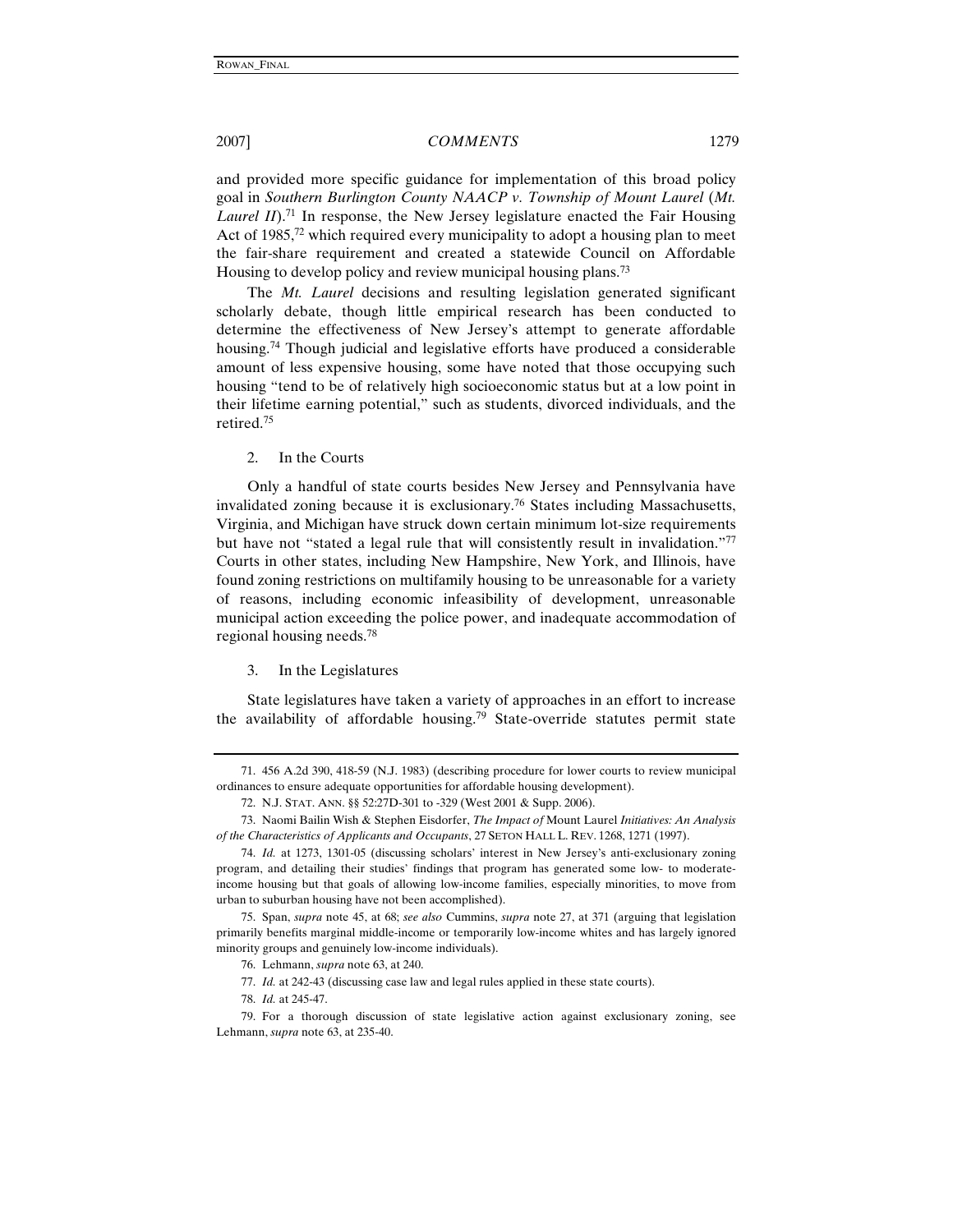governments to review local zoning to determine if it excludes affordable housing uses.<sup>80</sup> This process generally favors the developer and is known as a "builders' remed[y]."81 Other state and local governments have passed inclusionary zoning statutes and ordinances, providing financial or other incentives to developers to build affordable housing.<sup>82</sup> Fair-share legislation requires local governments to provide for a certain proportion of affordable housing based on a number of factors, including existing availability and projected future need.83 Other states require comprehensive community plans to include affordable housing.<sup>84</sup> Nevertheless, some have argued that these legislative efforts have not generated much truly affordable housing.<sup>85</sup>

Though Pennsylvania passed the Affordable Housing Act<sup>86</sup> in 1992, it does not place any restrictions or affirmative duties on municipalities.<sup>87</sup> The Act merely established the Pennsylvania Housing Advisory Committee, which is required to report on various statewide housing needs and policies.<sup>88</sup>

#### *C. Fair Share in Pennsylvania*

In Pennsylvania, municipalities are not permitted to completely exclude multifamily housing<sup>89</sup> and must provide for their "fair share" of various housing

<sup>80.</sup> Goetz et al., *supra* note 29, at 35.

<sup>81.</sup> *Id.* (internal quotation marks omitted) (quoting Britton v. Town of Chester, 595 A.2d 492, 497-98 (N.H. 1991)) (describing state-override statutes as requiring developer's initiative to challenge local zoning decisions).

<sup>82.</sup> *Id.* at 36. For example, the New Jersey Fair Housing Act requires inclusionary zoning techniques, such as rewarding developers who build affordable housing with increases in the permitted density of the property, tax abatements, infrastructure improvements, donations of municipal land, and public financial support. N.J. STAT. ANN. § 52:27D-311 (West 2001 & Supp. 2006); Cummins, *supra* note 27, at 364-65. For a discussion of inclusionary zoning practices, see generally Porter, *supra* note 23; Barbara Ehrlich Kautz, Comment, *In Defense of Inclusionary Zoning: Successfully Creating Affordable Housing*, 36 U.S.F. L. REV. 971, 981 (2002); Brian R. Lerman, Note, *Mandatory Inclusionary Zoning*—*The Answer to the Affordable Housing Problem*, 33 B.C. ENVTL. AFF. L. REV. 383, 385 (2006); Jennifer M. Morgan, Comment, *Zoning for All: Using Inclusionary Zoning Techniques to Promote Affordable Housing*, 44 EMORY L.J. 359, 369 (1995). For further discussion of inclusionary zoning practices, see *infra* Part III.D.2.

<sup>83.</sup> Goetz et al., *supra* note 29, at 37-38.

<sup>84.</sup> *Id.* at 38.

<sup>85.</sup> *See* Cummins, *supra* note 27, at 370 ("Despite their tremendous potential, Fair Share policies continue to have only limited effectiveness."). *See generally* Ben Field, *Why Our Fair Share Housing Laws Fail*, 34 SANTA CLARA L. REV. 35, 38-68 (1993) (examining California's fair-share housing laws, and finding that noncompliance and lack of enforcement have contributed to statutes' lack of effectiveness).

<sup>86. 35</sup> PA. STAT. ANN. §§ 1691.1-1691.6 (West 2003).

<sup>87.</sup> *See* Precision Equities, Inc. v. Franklin Park Borough Zoning Hearing Bd., 646 A.2d 756, 761 n.8 (Pa. Commw. Ct. 1994) (finding that Act does not place duty on municipalities to provide their fair share of affordable housing).

<sup>88. 35</sup> PA. STAT. ANN. § 1691.5.

<sup>89.</sup> Fernley v. Bd. of Supervisors, 502 A.2d 585, 586 (Pa. 1985); Appeal of Girsh, 263 A.2d 395, 398 (Pa. 1970).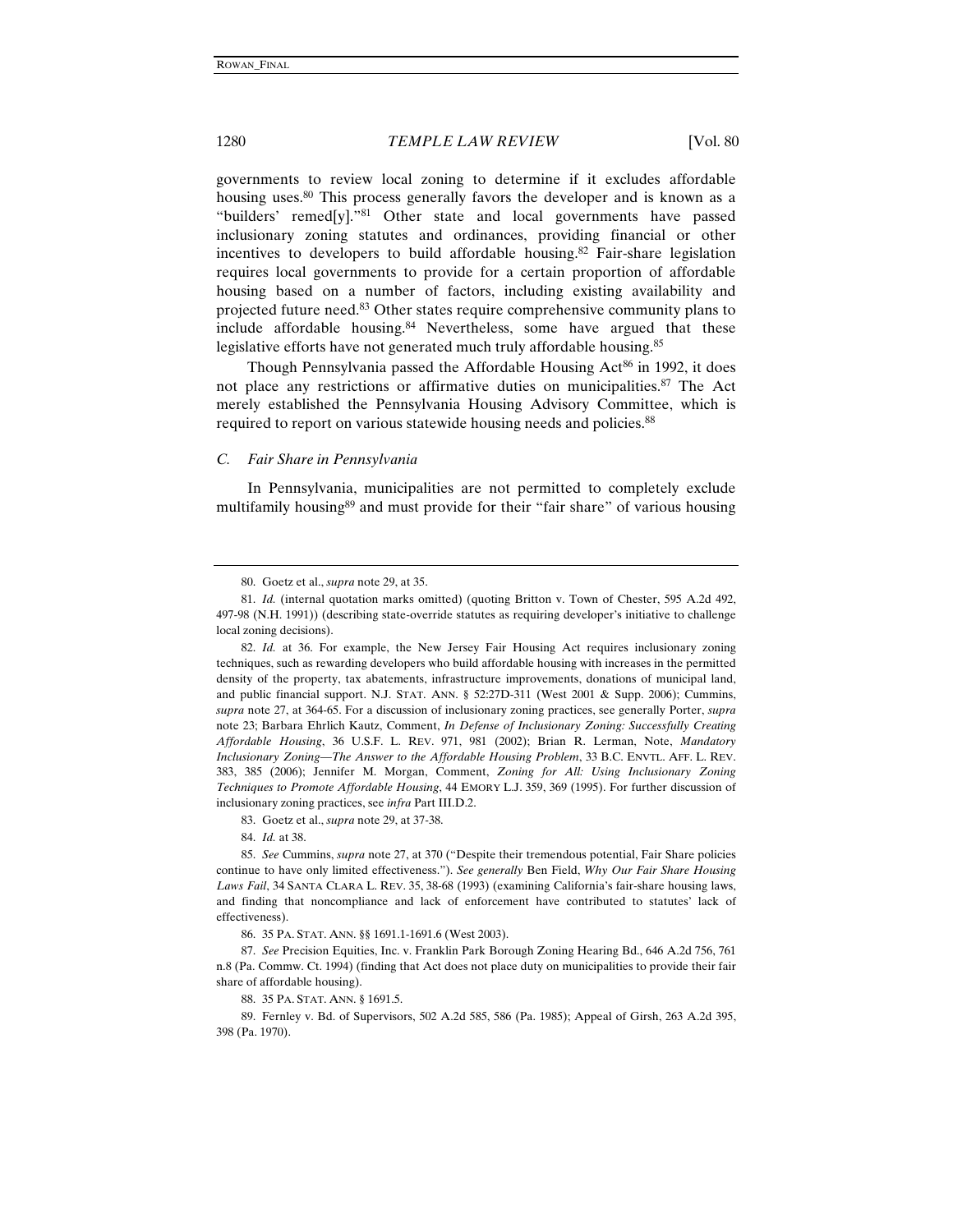types.<sup>90</sup> Though this requirement is based on due process rights under the state constitution<sup>91</sup> rather than judicially mandated affordable housing, early decisions concerned municipalities restricting growth in order to exclude "newcomers."92 Nevertheless, the Pennsylvania Supreme Court has clarified that the fair-share test applies only to uses of property, rather than classes of people able to afford the housing.93 Therefore, when evaluating whether a municipality has provided its fair share of various housing types, Pennsylvania courts do not consider the affordability of the housing.94

#### 1. Exclusion of Newcomers and Provision for Growth

In the earliest cases to deal with exclusionary zoning, the Pennsylvania Supreme Court denounced and invalidated zoning that apparently had been designed to restrict growth and maintain the character of the community.<sup>95</sup> Instead, the court found that municipalities have an affirmative duty to allow for growth within their borders.96 In *National Land & Investment Co. v. Kohn*, 97 the Pennsylvania Supreme Court held Easttown Township's four-acre minimum lotsize requirement to be unconstitutional in light of expanding populations and resulting demand for housing in the Philadelphia suburb.<sup>98</sup> Specifically, the court found that, while zoning is an important tool, it must not be used by municipal officials to "shirk their responsibilities" when faced with "the increased responsibilities and economic burdens which time and natural growth invariably bring."99

The court found that the township's proffered justification of maintaining open space and preserving the character of its community appeared to be based in part on concerns that old, large homes would become neighbors to small, inexpensive homes, which the court classified as an exclusionary attempt that would not promote general welfare.<sup>100</sup> The court concluded that "[a] zoning ordinance whose primary purpose is to prevent the entrance of newcomers in order to avoid future burdens, economic and otherwise, upon the administration

<sup>90.</sup> Surrick v. Zoning Hearing Bd., 382 A.2d 105, 110 (Pa. 1977); Twp. of Willistown v. Chesterdale Farms, Inc., 341 A.2d 466, 468 (Pa. 1975).

<sup>91.</sup> *Surrick*, 382 A.2d at 107-08.

<sup>92.</sup> *Girsh*, 263 A.2d at 398-99; Nat'l Land & Inv. Co. v. Kohn, 215 A.2d 597, 612 (Pa. 1965).

<sup>93.</sup> BAC, Inc. v. Bd. of Supervisors, 633 A.2d 144, 147 (Pa. 1993).

<sup>94.</sup> *See id.* (relying on land use rather than affordability of housing in evaluation).

<sup>95.</sup> *See Girsh*, 263 A.2d at 398 (finding it "unacceptable" for municipality to effectively choose to freeze population growth through zoning ordinances); *Nat'l Land*, 215 A.2d at 610-13 (rejecting argument for rezoning to preserve community "character" because that goal could be achieved in ways other than excluding multifamily housing).

<sup>96.</sup> *See Girsh*, 263 A.2d at 398-99 (finding it to be municipality's duty to provide for future population growth); *Nat'l Land*, 215 A.2d at 610 (providing that municipalities should not utilize zoning in order to evade obligations).

<sup>97. 215</sup> A.2d 597 (Pa. 1965). 98. *Nat'l Land*, 215 A.2d at 610-13.

<sup>99.</sup> *Id.* at 610.

<sup>100.</sup> *Id.* at 612.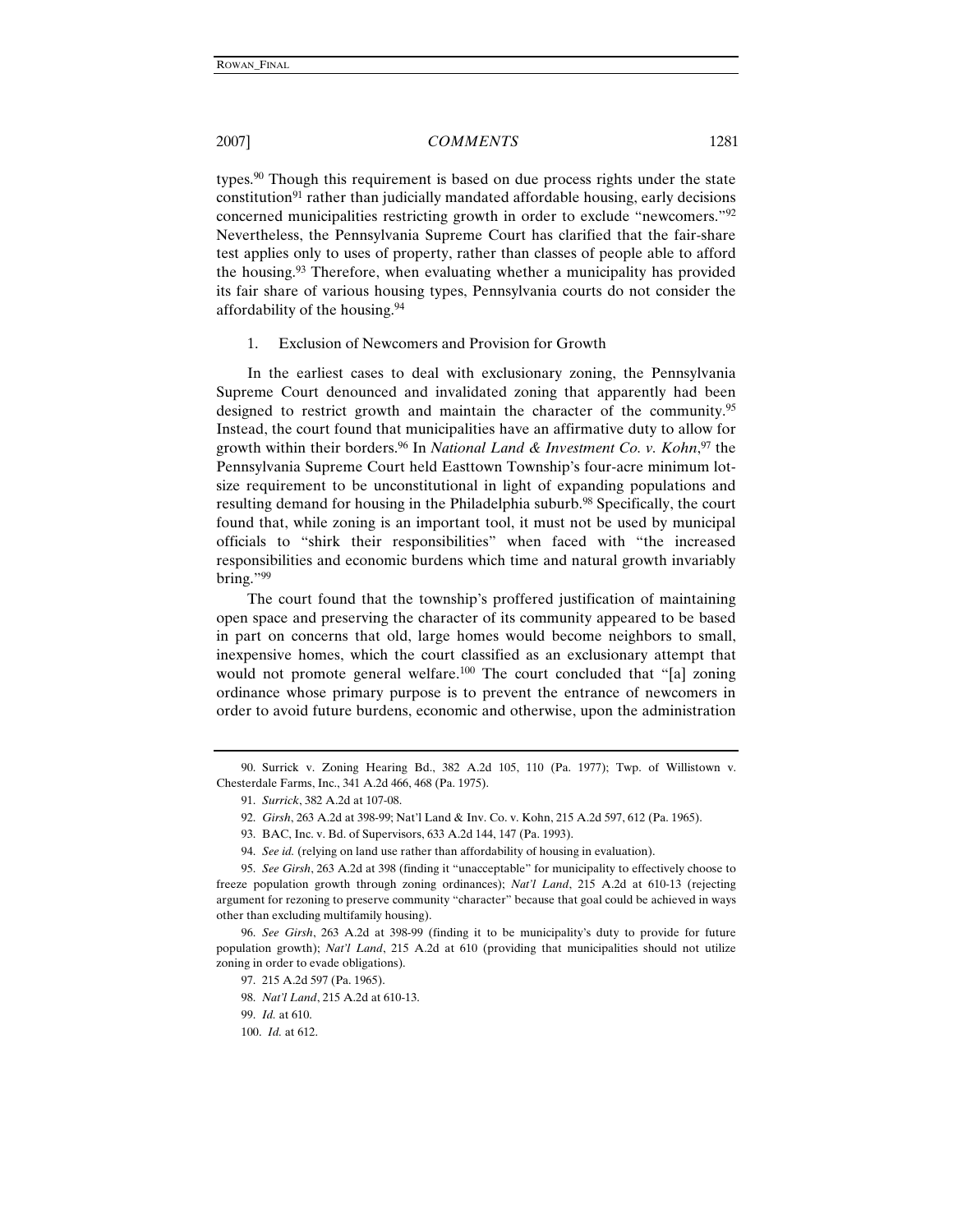of public services and facilities can not be held valid."101

In *Appeal of Girsh*, 102 the Pennsylvania Supreme Court applied *National Land* to invalidate a zoning ordinance that failed to provide for multifamily housing, although such use was not expressly prohibited by the zoning.<sup>103</sup> The court held that the lack of zoning for apartments excluded people who would be able to live in the community if the apartments were built.104 Importantly, the developer in *Girsh* was seeking to build luxury apartments, and the court did not consider the affordability of these units to low-income individuals once built.<sup>105</sup> The court reaffirmed *National Land* and held that the township must "bear its rightful part of the burden" associated with population growth in spite of the township's concerns about the strain the apartment complex would place on its municipal services and roads, as well as the changing character of the community.106

In *Township of Willistown v. Chesterdale Farms, Inc.*, 107 the Pennsylvania Supreme Court expanded on the principles in *National Land* and *Girsh* to find that zoning for apartments in only eighty acres of a township of 11,589 acres is "tokenism" and therefore exclusionary.108 The court found that the constitutional prohibition on preventing newcomers from living within a township "is not limited to total exclusion, but also selective admission."109 Citing New Jersey's landmark *Mt. Laurel I* decision, the court held that the zoning ordinance at issue was unconstitutionally exclusionary because it did not provide for a "fair share" of township acreage for multifamily housing.110 In response, the dissent argued that the plurality failed to define "fair share" or explain why Willistown, a rural community of only 9128 residents, failed to satisfy the test.<sup>111</sup>

2. *Surrick*'s Fair-Share Test

In the principal case of *Surrick v. Zoning Hearing Board*, 112 the Pennsylvania Supreme Court invalidated a zoning ordinance in which only 1.14% of the township's total acreage was zoned in a district that permitted

<sup>101.</sup> *Id*. For a discussion of how the Pennsylvania Supreme Court has abandoned this line of reasoning relating to people rather than uses, see *infra* Part II.C.4.

<sup>102. 263</sup> A.2d 395 (Pa. 1970).

<sup>103.</sup> *Girsh*, 263 A.2d at 396, 398.

<sup>104.</sup> *Id.* at 397.

<sup>105.</sup> *Id.* at 396. The court seemed aware, however, of the connotation apartments have to some individuals, noting that "[i]t should be pointed out that much of the opposition to apartment uses in suburban communities is based on fictitious emotional appeals which insist on categorizing all apartments as being equivalent to the worst big-city tenements." *Id.* at 399 n.5.

<sup>106.</sup> *Id.* at 398-99.

<sup>107. 341</sup> A.2d 466 (Pa. 1975).

<sup>108.</sup> *Willistown*, 341 A.2d at 467 (internal quotation marks omitted).

<sup>109.</sup> *Id.* at 468.

<sup>110.</sup> *Id*.

<sup>111.</sup> *Id.* at 469-70 (Pomeroy, J., dissenting).

<sup>112. 382</sup> A.2d 105 (Pa. 1977).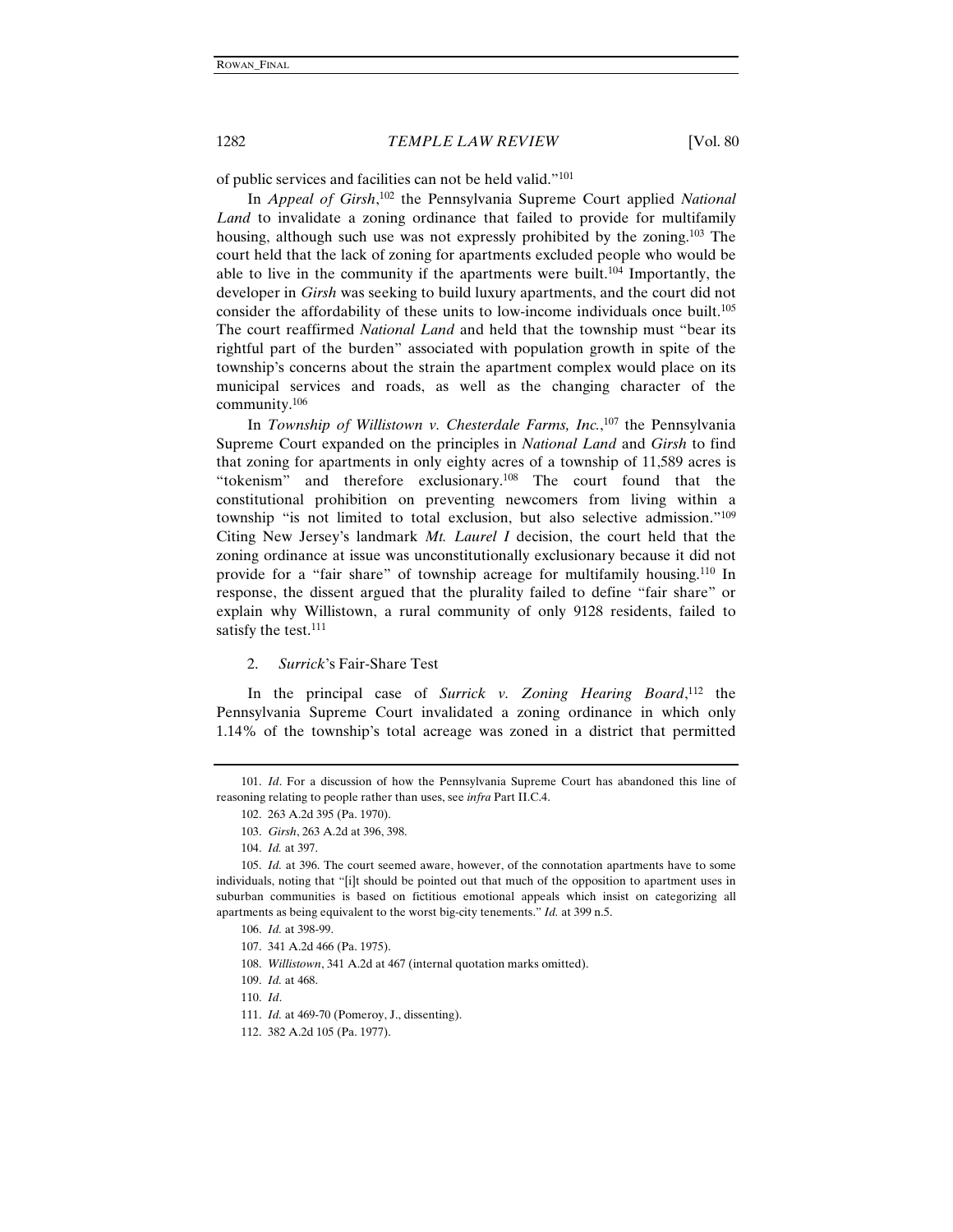apartments.113 For the first time, the court clearly stated that it was employing a substantive due process analysis in the preceding line of cases to find zoning to be exclusionary when it did not bear a substantial relationship to public welfare.114 The court emphasized the individual right to enjoy private property under the Pennsylvania Constitution<sup>115</sup> and the due process rights of the Fifth and Fourteenth Amendments of the federal Constitution, which require reasonable use of the state police power.<sup>116</sup>

*Surrick* established a tripartite test to determine the constitutionality of zoning ordinances alleged to be exclusionary in order to ascertain whether communities provided their "fair share" of housing.117 The first prong of the test requires examining "whether the community in question is a logical area for development and population growth" like the communities in *National Land* and *Girsh*. 118 Factors involved in this analysis include projected population growth and the location of the community.119 The second prong of *Surrick*'s test analyzes the current level of development within the community, including the use of population data, percentage of undeveloped land, and the percentage of land available for multifamily housing.<sup>120</sup>

Upon finding that the community is in the path of development and not already highly developed, the court must finally examine whether the zoning has an exclusionary effect.121 The *Surrick* court emphasized that the relevant inquiry focuses on effect rather than purpose; exclusionary intent is unnecessary to demonstrate that an ordinance is unconstitutionally exclusionary.122 The court must also consider the extent of the exclusion, including the percentage of available land for multifamily housing in light of population growth and the total percentage of available land.123

Here, the court noted for the first time that past decisions invalidating exclusionary zoning have been on the basis of exclusion of uses rather than

121. *Id.*

122. *Surrick*, 382 A.2d at 110-11. When it is alleged that zoning violates the Equal Protection Clause because of discriminatory race- or class-based zoning, a different analysis applies. *See* Village of Arlington Heights v. Metro. Hous. Dev. Corp*.*, 429 U.S. 252, 255-56 (1977) (noting that judicial deference cannot be justified when discriminatory purpose is "motivating factor" in decision).

123. *Surrick*, 382 A.2d at 111. Applying this test, the court found that the township was in a logical area for growth as a Philadelphia suburb and was not so developed as to preclude multifamily housing. Finding the provision of only 1.14% of the township's land for apartments to be a partial exclusion of multifamily dwellings, the court held that the township had not provided its "fair share" of multifamily housing. *Id.* at 111-12.

<sup>113.</sup> *Surrick*, 382 A.2d at 106-07.

<sup>114.</sup> *Id.* at 108.

<sup>115.</sup> PA. CONST. art. 1, § 1 ("All men are born equally free and independent, and have certain inherent and indefeasible rights, among which are those of enjoying and defending life and liberty, of acquiring, possessing and protecting property and reputation, and of pursuing their own happiness.").

<sup>116.</sup> *Surrick*, 382 A.2d at 108; Appeal of Girsh, 263 A.2d 395, 397 n.3 (Pa. 1970).

<sup>117.</sup> *Surrick*, 382 A.2d at 110-11.

<sup>118.</sup> *Id.* at 110.

<sup>119.</sup> *Id.*

<sup>120.</sup> *Id.*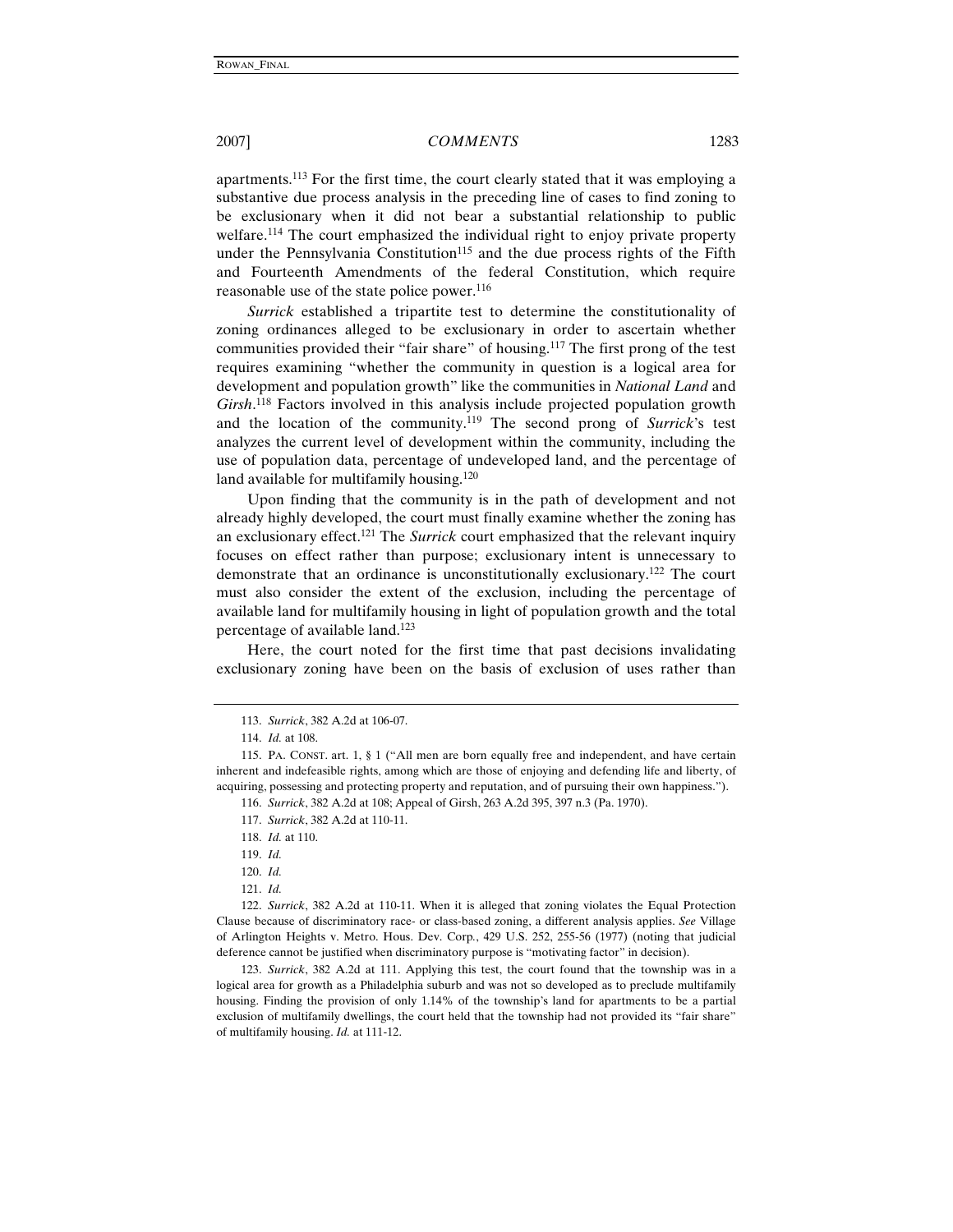exclusion of certain classes of people.<sup>124</sup> Just two pages earlier in the opinion, however, the court found that the fair-share principle requires municipalities to "meet the legitimate needs of *all categories of people* who may desire to live within its boundaries."125 There, the court noted the citation to *Mt. Laurel I* in *Willistown* as the inspiration for Pennsylvania's fair-share test, though the court stated that "[w]e are not bound by New Jersey's purported 'vast expansion of zoning principles."<sup>126</sup>

The Pennsylvania Supreme Court later clarified in *Fernley v. Board of Supervisors*127 that the fair-share test only applies to partial (de facto), rather than total (de jure), exclusions of multifamily housing.128 An ordinance totally excluding multifamily housing is unconstitutional unless the municipality can demonstrate that the exclusion promotes public health, safety, morals, and general welfare.129 Otherwise, areas not in the path of growth (and therefore not required to provide a fair share of various types of housing) could completely exclude multifamily housing.<sup>130</sup> The court noted that population growth is not necessarily correlated to housing demand.131 That is, families who wish to live in Schuylkill Township but who cannot afford to do so because of the lack of multifamily housing are excluded even if there is no independent population pressure on the township.132

#### 3. Categories of Multifamily Housing

The *Surrick* fair-share test does not require the provision of "every conceivable use" or even different categories of multifamily housing.133 In the companion cases of *In re Appeal of Elocin, Inc.*134 and *In re Appeal of M.A. Kravitz Co.*, 135 developers challenged zoning as exclusionary where provisions for townhouses were not made, though the townships allowed other forms of multifamily housing.<sup>136</sup> Both challenges failed.<sup>137</sup> The court held that "[w]e have

<sup>124.</sup> *Id.* at 110 n.10.

<sup>125.</sup> *Id.* at 108 (emphasis added).

<sup>126.</sup> *Id.* at 109 n.8. Justice Roberts, concurring, disliked the fair-share standard, finding that the reasoning had never commanded a majority, but stated that he would still invalidate the ordinance as unreasonable. Justice Roberts highlighted the difficulty New Jersey has had in formulating and implementing its fair-share standard and argued that courts are not well positioned to deal with the complicated issues involved. He concluded: "We would do well to continue to steer clear of 'fair share.'" *Surrick*, 382 A.2d at 114-15 (Roberts, J., concurring).

<sup>127. 502</sup> A.2d 585 (Pa. 1985).

<sup>128.</sup> *Fernley*, 502 A.2d at 586-88 (holding unconstitutional ordinance which totally prohibited multifamily housing because township failed to assert legitimate public purpose for exclusion).

<sup>129.</sup> *Id.* at 587.

<sup>130.</sup> *See id.* at 588 (rejecting argument that township's zoning ordinance was not exclusionary because there was little probability of community growth).

<sup>131.</sup> *Id.*

<sup>132.</sup> *Id.*

<sup>133.</sup> *In re* Appeal of Elocin, Inc., 461 A.2d 771, 773 (Pa. 1983).

<sup>134. 461</sup> A.2d 771 (Pa. 1983).

<sup>135. 460</sup> A.2d 1075 (Pa. 1983).

<sup>136.</sup> *Elocin*, 461 A.2d at 772; *Kravitz*, 460 A.2d at 1077.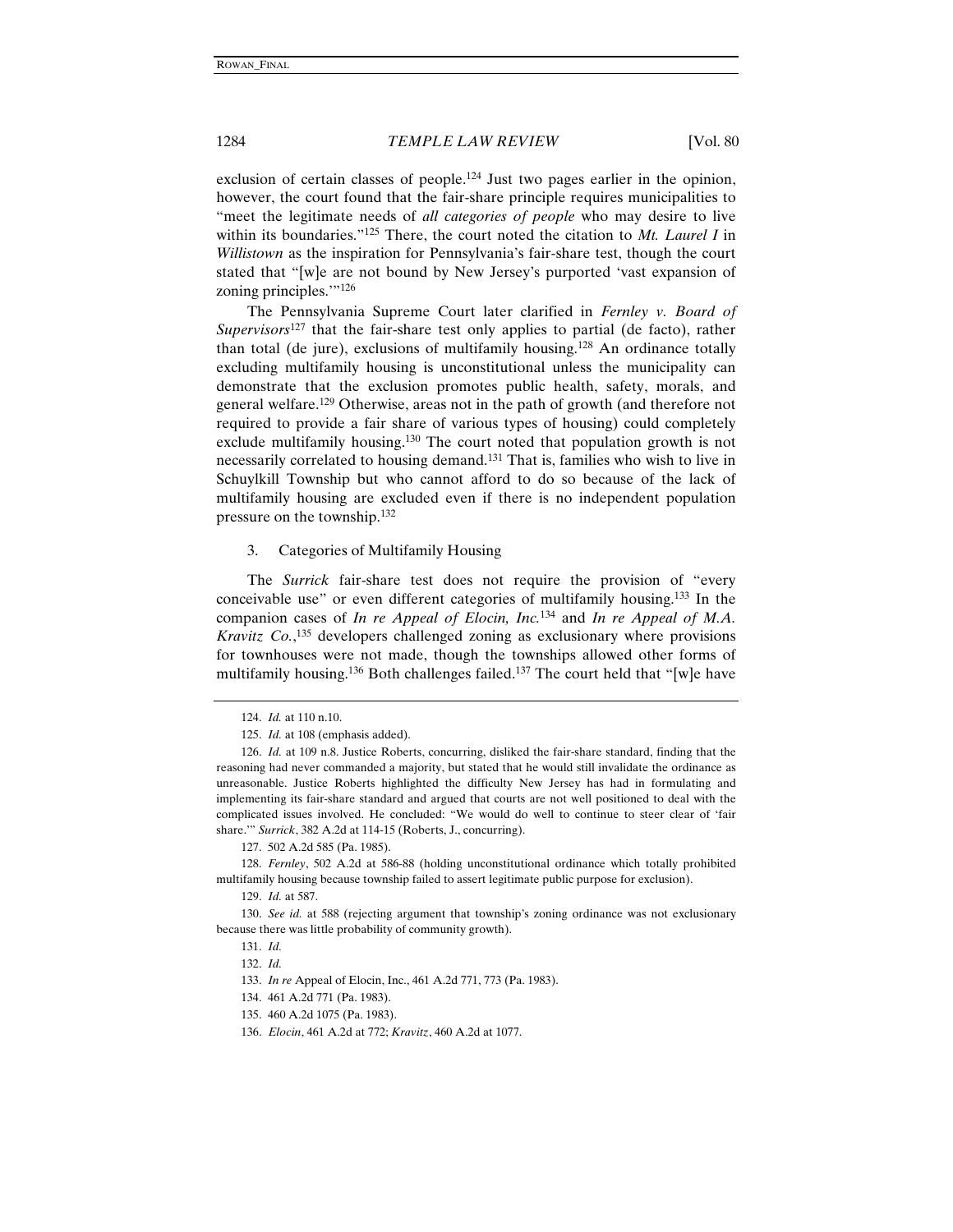never found an ordinance unreasonable solely because it fails to provide for a particular use."138

Nevertheless, dissents in both cases argued that townhouses serve different housing needs than do apartments or other forms of multifamily housing, and different designs should therefore be considered separately under the fair-share analysis.139 The *Kravitz* dissent argued that townhouses are "a legitimate residential use which persons of modest means demand to satisfy their right to own a home" and that townhouses provide the opportunity to own or rent private dwellings with many of the benefits of single-family housing.140 Because this legitimate use was completely excluded under the township's zoning, the dissent would have held that the township had not met its fair share of multifamily housing and could not "close [its] doors to moderate and low income persons who desire to own homes in such communities."141 While the dissent focused on low-income individuals and the need for affordable housing by recognizing the major differences between various designs of multifamily housing, this has not been the approach followed by the Pennsylvania Supreme Court.

### 4. Focus on Classes of Uses, Not Classes of People

Though there has been some language in this line of cases regarding the need for affordable housing as it pertains to exclusionary zoning and the fairshare test, in 1993 the Pennsylvania Supreme Court made clear that its analysis focuses on property rights rather than any goals of social justice. In *BAC, Inc. v. Board of Supervisors*, 142 the court clarified that *Surrick* recognized "a clear distinction between restrictions on uses of property and exclusions of classes of people" and "only the former is the proper subject of the analysis we synthesized."143 Because *Surrick* was based on the constitutional right to own and enjoy property, exclusion of classes of people simply does not factor into the analysis.144 Therefore, the court rejected a developer's claim that the township was unconstitutionally excluding low-income individuals by failing to provide

<sup>137.</sup> *Elocin* held that Springfield Township, a suburb of Philadelphia, was not a logical place for growth because it was almost entirely developed and had already provided its fair share of multifamily housing where twelve percent of all homes in Springfield were multifamily. 461 A.2d at 773. *Kravitz* held that Wrightstown Township, an outer Philadelphia suburb, was not a logical place for development due to its lack of major highways, mass transit, and significant employment centers; because the township had not made an effort to shirk its municipal responsibility, the court upheld the zoning ordinance. 460 A.2d at 1082-83.

<sup>138.</sup> *Kravitz*, 460 A.2d at 1081.

<sup>139.</sup> *Elocin*, 461 A.2d at 774 (Nix, J., concurring and dissenting) (arguing that townhouses provide "distinct legitimate use"); *Kravitz*, 460 A.2d at 1084-85 (Hutchinson, J., dissenting) (arguing that design of multifamily housing is relevant to whether zoning ordinance is exclusionary).

<sup>140.</sup> *Kravitz*, 460 A.2d at 1084-85 (Hutchinson, J., dissenting).

<sup>141.</sup> *Id.* at 1087.

<sup>142. 633</sup> A.2d 144 (Pa. 1993).

<sup>143.</sup> *BAC*, 633 A.2d at 147.

<sup>144.</sup> *Id.*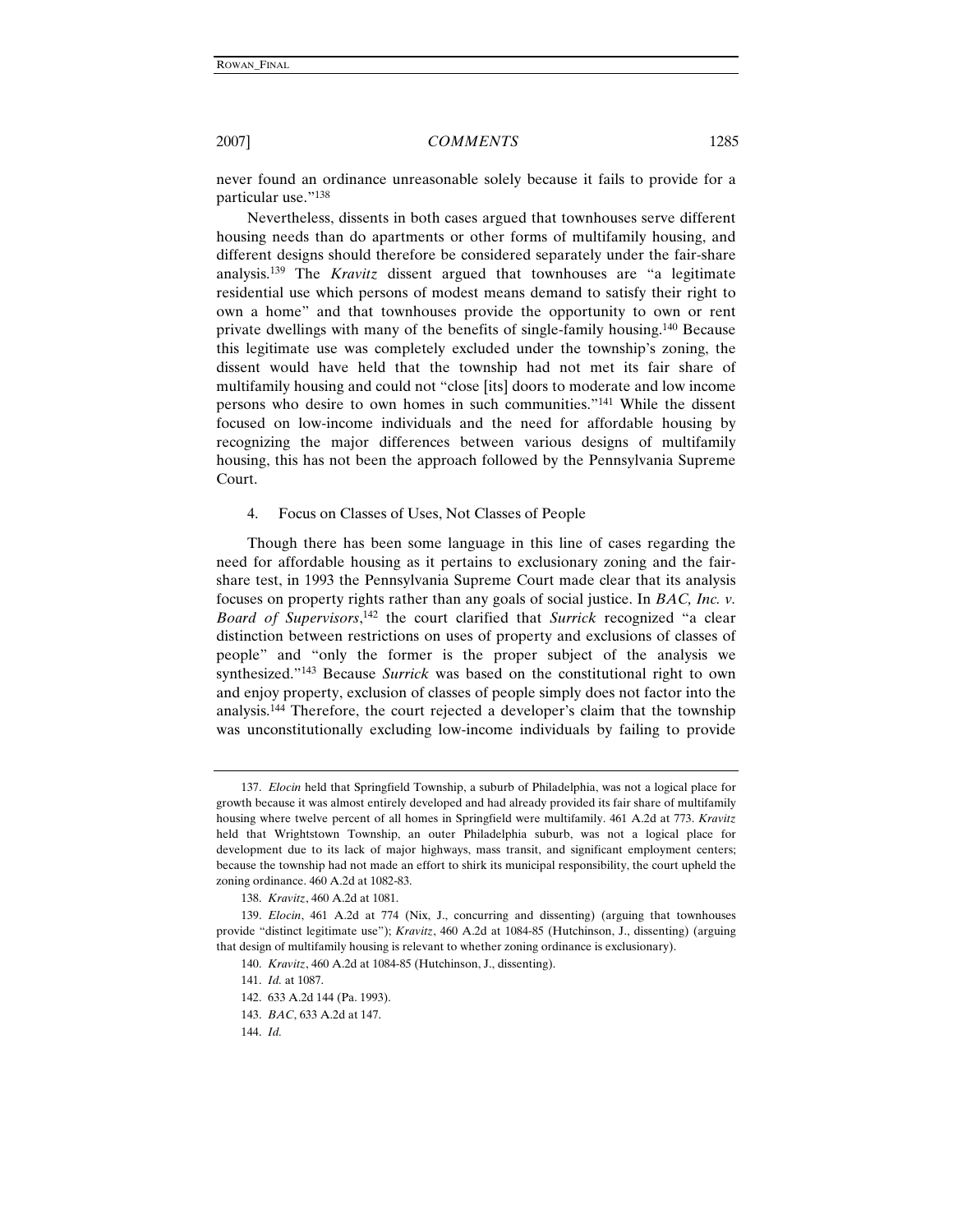zoning for mobile-home parks because the developer's argument was based on allowances for a class of people rather than a class of uses.145 This approach is in clear contrast to New Jersey's *Mt. Laurel* doctrine, where municipalities are affirmatively required to provide housing for low-income individuals.146

Applying *BAC*, the commonwealth court in *Precision Equities, Inc. v. Franklin Park Borough Zoning Hearing Board*147 similarly rejected a developer's claim that a borough did not provide its fair share of small lot sizes and was therefore exclusionary to low- and moderate-income people.148 The Zoning Hearing Board had denied the developer's challenge, finding that nothing would prevent the developer from building expensive homes on smaller lots in light of the fact that the developer's primary goal is to maximize profit.149 Therefore, allowing smaller lot sizes would not guarantee a fair share of low- and moderateincome housing.150 The court agreed that the developer had not guaranteed affordable housing, and found that New Jersey, in its aggressive approach, "has recognized that reduction in lot size alone will not normally result in housing affordable by low and moderate income people."151 This inquiry is irrelevant under Pennsylvania law, however, because fair share in Pennsylvania focuses on uses of land "rather than attempting to use zoning as a socio-economic tool to create housing for various classes of people."152 The court concluded that this was the better approach, given the considerable difficulty New Jersey has experienced in implementing its fair-share policy.<sup>153</sup>

In *Heritage Building Group, Inc. v. Plumstead Township Board of Supervisors*, 154 a developer challenged an ordinance for not providing a fair share of affordable multifamily housing as allegedly required by Section 604 of the MPC, which requires that zoning is designed:

"To provide for the use of land within the municipality for residential

150. *Precision Equities*, 646 A.2d at 758.

151. *Id.* at 760 n.4 (citing S. Burlington County NAACP v. Twp. of Mount Laurel (*Mt. Laurel II*), 456 A.2d 390, 418-21 (N.J. 1983)).

152. *Id.*

<sup>145.</sup> *Id.*

<sup>146.</sup> See *supra* Part II.B.1 for a discussion of New Jersey's *Mt. Laurel* doctrine.

<sup>147. 646</sup> A.2d 756 (Pa. Commw. Ct. 1994).

<sup>148.</sup> *Precision Equities*, 646 A.2d at 758, 760.

<sup>149.</sup> *Id*. at 758; *see also* C&M Developers, Inc. v. Bedminster Twp. Zoning Hearing Bd., 820 A.2d 143, 158-59 (Pa. 2002) (invalidating one-acre minimum lot size because it was not substantially related to township's interest in preserving farmland, where primary justification for lot-size requirement offered by township was to prevent building of *large* houses on *small* lots).

<sup>153.</sup> *Id*. The court also rejected an equal protection challenge waged by the developer on the ground that the lot-size requirements were really racial classifications because racial minorities are more likely than whites to be low income and require affordable housing. *Id.* at 760-61. The court found this connection "too tenuous" in light of findings that New Jersey's fair-share policy has resulted in more housing for homeowners who are "overwhelmingly white and suburban in origin." *Precision Equities*, 646 A.2d at 761 n.6 (citing James J. Hartnett, Note, *Affordable Housing, Exclusionary Zoning, and American Apartheid: Using Title VIII to Foster Statewide Racial Integration*, 68 N.Y.U. L. REV. 89, 124 n.221 (1993)).

<sup>154. 833</sup> A.2d 1205 (Pa. Commw. Ct. 2003).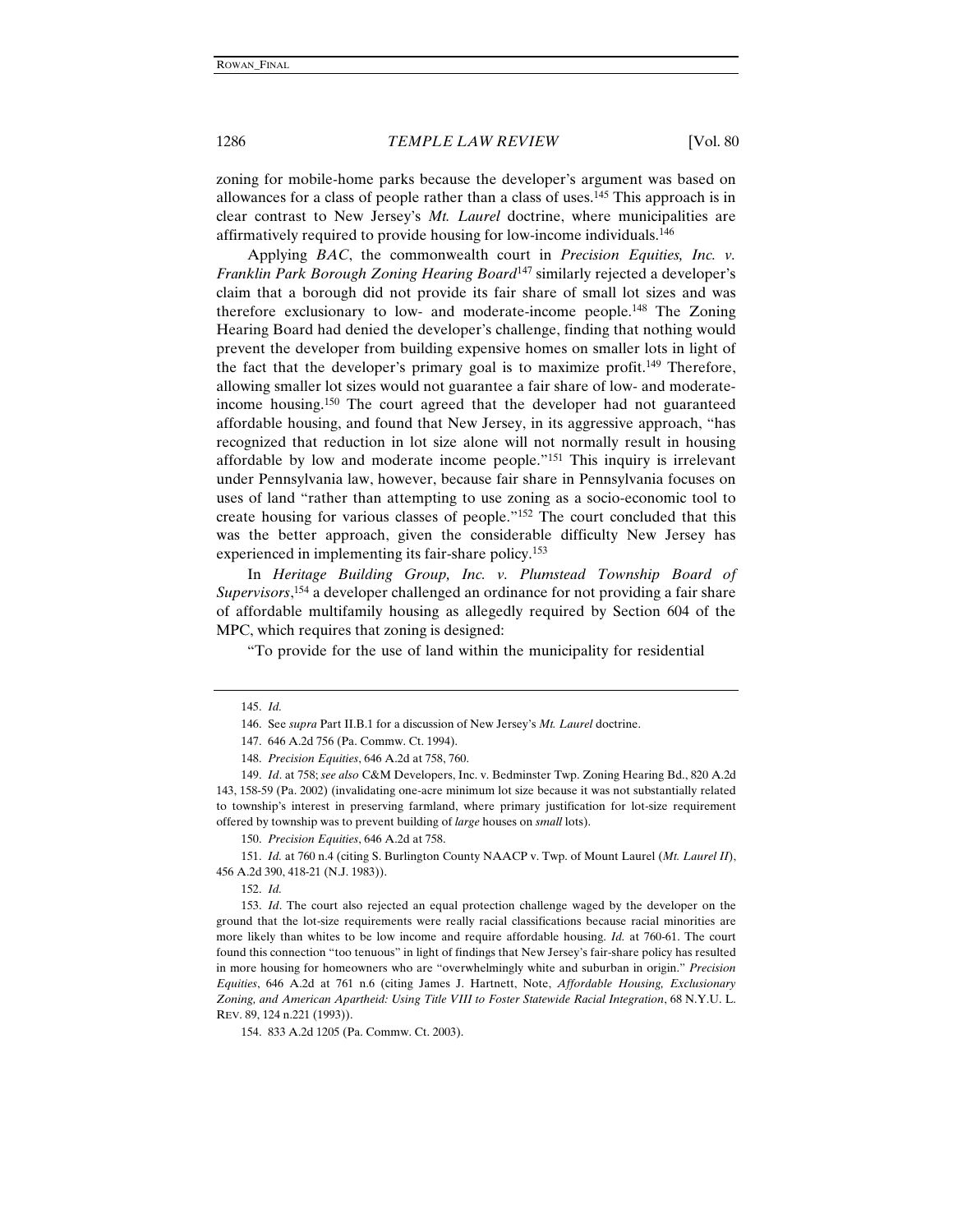housing of various dwelling types encompassing all basic forms of housing, including single-family and two-family dwellings, and a reasonable range of multifamily dwellings in various arrangements, mobile homes and mobile home parks, provided, however, that no zoning ordinance shall be deemed invalid for the failure to provide for any other specific dwelling type."155

The developer argued that the citation to *Mt. Laurel* in both *Willistown* and *Surrick* indicated that Pennsylvania law requires a fair share of affordable housing for all classes of people.<sup>156</sup> The commonwealth court responded that *Surrick*'s citation included the disclaimer "'[w]e are not bound by New Jersey's purported vast expansion of zoning principles"<sup>157</sup> and that the Pennsylvania Supreme Court clearly stated in *BAC* that *Surrick* applies only to the "line of cases striking down zoning schemes for restricting or excluding certain uses of property, not classes of people."158 Therefore, following *BAC* and *Precision Equities*, the court held that Section 604 of the MPC does not require a municipality to provide affordable multifamily housing for low- to moderateincome individuals.159

5. Continued Viability of the Fair-Share Test

In 2003, the Pennsylvania Supreme Court reaffirmed *Surrick* in *In re Petition of Dolington Land Group*, 160 finding that *Surrick* "is sufficiently flexible in its proper application to accommodate the evolution of public land use priorities and concerns."161 For the first time, the court considered the application of *Surrick*'s fair-share test in light of the "pressing problem" of sprawl in Pennsylvania.162 The court noted that between 1982 and 1997, developed land increased by 41.3% even though there was essentially no population growth.163

In *Dolington*, a group of landowners challenged joint municipality zoning<sup>164</sup>

- 161. *Dolington*, 839 A.2d at 1027.
- 162. *Id.* at 1028 n.8.
- 163. *Id*.

164. Jointures are a form of regional land-use planning, authorized by the MPC. 53 PA. STAT. ANN. §§ 10801-A to 10821-A (West 1997 & Supp. 2007). These sections were added in 2000 as part of the "Growing Smarter" initiative, designed to give municipalities greater tools with which to combat sprawl and effectively plan their communities. Dennison, *supra* note 43, at 402. For a thorough discussion of the goals of the Growing Smarter program, see Dennison, *supra* note 43, at 402-07. As an incentive for municipalities to plan jointly, jointures offer some protection from curative amendment challenges by providing that the court must consider the availability of uses within the several municipalities involved in the joint planning rather than the particular municipality where the property

<sup>155.</sup> *Heritage*, 833 A.2d at 1212 (quoting 53 PA. STAT. ANN. § 10604(4)).

<sup>156.</sup> *Id.*

<sup>157.</sup> *Id.* at 1212 (alteration in original) (internal quotation marks omitted) (quoting Surrick v. Zoning Hearing Bd., 382 A.2d 105, 109 n.8 (Pa. 1977)).

<sup>158.</sup> *Id.* at 1212-13 (quoting BAC, Inc. v. Bd. of Supervisors, 633 A.2d 144, 146 (Pa. 1993) (internal quotation marks omitted)).

<sup>159.</sup> *Id.* at 1213.

<sup>160. 839</sup> A.2d 1021 (Pa. 2003).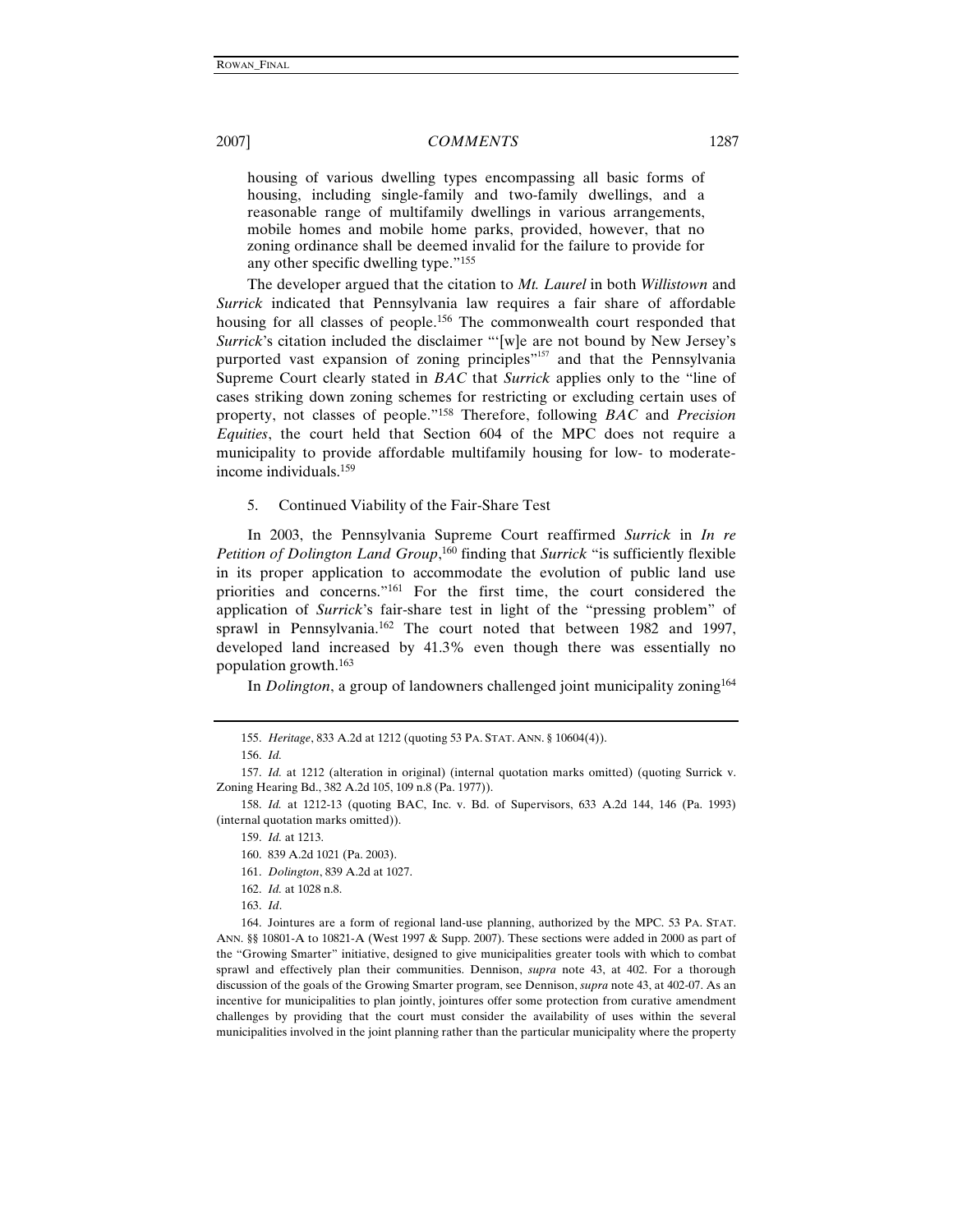as exclusionary because of the small proportion of land zoned for multifamily housing.165 While declining to consider fully how *Surrick* applies to multimunicipal zoning, the court essentially applied the test to find that neither the jointure as a whole nor the municipality in which the questioned land was located were in the path of growth, therefore failing the threshold inquiry of *Surrick*. 166 Importantly, the court acknowledged that the percentage of land available for multifamily housing in the jointure (3.58%) cannot be properly evaluated without considering the need for multifamily housing in the community.167 Finding that the provision in the zoning met the need for multifamily housing, the court held that the zoning did not produce an exclusionary effect or unreasonably restrict the landowner's property rights.<sup>168</sup>

While declining to overrule *Surrick*, the court indicated that its factual underpinnings have been undermined by changing social priorities, including increased concern for environmental protection, farmland preservation, and the need to contain sprawl.169 Noting these priorities, the court found that such concerns could justify a municipality's decision to impose development restrictions of type, design, location, and intensity.170

#### *D. Exclusionary Zoning Challenges: The Curative Amendment Process*

When landowners desire to develop their land in a way prohibited by local zoning, they may allege that the zoning is exclusionary under the fair-share case law.171 Pennsylvania has established a curative amendment process whereby landowners can challenge the validity of a local zoning ordinance that prohibits or restricts the use of their property.172 In filing the curative amendment with the

165. *Dolington*, 839 A.2d at 1024-25.

- 170. *Dolington*, 839 A.2d at 1032.
- 171. For a discussion of the Pennsylvania fair-share case law, see *supra* Part II.C.

172. 53 PA. STAT. ANN. § 10609.1(a) (West 1997 & Supp. 2007). Curative amendments are very similar to substantive challenges, which predate the 1972 amendments to the MPC, and a landowner may elect to pursue either course. The primary difference is that curative amendments are heard before the municipality's governing body (such as the Board of Supervisors) and substantive challenges are heard before the municipality's Zoning Hearing Board. *See* Jan Z. Krasnowiecki & LB Kregenow, *Zoning and Planning Litigation Procedures Under the Revised Pennsylvania Municipalities Planning Code*, 39 VILL. L. REV. 879, 885-87 (1994) (comparing curative amendments and substantive challenges). Substantive challenges and curative amendments are also available to landowners seeking to develop their land into commercial uses (e.g., quarries or car dealerships) prohibited by zoning

is situated. 53 PA. STAT. ANN. § 11006-A(b.1) (West Supp. 2007); Dennison, *supra* note 43, at 406. Interestingly, the Growing Smarter initiative lists the development of "affordable and other types of housing in numbers consistent with the need for such housing" as one of the purposes behind the changes, though there is no affirmative obligation on jointures to provide for affordable housing. 53 PA. STAT. ANN. § 11101(12).

<sup>166.</sup> *Id.* at 1029-30.

<sup>167.</sup> *See id.* at 1030 (noting that percentage of land available for multifamily dwellings under zoning ordinance "'must be considered in light of current population growth pressure, within the community as well as the region, and . . . the total amount of undeveloped land in the community'" (quoting Surrick v. Zoning Hearing Bd., 382 A.2d 105, 111 (Pa. 1977))).

<sup>168.</sup> *Id.* at 1030, 1034.

<sup>169.</sup> *Id.* at 1032.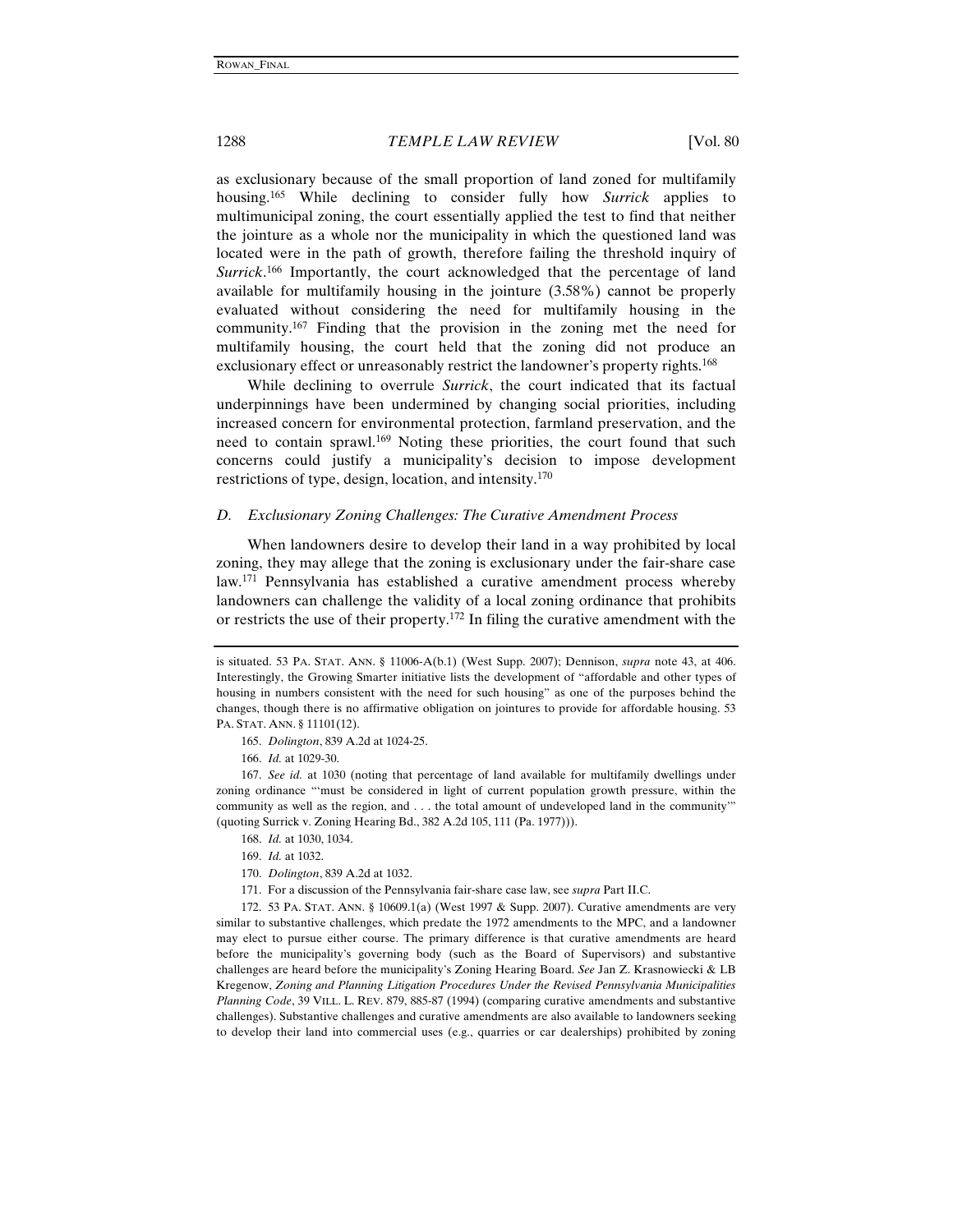municipality, "the landowner seeks to 'cure' a perceived defect in the zoning ordinance in order to allow a particular development or use favored by the landowner."173 The curative amendment process was added to the MPC in 1972 "to insure that affordable housing was available in suburban communities, where exclusionary zoning was common."174

After filing a request for a curative amendment, the landowner is entitled to a hearing on the issue,<sup>175</sup> and the governing body may decide to grant, modify, or deny the cure.176 In deciding whether the curative amendment has merit, the municipality considers the impact of the proposed development on municipal services and facilities, regional housing needs, suitability of the site based on natural characteristics and the impact of the development on these resources, and the projected impact on agriculture and other public-welfare issues.177 In effect, the municipality seeks to ensure that it has not entirely excluded certain residential uses, and, if the municipality is a logical place for growth under *Surrick*, to determine whether it has provided its fair share of various housing types. If the municipality denies the curative amendment, the landowner may appeal to state court.178

### *E. Doctrine of Definitive Relief*

When a municipality loses a curative amendment challenge in state court, which the landowner brought after the municipality's governing board denied the curative amendment, the court will normally order a change in the zoning affecting the property.179 Upon invalidating a zoning ordinance, the doctrine of definitive relief allows the court to order the requested relief on behalf of the successful challenger.<sup>180</sup> This "site-specific" remedy will often result in a

178. *Id.* § 10609.1(b).

180. *See* Casey v. Zoning Hearing Bd., 328 A.2d 464, 469 (Pa. 1974) (finding that anything less than definitive relief would be "grossly inequitable" to developer after developer invested effort and capital in legal challenge). The developer must still comply with other municipal requirements, however, such as building codes, before receiving the definitive relief from the court. *Id.* The principle of definitive relief is codified at 53 PA. STAT. ANN. § 11006-A(c). The court may grant relief upon a showing of preliminary plans or sketches, provided that the developer submits other documents before final relief is granted. *Id.* § 11006-A(e). In the commercial use analogue, the Pennsylvania Supreme Court has held that de facto exclusion in a severable provision does not require site-specific relief. H.R. Miller Co. v. Bd., 605 A.2d 321, 325-26 (Pa. 1992) (affirming lower courts' refusal to grant site-

ordinances. This Comment focuses exclusively on residential rather than commercial uses.

<sup>173.</sup> Dennison, *supra* note 43, at 400.

<sup>174.</sup> *Id.* at 401 (citing 1972 Pa. Laws 333). For a discussion of how the curative amendment process is not achieving these goals, see *infra* Part II.F. *See also* Krasnowiecki & Kregenow, *supra* note 172, at 879 ("The 1972 MPC was designed to tip the balance in favor of new development and against the exclusionary tendencies of local governments.").

<sup>175. 53</sup> PA. STAT. ANN. § 10609.1(a).

<sup>176.</sup> *Id.* § 10609.1(b),(c).

<sup>177.</sup> *Id.* § 10609.1(c).

<sup>179.</sup> *Id.* (indicating that entire zoning ordinance is not thereby invalidated); Dennison, *supra* note 43, at 401 (citing GOVERNOR'S CTR. FOR LOCAL GOV'T SERVS., 1999 ANNUAL REPORT ON LAND USE 23 (2000)).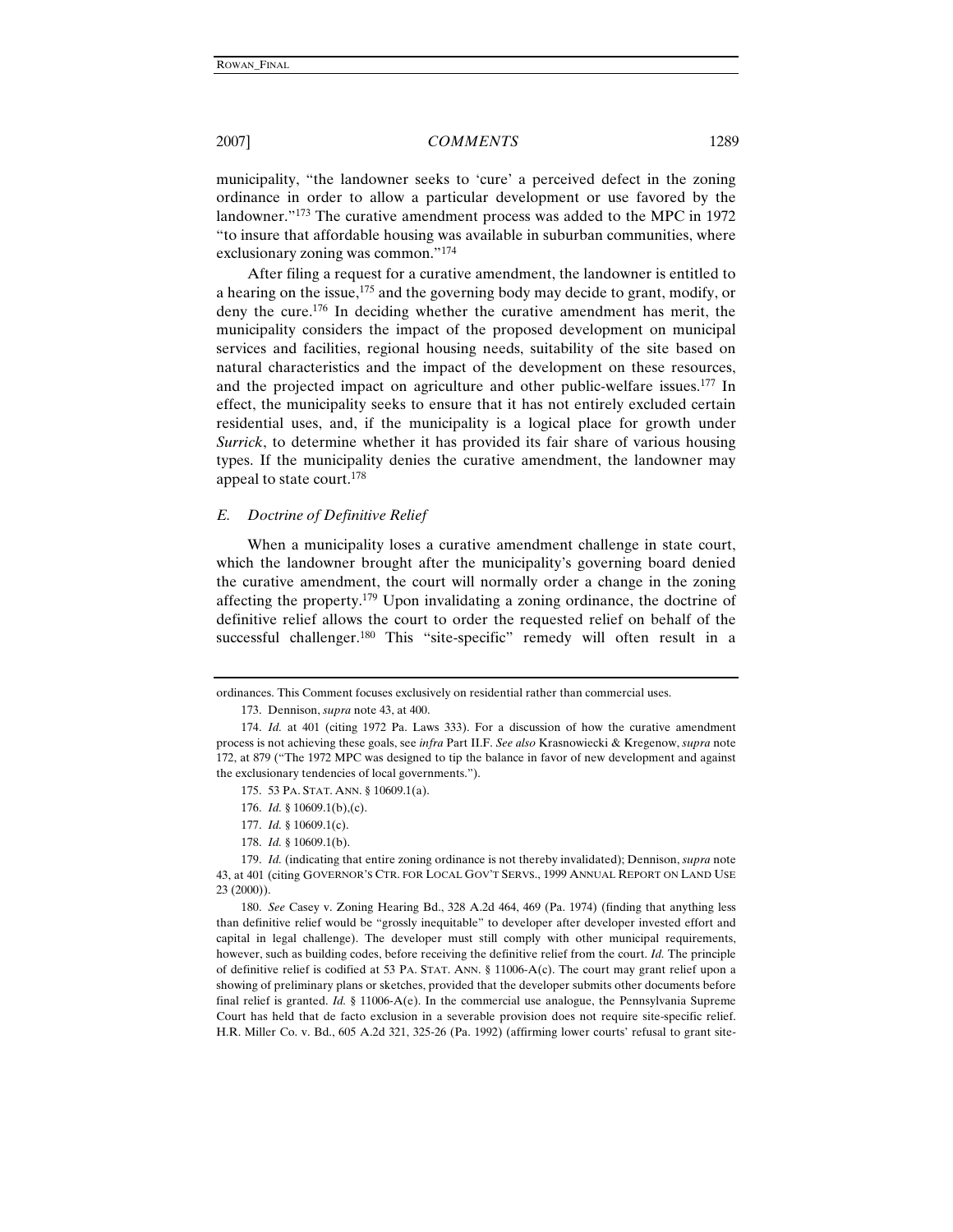development being built in an area ill equipped or ill suited for that type of development.<sup>181</sup> If a municipality amends its zoning in an attempt to cure a constitutional problem after the developer has challenged the zoning, the doctrine of definitive relief allows the court to order the developer's requested relief for the property in question even if the municipality has determined that use to be better suited for other property available in the community.<sup>182</sup> Such judicial orders will often result in the developer and municipality stipulating to a different use of the property, such as building large single-family homes on small lots rather than the multifamily housing for which the developer brought the curative amendment challenge.<sup>183</sup> Even the threat of a curative amendment challenge and this definitive relief will often persuade a municipality to negotiate with a developer before or during judicial proceedings. Advocates of the definitive relief doctrine argue that courts must be able to issue complete remedies to challengers to protect them from retaliatory municipalities.<sup>184</sup> Furthermore, it is unlikely that a landowner would invest the time and money required by litigation to secure zoning changes if such changes did not apply to their property.185

### *F. Curative Amendments Used as a Tool to Build Luxury Housing*

#### 1. "Sue and Switch"

There is significant evidence that developers are using the curative amendment process and doctrine of definitive relief "to build what they want, where they want" for the purpose of constructing luxury suburban homes rather

specific relief to quarry company when land was in residential area and zoning ordinance could be cured merely by striking five-hundred-foot setback requirement). This distinction has not been applied in residential-use cases in Pennsylvania.

<sup>181.</sup> Dennison, *supra* note 43, at 401 (citing GOVERNOR'S CTR. FOR LOCAL GOV'T SERVS., *supra*  note 179, at 23).

<sup>182.</sup> *See* Fernley v. Bd. of Supervisors, 502 A.2d 585, 588-91 (Pa. 1985) (approving developer's plans for multifamily complex in area zoned for one-acre lot-size minimums, even though township had provided for ample zoning for multifamily housing elsewhere in municipality after developer filed his challenge). The concurrence in *Fernley* argued that this was an "absurd" application of the doctrine of definitive relief and that municipalities should be permitted to make a good-faith effort to amend their zoning to comport with constitutional requirements. *Id*. at 595 (McDermott, J., concurring); *see also* Bd. of Supervisors v. Barness, 382 A.2d 140, 143 (Pa. Commw. Ct. 1978) (approving definitive relief for developer even though comprehensive plan that cured zoning ordinance's constitutional infirmity was being prepared before developers sued).

<sup>183.</sup> *See* Buckingham Township, *supra* note 10 (listing thousands of units of multifamily housing approved by court, and listing single-family homes, high-end townhouses, and mobile-home community built instead).

<sup>184.</sup> *See* Krasnowiecki & Kregenow, *supra* note 172, at 894 ("Local governments that have demonstrated their exclusionary bent cannot be trusted to treat the challenger fairly . . . .").

<sup>185.</sup> *See id.* at 900 ("The purpose of definitive or site specific relief is to reward the challenger for pointing out constitutional infirmities in the zoning ordinance; otherwise, no one will have the incentive to do so.").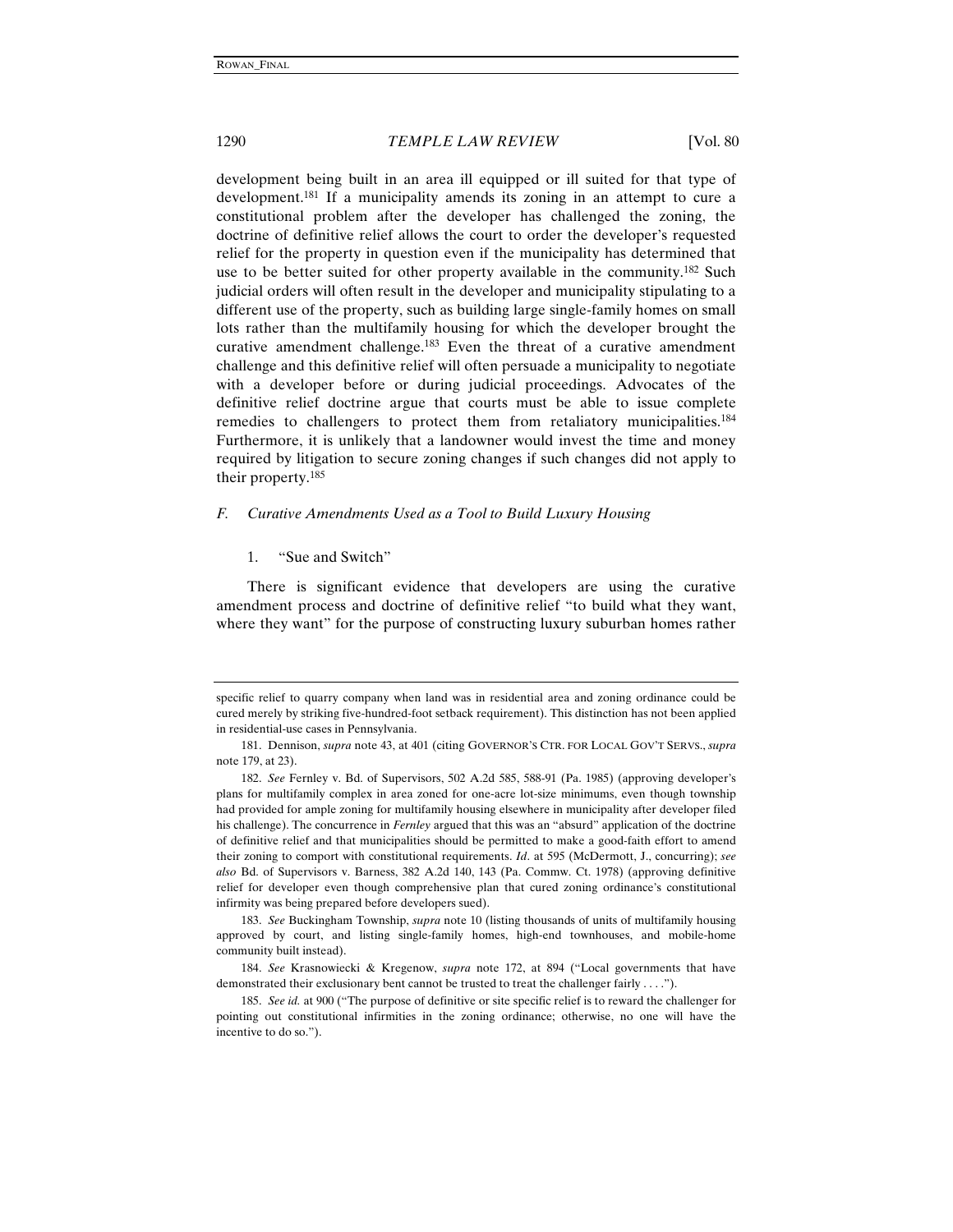than affordable housing.186 Though lawmakers originally envisioned the curative amendment process as a means by which to combat exclusionary zoning practices,187 the process has instead given developers a powerful tool to wield over municipalities, generating "[a] proliferation of upscale housing."188 Developers often utilize a "sue and switch"<sup>189</sup> tactic, wherein they propose to build mobile homes or multifamily housing with a desire instead to build singlefamily housing.190 For example, developers may wish to build large homes on small lots, a use that may be prohibited by a municipality's minimum lot-size requirements but not unconstitutionally excluded.191 Often, the threat of building mobile homes or multifamily housing is enough to compel municipalities to allow the developer to build the desired single-family homes instead. If a developer successfully sues for definitive relief, the municipality then has a strong incentive to negotiate with the developer.<sup>192</sup> One luxury-home builder called the curative amendment process "the big hammer" that developers use to force their plans through municipalities.<sup>193</sup> A public official called it "'pure assault . . . purely blackmail-oriented.'"194

This "sue and switch" technique is not uncommon.195 The Heritage Conservancy has documented at least seven instances in the past twenty years of developers filing curative amendments to build mobile homes in municipalities that excluded such use and, after judicial success, building single-family homes or townhouses instead.196 One township manager said that developers are using mobile homes "'as a smoke screen.'"197

Public officials have repeatedly called for changes to the curative amendment process. Before the state legislature made changes to the MPC in 2000 with the Growing Smarter legislation, local officials called for a revision of

<sup>186.</sup> Diane Mastrull & Evan Halper, *Land-Use Battles Frustrate Pa. Towns*, PHILA. INQUIRER, Mar. 12, 2000, at A1.

<sup>187.</sup> Dennison, *supra* note 43, at 401; *see also* Mastrull & Halper, *supra* note 186 (stating that law was designed "to provide a legal mechanism to make sure that housing for everyone was built in the suburbs, where exclusionary zoning was common").

<sup>188.</sup> Mastrull & Halper, *supra* note 186; *see also* Evan Halper, *Gathering Support for Preserving Farmland: Volleys of Costly Court Challenges by Developers Have Led Local Officials to Band Together and Seek State Help*, PHILA. INQUIRER, Mar. 7, 1999, at BC1 (detailing costs of curative amendments for municipalities).

<sup>189.</sup> ADAM LIOZ, PENNENVIRONMENT, LAND USE IN PENNSYLVANIA: AN ANALYSIS OF CHANGES TO PENNSYLVANIA'S MUNICIPALITIES PLANNING CODE IN 2000, at 18 (2001), *available at* http://static.pennenvironment.org/reports/landusereport8\_01.pdf.

<sup>190.</sup> Mastrull & Halper, *supra* note 186.

<sup>191.</sup> For a description of this process, see Mastrull & Halper, *supra* note 186.

<sup>192.</sup> See *infra* Part III.B for a discussion of municipal motivations to negotiate with developers to avoid many units of multifamily housing.

<sup>193.</sup> Mastrull & Halper, *supra* note 186 (internal quotation marks omitted).

<sup>194.</sup> *Id.* (alteration in original) (quoting Damon Aherne, chairman of Tinicum Township Planning Commission).

<sup>195.</sup> LIOZ, *supra* note 189, at 18; Mastrull & Halper, *supra* note 186.

<sup>196.</sup> Mastrull & Halper, *supra* note 186.

<sup>197.</sup> *Id.* (quoting Allen Heist, township manager of West Vincent Township in Chester County).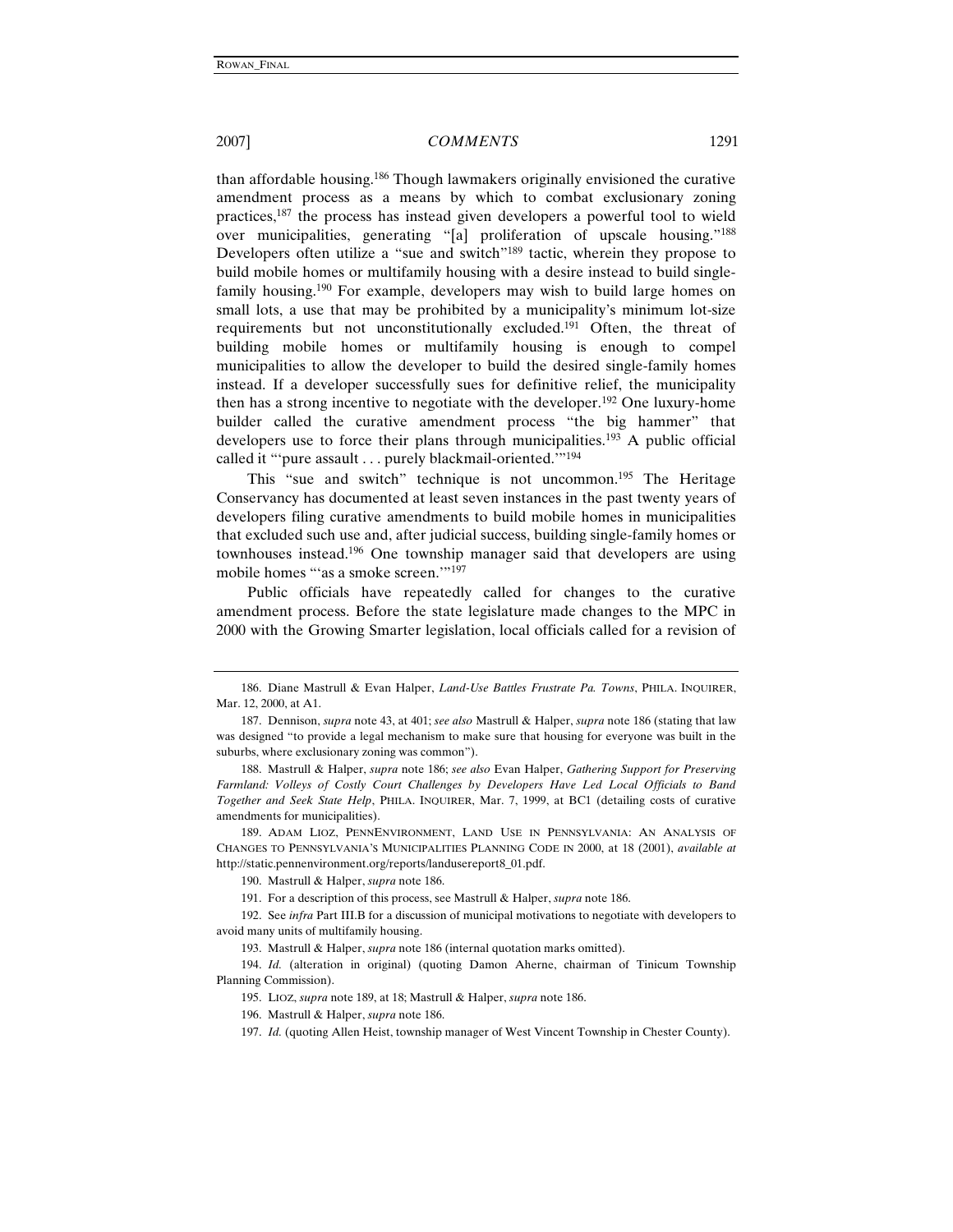the curative amendment process.198 One Bucks County coalition called curative amendments "the single greatest vehicle for development sprawl" and "nothing more than a way to circumvent our communities' land use plans."<sup>199</sup> The coalition argued that "[t]he process is a charade, funded and borne by the individual taxpayers of Pennsylvania, profiting only the developers. It must be changed."200 As part of the Growing Smarter initiative, Governor Tom Ridge's administration held fifty-three public forums across Pennsylvania on land use, finding that "[p]robably no other issue generated more frustration . . . than the curative amendment."201 The Governor's Center for Local Services suggested that the legislature amend the MPC to allow for non-site-specific curative amendments.202

Nevertheless, the resulting Growing Smarter legislation provided only a "modicum of relief" against the misuse of curative amendments.203 The legislation focused on facilitating regional planning and provided that reviewing courts must consider the availability of uses within the several municipalities joined in regional planning rather than the particular municipality where the property is situated.204 Requests from public officials to rein in the misuse of the curative amendment process, such as eliminating the doctrine of definitive relief in order to better allow municipalities to plan effectively, went largely unheeded.205

#### 2. One Example: Buckingham, Pennsylvania

Buckingham Township in Bucks County, Pennsylvania, is a prime example of developers' manipulation of the fair-share requirement and the curative amendment process to build expensive single-family housing.206 In 1978, the

<sup>198.</sup> For a discussion of the Growing Smarter legislation, see *supra* note 164. For thorough analyses of the legislation, see generally LIOZ, *supra* note 189, and Dennison, *supra* note 43.

<sup>199.</sup> Press Release, Pa. Dep't of Envtl. Prot., Local Government Coalition Calls for Land Use Reform (Nov. 6, 1998) (on file with author) (internal quotation marks omitted).

<sup>200.</sup> *Id.* (internal quotation marks omitted); *see also* Robert J. Mason, *Confronting Sprawl in Southeastern Pennsylvania: New Options for Communities*, 23 TEMP. ENVTL. L. & TECH. J. 23, 38 (2004) (detailing study's findings that many municipal officials in Montgomery and Chester Counties in Pennsylvania find curative amendments to be impediment to effective planning).

<sup>201.</sup> Mastrull & Halper, *supra* note 186 (alteration in original) (internal quotation marks omitted).

<sup>202.</sup> Dennison, *supra* note 43, at 398.

<sup>203.</sup> *Id.* at 386.

<sup>204. 53</sup> PA. STAT. ANN. § 11006-A(b.1) (West 1997 & Supp. 2007); Dennison, *supra* note 43, at 406.

<sup>205.</sup> *See* Dennison, *supra* note 43, at 386 (describing "modicum of relief" legislature provided to municipalities by giving them greater protection against curative amendments when engaged in joint planning).

<sup>206.</sup> It is beyond the scope of this Comment to conduct an empirical analysis of curative amendment challenges since the law's inception in 1972, but such a study would be quite useful to determine exactly how developers are using the process. While not necessarily statistically significant, the history of Buckingham's experience with curative amendments illustrates how the curative amendment process functions in practice and helps inform the legal analysis.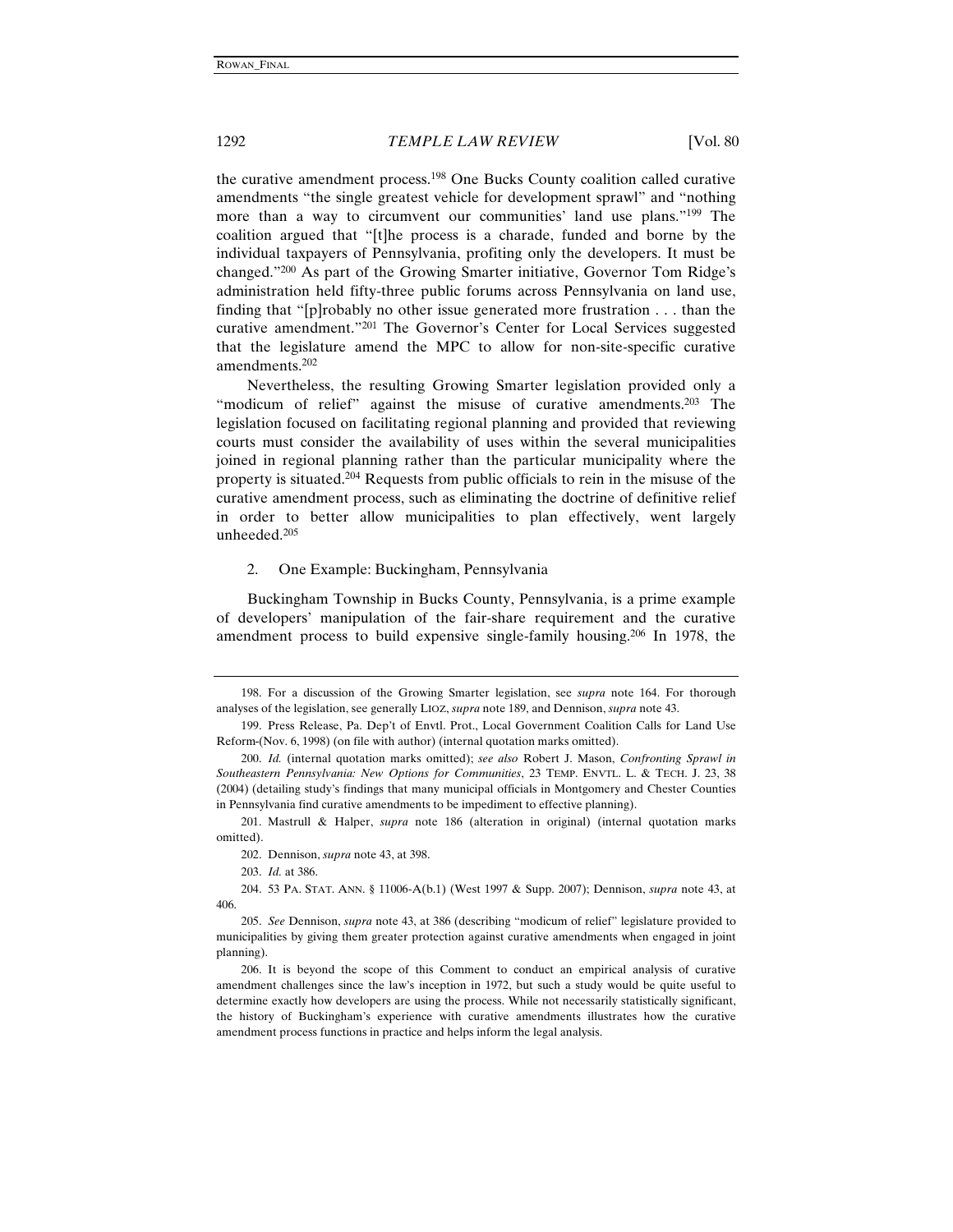commonwealth court in *Board of Supervisors v. Barness<sup>207</sup>* upheld seven landowners' challenges to Buckingham's zoning ordinance which required single-family homes on minimum lot sizes of  $10,000$  square feet.<sup>208</sup> The ordinance admittedly excluded multifamily housing and mobile-home parks, and the township was in the process of preparing a new comprehensive plan to cure the zoning's constitutional infirmity when landowners sued the township after it denied their request for a curative amendment.<sup>209</sup>

Six of the landowners had submitted plans for apartments and townhouses, and the other landowner had proposed a mobile-home park.210 The court of common pleas had determined that these uses were unconstitutionally excluded from Buckingham under the old zoning and refused to consider the zoning changes because they had not been advertised before the landowners filed the curative amendment request.211 The commonwealth court affirmed, finding that the township had not overcome its burden of demonstrating that a threat to health, safety, and general welfare existed such as to justify the exclusion of multifamily dwellings and mobile-home parks.<sup>212</sup> The lower court ordered Buckingham to issue building permits once the developers complied with the building code and other administrative requirements, and the commonwealth court affirmed.213

For the most part, however, the proposed housing was never built. Instead, the landowners developed expensive single-family housing, negotiated with the township after the courts approved more than 7000 units of multifamily housing.<sup>214</sup> The successful curative amendment resulted in over 1100 singlefamily homes.<sup>215</sup> These homes, in several different developments, sell from  $$400,000$  to  $$750,000$ .<sup>216</sup> Some multifamily housing was built—272 townhouses but these routinely sell for over \$425,000 today,<sup>217</sup> illustrating why multifamily housing is not necessarily synonymous with affordable housing.

While the mobile-home park was indeed built, "Buckingham Springs" is a community with homes currently selling for approximately \$200,000, plus land rental costs of over \$400 a month.<sup>218</sup> Though technically comprising mobile

<sup>207. 382</sup> A.2d 140 (Pa. Commw. Ct. 1978).

<sup>208.</sup> *Barness*, 382 A.2d at 141.

<sup>209.</sup> *Id.* at 141-42.

<sup>210.</sup> *Id.* at 142.

<sup>211.</sup> Schlanger v. Buckingham Twp. Bd. of Supervisors, 29 Bucks Co. L. Rep. 280, 283-85 (Pa. Ct. Com. Pl. 1976).

<sup>212.</sup> *Barness*, 382 A.2d at 142. The township had asserted interests justifying its attempts to constrain development, including the inconvenience and expense of increased public demand for facilities and the need to protect the character of the community. The court responded that "all of the law . . . is against them." *Id.*

<sup>213.</sup> *Id.* at 142 n.2. For a further discussion on the doctrine of definitive relief, see *supra* Part II.E. 214. Buckingham Township, *supra* note 10.

<sup>215.</sup> *Id.* 

<sup>216.</sup> *Id.*

<sup>217.</sup> *Id.*

<sup>218.</sup> *Id.*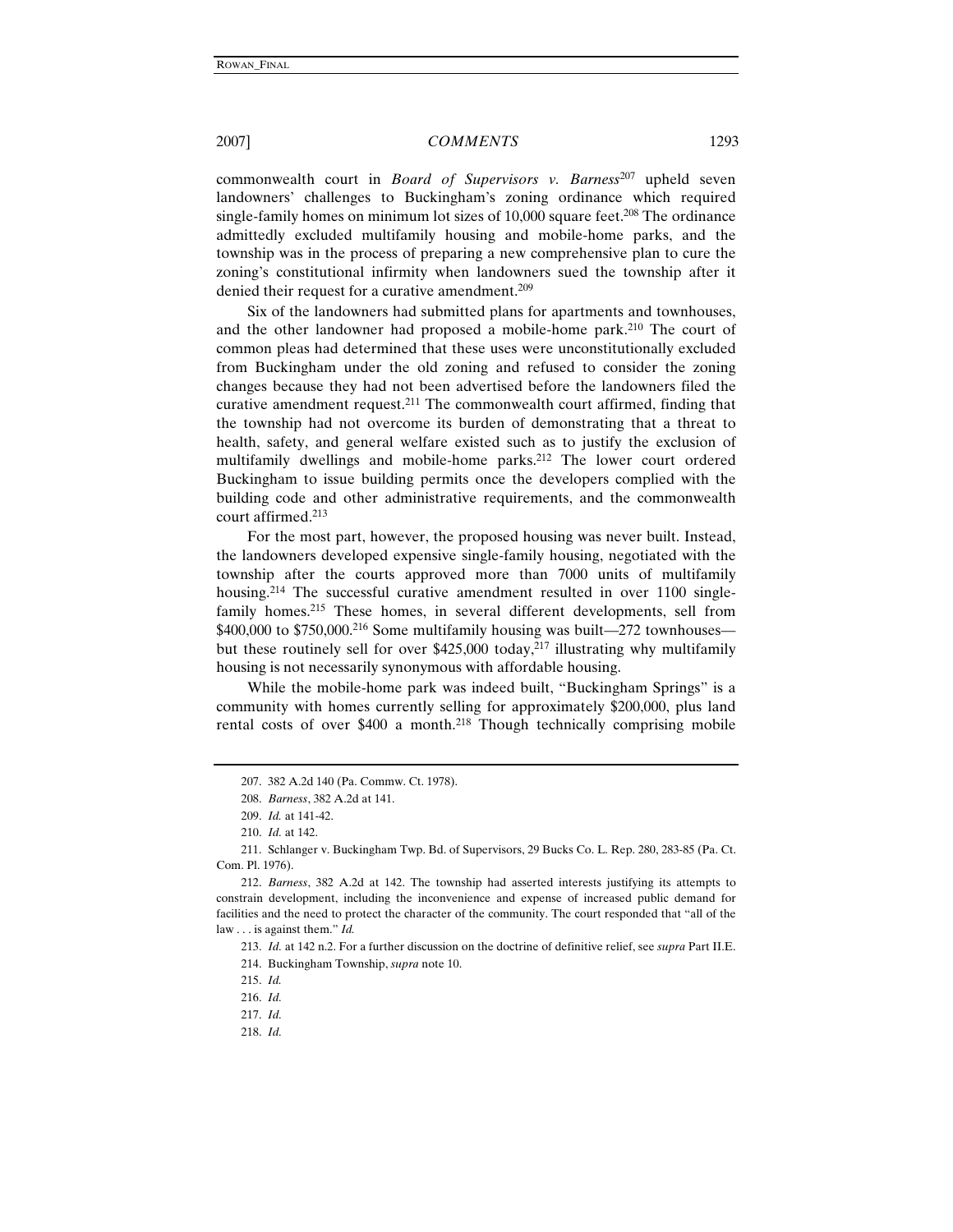homes, this community is hardly "affordable" for any low-income resident.<sup>219</sup>

Buckingham had a significant incentive to negotiate with these landowners once they had won definitive relief from the courts. The court of common pleas approved ten units per acre for the proposed multifamily housing, and five mobile homes per acre for the proposed mobile-home park.220 If built as proposed and approved by the court, Buckingham would have been home to 7400 new households living in multifamily housing and 755 new households living in mobile homes.221 In 1978, the year of the commonwealth court decision, Buckingham was primarily rural and only beginning to deal with the development pressures, which would rapidly escalate in the next thirty years. The 1970 census indicated that Buckingham was home to only 5150 residents and 1609 housing units.222 Adding 8155 new households is a significant burden for any municipality.223

Instead, 1184 single-family homes were built along with 272 luxury townhouses and  $646$  expensive mobile homes.<sup>224</sup> The township approved these homes in the face of the massive development otherwise mandated by the court.225 The landowners could not have won a curative amendment challenge against the township to build these single-family homes because their legal argument was based on the exclusion of multifamily housing and mobile homes from the township's zoning.

In 2005, Buckingham Township enacted new "Living Communities" zoning, which requires developers to build a variety of types of housing, as well as provide for open-space set-asides and commercial or civic spaces.226 For tracts larger than thirty acres with twenty or more dwelling units planned, the ordinance provides for small lot sizes and requires that the unit types be

<sup>219.</sup> For a discussion of housing affordability in Pennsylvania, and Bucks Country in particular, see NAT'L LOW INCOME HOUS. COAL., OUT OF REACH 2006: PENNSYLVANIA (2006), *available at* http://www.nlihc.org/oor/oor2006/data.cfm?getstate=on&getcounty=on&county=2224&state=PA.

<sup>220.</sup> Buckingham Township, *supra* note 10.

<sup>221.</sup> *Id.*

<sup>222.</sup> Bucks County Planning Commission, *supra* note 2.

<sup>223.</sup> Nevertheless, concerns about strain on infrastructure and resources have been repeatedly rejected by the Pennsylvania Supreme Court as a legitimate government interest. *See, e.g.*, Appeal of Girsh, 263 A.2d 395, 398-99 (Pa. 1970) (holding that municipalities must "bear [their] rightful part of the burden" and allow for population growth). The court did acknowledge in *Dolington*, however, that environmental protection, farmland preservation, and the need to contain sprawl are all considerations that may be properly taken into account when a municipality imposes development restrictions of type, design, location, and intensity. *In re* Petition of Dolington Land Group, 839 A.2d 1021, 1032 (Pa. 2003).

<sup>224.</sup> Buckingham Township, *supra* note 10.

<sup>225.</sup> Mastrull & Halper, *supra* note 186.

<sup>226.</sup> The ordinance provides:

A living community ("LC") is a development that allows for residential housing of various dwelling types encouraging all basic forms of housing including single-family and two-family dwellings, and a range of multifamily dwellings in various arrangements, mobile homes, and mobile home parks, in accordance with the specific district requirements.

BUCKINGHAM, PA., ZONING ORDINANCE § 405.B.B14 (2005).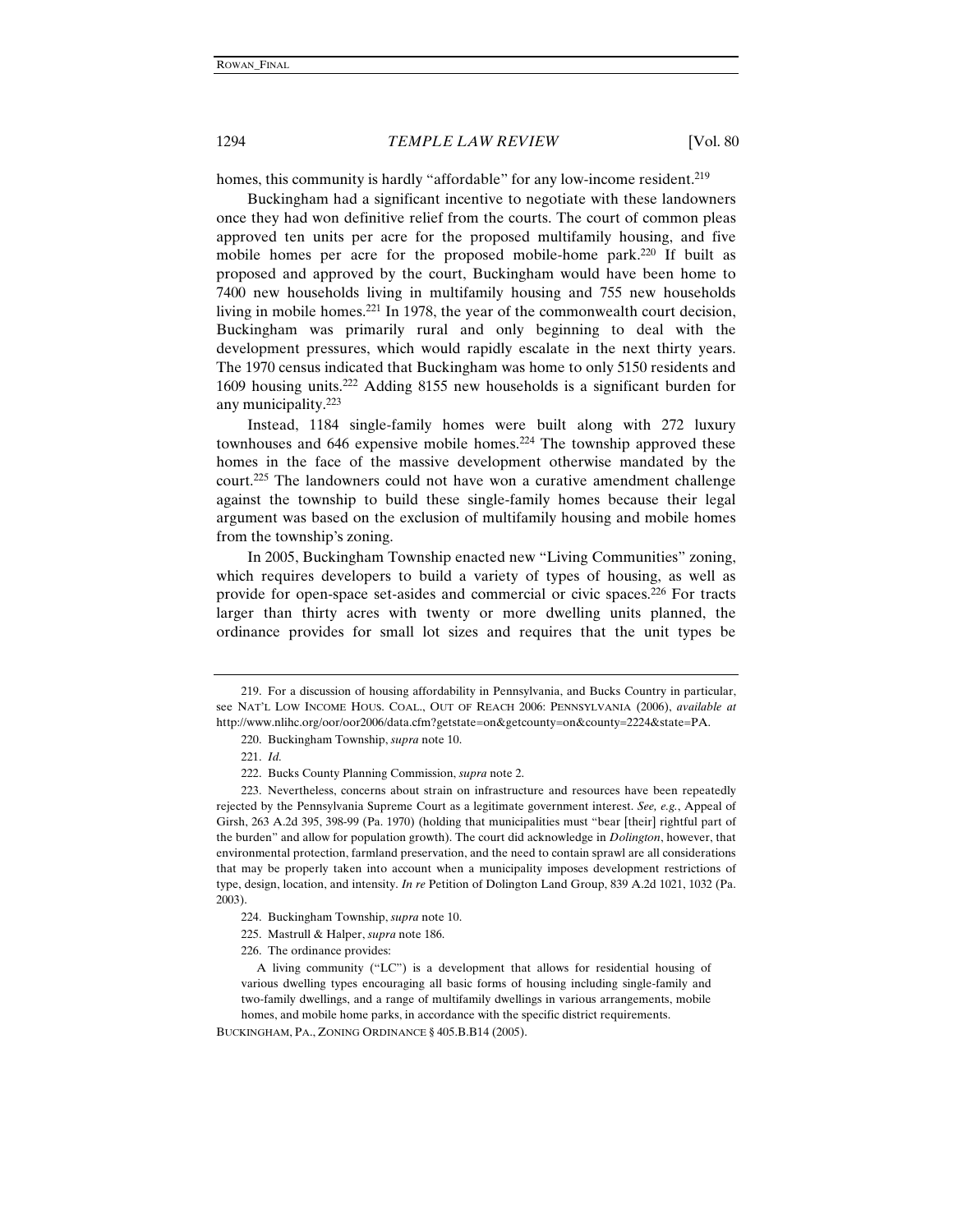mixed.227 No more than fifty percent of the units can be single-family detached housing, and the remaining fifty percent must be composed of at least two other housing types.<sup>228</sup> Additionally, "[t]o promote diversity," the ordinance prohibits the different types of housing units from being segregated within these "Living Communities" neighborhoods.229

The "Living Communities" zoning was enacted as part of Buckingham's defensive plan against curative amendments and to force developers to "respond to actual needs of a community."230 It provides for a mix of housing types and small lot sizes.<sup>231</sup> Though these are the changes that developers have been requesting in Pennsylvania when arguing that a municipality's zoning is exclusionary, new development has all but stopped in Buckingham now that developers are actually required to build various types of housing.232 The "Living Communities" zoning has not yet been legally challenged by developers.233

3. Another Example: Southampton, Pennsylvania

Evidence suggests that Buckingham has not had a unique experience with curative amendments. For example, in *Stahl v. Upper Southampton Township*  Zoning Hearing Board,<sup>234</sup> a property owner challenged the zoning ordinance of Upper Southampton, a Philadelphia suburb, for unduly restricting mobile-home parks.235 Though the ordinance provided for mobile homes, the property owner argued that the minimum lot-size and density requirements amounted to a de facto exclusion of mobile homes because building them would be economically infeasible.236 The Commonwealth Court of Pennsylvania found that the property owners did not meet their burden of proving that the township did not provide a fair share of land for mobile homes because there was no evidence in the record as to the township's percentage of undeveloped land.237 Nevertheless, the court held that the zoning ordinance unduly restricted the development of mobile homes because the density and minimum lot-size requirements made the

231. BUCKINGHAM, PA., ZONING ORDINANCE § 405.B.B14.

<sup>227.</sup> *Id.*

<sup>228.</sup> *Id.*

<sup>229.</sup> *Id.* § 405.B.B14.D.2.d.

<sup>230.</sup> Interview with Raymond Stepnoski, Twp. Manager, Buckingham Twp. (Nov. 22, 2006); *see also* Matthew P. Blanchard, *Tide Turns in Fight Against Sprawl*, PHILA. INQUIRER, May 3, 2001, at BC1 (describing how curative amendment process has changed municipal planning).

<sup>232.</sup> Interview with Raymond Stepnoski, *supra* note 230. Mr. Stepnoski stressed that Buckingham's zoning change was not an attempt to force development out of Buckingham and into neighboring communities and that the shift of development pressures is an unintended consequence of the new zoning. *Id.*

<sup>233.</sup> *Id.* Mr. Stepnoski said that Buckingham does not expect any legal challenges because "[t]he concept of a living community is one that derived from careful consideration of development trends and community desires." *Id.*

<sup>234. 606</sup> A.2d 960 (Pa. Commw. Ct. 1992).

<sup>235.</sup> *Stahl*, 606 A.2d at 961.

<sup>236.</sup> *Id.* at 961-62.

<sup>237.</sup> *Id.* at 963.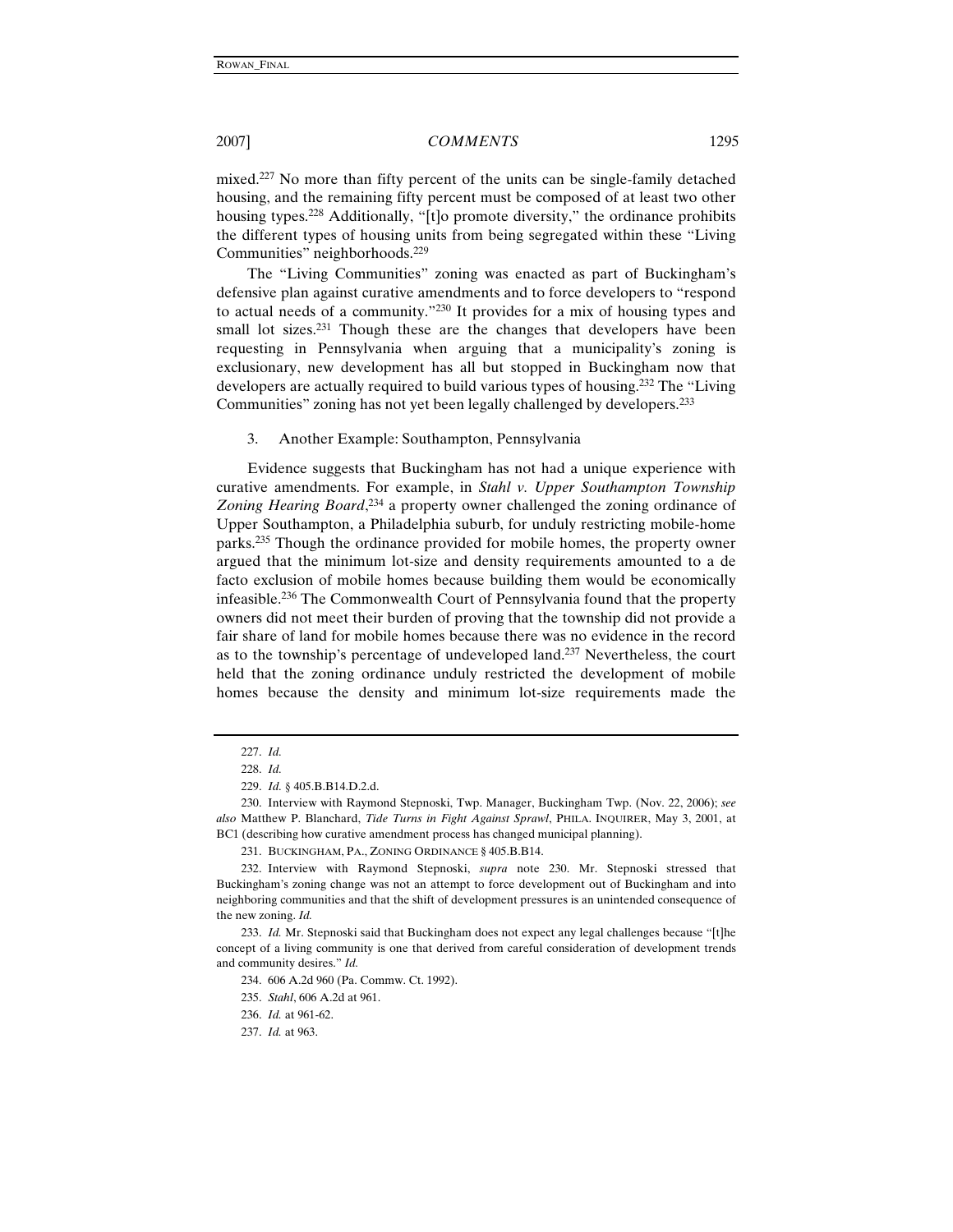ordinance's provision for mobile-home parks "illusory" and a de facto exclusion.<sup>238</sup> The court approved the property owner's request for decreased lotsize and density requirements for a mobile-home park.<sup>239</sup>

The developer never built mobile homes on this tract of land.240 Instead, the developer negotiated with the township to build fifty-five single-family homes on small lots, which the neighbors preferred to the prospect of a mobile-home park.<sup>241</sup> Today, these homes have market values of approximately \$450,000.<sup>242</sup>

#### III. DISCUSSION

Though curative amendments were intended to combat exclusionary zoning and help create an adequate supply of affordable housing, $243$  developers have instead manipulated the process to force upscale housing into unwilling municipalities.244 Curative amendments impose costly burdens on municipalities, which must go to great expense to defend themselves against developers. Also, curative amendments and the doctrine of definitive relief undermine a municipality's ability to plan effectively for development. Successful curative amendments too often result in luxury suburban housing rather than affordable housing.<sup>245</sup> In great part, this result is due to the Pennsylvania case law, which does not require that the housing built be affordable,<sup>246</sup> and the doctrine of definitive relief, which does not require the developer to build the type of housing for which he sued if he settles or later negotiates with the municipality.247

Therefore, several changes are suggested.<sup>248</sup> First, developers should be awarded non-site-specific relief so that municipalities can better plan for new development. Second, municipalities should enact inclusionary zoning ordinances to require developers building within their borders to construct affordable housing. Third, municipalities within a region, including neighboring cities, should work together to combat sprawl so that urban areas are reinvigorated and affordable housing can be built in both cities and suburbs.

<sup>238.</sup> *Id.* at 966.

<sup>239.</sup> *Id.* at 967-68.

<sup>240.</sup> Interview with Joseph Golden, Twp. Manager, Upper Southampton Twp. (Feb. 22, 2007). 241. *Id.*

<sup>242.</sup> *Id.*

<sup>243.</sup> Dennison, *supra* note 43, at 401.

<sup>244.</sup> See *supra* Part II.F for a description of how developers can manipulate the curative amendment process.

<sup>245.</sup> See *infra* Part III.B for a discussion of how curative amendments have not succeeded in effectively generating affordable housing.

<sup>246.</sup> *See* BAC, Inc. v. Bd. of Supervisors, 633 A.2d 144, 147 (Pa. 1993) (noting that fair-share analysis considers restrictions on property uses rather than exclusions of classes of people).

<sup>247.</sup> See *supra* Part II.E for an explanation of the doctrine of definitive relief.

<sup>248.</sup> See *infra* Part III.D for a discussion of these suggested solutions.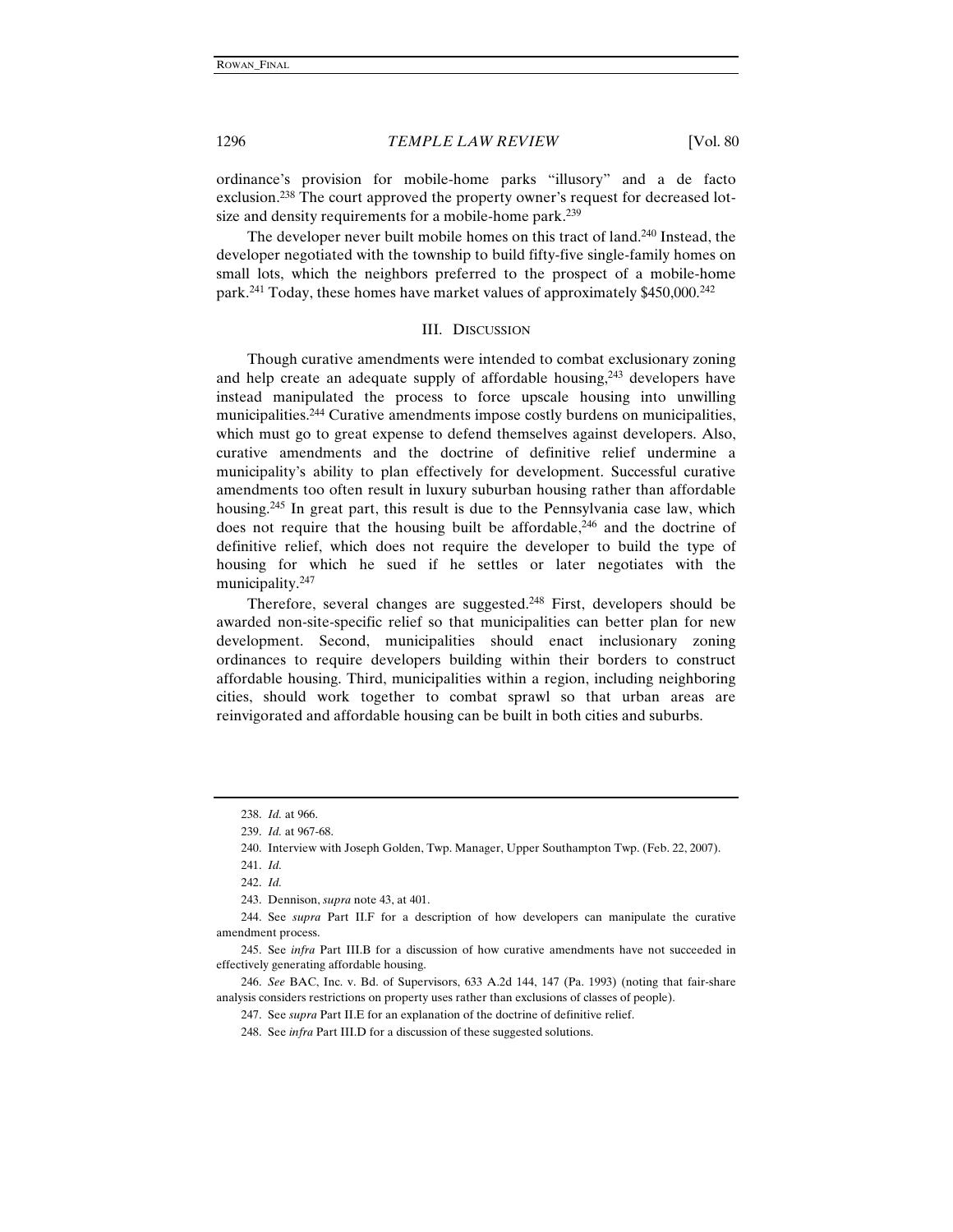#### *A. Burdens Imposed on Municipalities by Curative Amendments*

The curative amendment process imposes significant burdens on municipalities. One township supervisor protested that the municipal planning process has been disrupted and compromised by "'repeated curative amendments that sap our energies, deplete our budget, and[,] worst of all, threaten to upset all of our planning and zoning.'"249

First, fighting curative amendments is extremely expensive. Because developers can repeatedly file curative amendments for the same parcel, one township solicitor said that "'[p]art of the game plan of most of these developers who file these type of challenges is to bludgeon local governments into conceding because of the cost[s].'"250

Extensive curative amendment challenges can cost a municipality thousands of dollars in extra meeting costs and hundreds of thousands of dollars in litigation costs.251 Curative amendments can drive up the cost of housing, as developers also spend hundreds of thousands or even millions of dollars in legal fees against municipalities.252 Though the lawsuits continue, municipalities have been winning the battles more often by crafting their zoning more carefully to enable it to sustain legal challenge.253

Second, curative amendments, and especially the doctrine of definitive relief, compromise a municipality's ability to plan for growth in designated areas and in certain ways. One study of municipal officials in Montgomery County and Chester County in Pennsylvania found that many saw curative amendments as "an obstacle to achieving local planning objectives."<sup>254</sup> When a developer wins a challenge, he is entitled to build on his property either what he proposed or what he negotiated with the municipality, subject only to building codes and other administrative regulations.255

<sup>249.</sup> Mastrull & Halper, *supra* note 186 (quoting Kate Harper, Lower Gwynedd Township Supervisor, Statement to Kim Coon, Governor Ridge's Top Land-Use Advisor (Summer 1999)).

<sup>250.</sup> Halper, *supra* note 188 (quoting John Rice, Solicitor, Bedminster and Plumstead Townships).

<sup>251.</sup> *See id.* (noting that each extra meeting costs about \$1,000.00); Mastrull & Halper, *supra* note 186 (noting that Plumstead Township; Wrightstown, Upper Makefield, and Newtown Townships, collectively; and Bedminster Township have spent \$500,000, \$380,000, and \$170,000, respectively, in legal fees).

<sup>252.</sup> Mastrull & Halper, *supra* note 186.

<sup>253.</sup> *See* Blanchard, *supra* note 230 ("'We no longer think growth can be stopped. . . . Those would be illegal thoughts, . . . Growth is to be managed, directed, controlled.'" (first alteration in original) (quoting Eric Schaffhausen, Bedminster Supervisor)).

<sup>254.</sup> Mason, *supra* note 200, at 38.

<sup>255.</sup> *See* 53 PA. STAT. ANN. § 11006-A(c) (West 1997 & Supp. 2007) (stating that court may approve described development in full or in part and, if approved in part, then governing body may adopt alternative restrictions that are in accordance with court's order); Casey v. Zoning Hearing Bd., 328 A.2d 464, 468-69 (Pa. 1974) (establishing doctrine of definitive relief by holding that municipality may not prevent successful zoning challenger from proceeding with development by adopting curative measure not in place prior to filing of challenger's application). The "suitability of the proposed site and various health and safety considerations" may also be evaluated by the court. Fernley v. Bd. of Supervisors, 502 A.2d 585, 589 (Pa. 1985).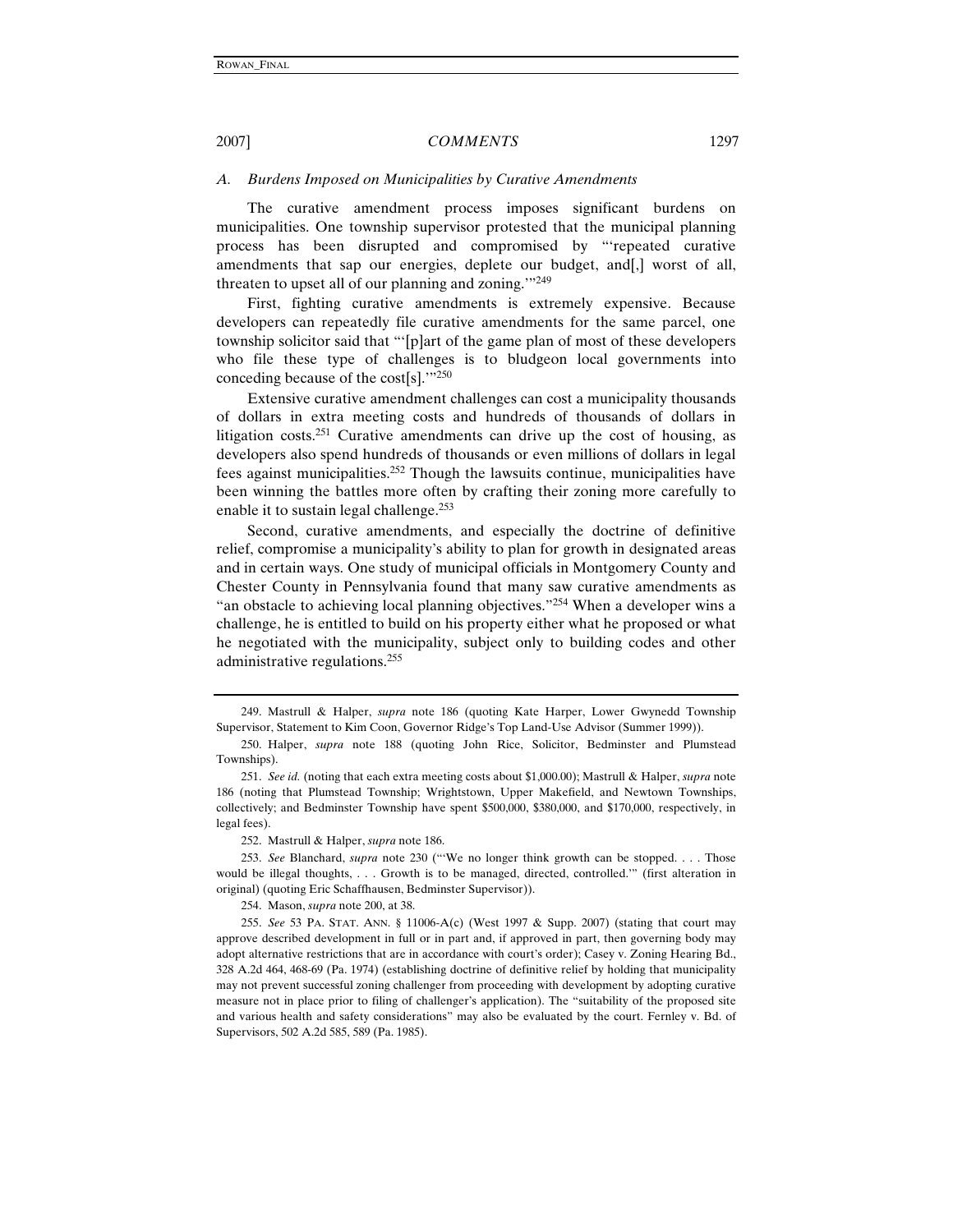In *Fernley v. Board of Supervisors*, 256 the township had amended its zoning to cure the constitutional infirmity of failing to provide for apartment buildings but had not considered or advertised the zoning change until the developer filed a curative amendment.257 The court granted definitive relief, subject to compliance with the township's building codes.258 Justice McDermott's concurring and dissenting opinion agreed that the ordinance was unconstitutionally exclusionary but found that the decision granting the developer site-specific relief was "absurd" because it "mandat[ed] the approval of a huge multi-family complex, situated in the middle of a single-acre-zoned community, based on the rather fortuitous circumstance that the absentee owner of this land arrived at the court house prior to an apparently well-intentioned zoning amendment."<sup>259</sup> Justice McDermott argued that "[c]ommunities should be permitted to make a good faith attempt to amend their ordinances, without having a possible white elephant foisted upon them to forever remind them of their past errors."260

As a result of losing a cure, a municipality may feel that it has no choice but to negotiate with the developer or face a use on a piece of property that is in discord with its zoning and planning. Curative amendments cause a municipality to "'lose[] control over its ability to plan for the orderly development of its community.'"261 One of former Governor Ridge's top advisers said that "'[t]here are very good plans out there that are being undermined by the curative amendment process."<sup>262</sup>

Developers argue, however, that site-specific relief is necessary to "'keep local government honest<sup> $\frac{1}{263}$ </sup> and prevent retaliation by municipalities.<sup>264</sup> Also, without the site-specific relief, the court or municipality could conclude that the use was better suited to a parcel of property the developer does not own, thus removing the developer's financial incentive for filing curative amendments.265

Effective planning is also inhibited by unpredictability. "Fair share" has never been specifically quantified so that municipalities can be assured that their zoning meets all of the constitutional requirements.<sup>266</sup> As a result, developers

262. *Id.* (quoting Kim Coon, adviser to former Governor Ridge).

265. Mastrull & Halper, *supra* note 186.

<sup>256. 502</sup> A.2d 585 (Pa. 1985).

<sup>257.</sup> *Fernley*, 502 A.2d at 587-88.

<sup>258.</sup> *Id.* at 590.

<sup>259.</sup> *Id.* at 595 (McDermott, J., concurring and dissenting).

<sup>260.</sup> *Id.*

<sup>261.</sup> Mastrull & Halper, *supra* note 186 (quoting Stephen Harris, attorney who used curative amendment process to develop quarry in Plumstead Township, Bucks County).

<sup>263.</sup> *Id.* (quoting Duane Searles of Home Builders Association of Bucks and Montgomery Counties).

<sup>264.</sup> *See* Casey v. Zoning Hearing Bd., 328 A.2d 464, 468 (Pa. 1974) ("[A]n applicant, successful in having a zoning ordinance declared unconstitutional, should not be frustrated in his quest for relief by a retributory township.").

<sup>266.</sup> *See* Twp. of Willistown v. Chesterdale Farms, Inc., 341 A.2d 466, 469 (Pa. 1975) (Pomeroy, J., dissenting) (noting that plurality failed to define "fair share" or explain why township at issue did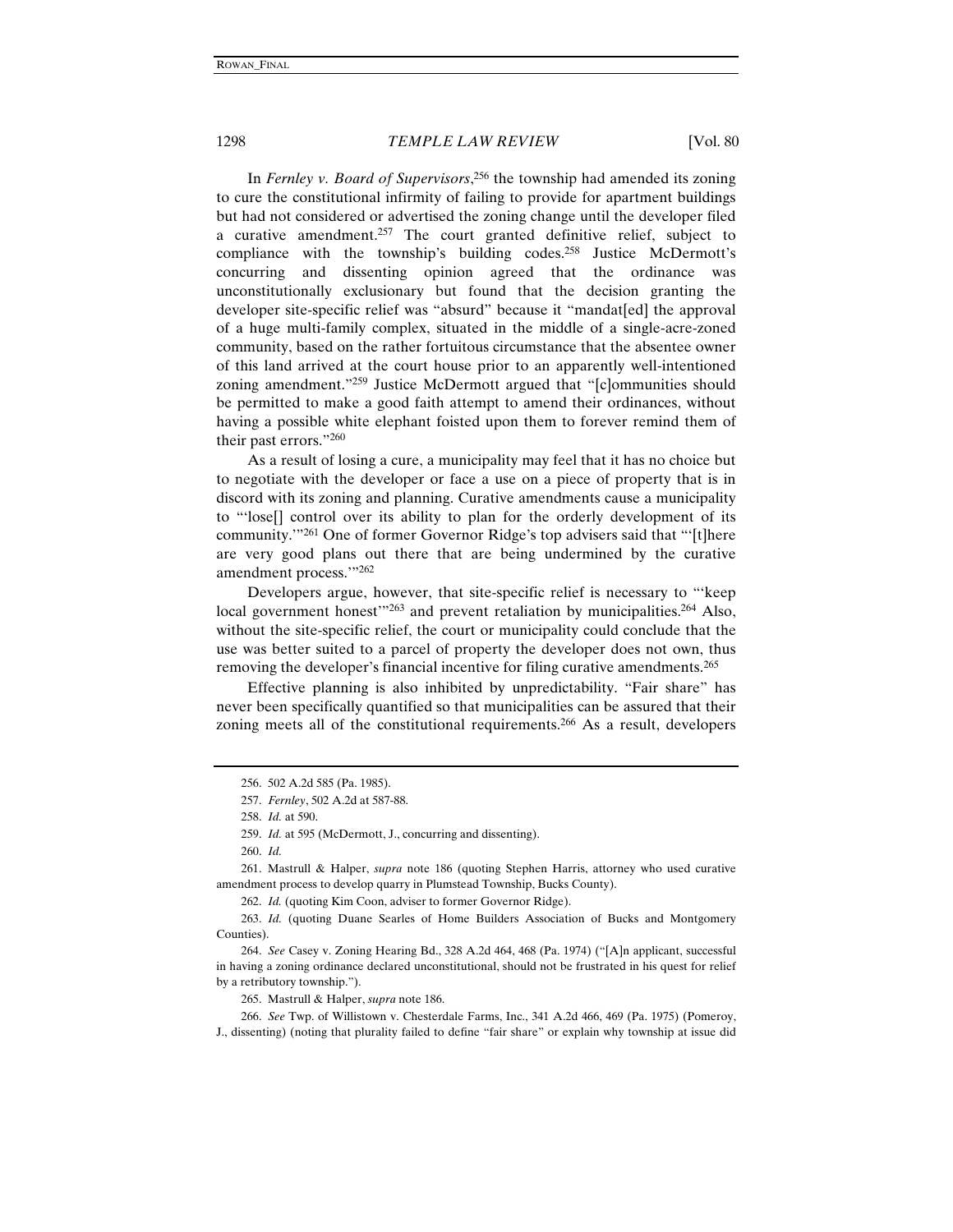can seize on and exploit this uncertainty to force through housing projects by threatening to file a curative amendment.<sup>267</sup>

#### *B. Curative Amendments Do Not Effectively Generate Affordable Housing*

Developers' manipulation of the curative amendment process, and municipalities' response to it, all obscure the crisis in Pennsylvania's growing suburbs: the need to create affordable housing. Because developers are not required to build the housing type for which they sued (if they then negotiate with the municipality), successful curative amendments are by no means guaranteed to result in affordable housing. There is great irony in the fact that a law envisioned to combat exclusionary zoning and ensure affordable housing is instead being manipulated to force luxury housing into communities that have carefully tried to plan for their growth.268 Buckingham's township manager stated that "[c]urative amendments have not, as originally intended, corrected zoning injustices in municipalities" and have instead actually created *more* housing that is unaffordable to low- or moderate-income families.<sup>269</sup> Furthermore, "[i]t seems that [the drafters of the curative amendment process] never considered how [the process] could be exploited."270

Developers, not social-justice groups, are the entities bringing curative amendment challenges against municipalities. Appropriately, developers' primary concern is building a marketable product that will generate profit, not furthering a social goal of providing affordable housing.271 A vice president of a building association stated in a panel discussion on the costs of sprawl that "[b]uilders are willing to build what they can sell, and if that's what sells, they'll build it. If a 15-story building sold in Lancaster County, you'd see 15-story apartment buildings all over the county."272 By vesting so much power in developers with the builders' remedy of the definitive relief doctrine, courts allow developers to build what is profitable and marketable rather than what is affordable. Trying to combat the legitimate problem of exclusionary zoning should not rest on what developers choose to build.

When developers surreptitiously propose to build multifamily housing or mobile homes, in hopes that the municipality will agree to single-family homes instead, developers seize on fears that low-income people will inhabit the

not satisfy test).

<sup>267.</sup> Mastrull & Halper, *supra* note 186.

<sup>268.</sup> *Id.*

<sup>269.</sup> Interview with Raymond Stepnoski, *supra* note 230.

<sup>270.</sup> *Id.*

<sup>271.</sup> Mr. Stepnoski noted that "[t]he housing industry is no different than any other widget producing industry. There's a product and a profit. The goal is to maximize profit. There are a few notable exceptions, however these tend to be local developers and not the nationally recognized companies." *Id.*

<sup>272.</sup> Rick Brown, Executive Vice President, Bldg. Indus. Ass'n of Lancaster, Remarks at an Hourglass Foundation Public Forum: Costs of Sprawl 21 (June 7, 2000) (transcript available at http://www.hourglassfoundation.org/hgf/lib/hgf/white\_papers/costs\_of\_sprawl\_6-7-00\_transcript.doc).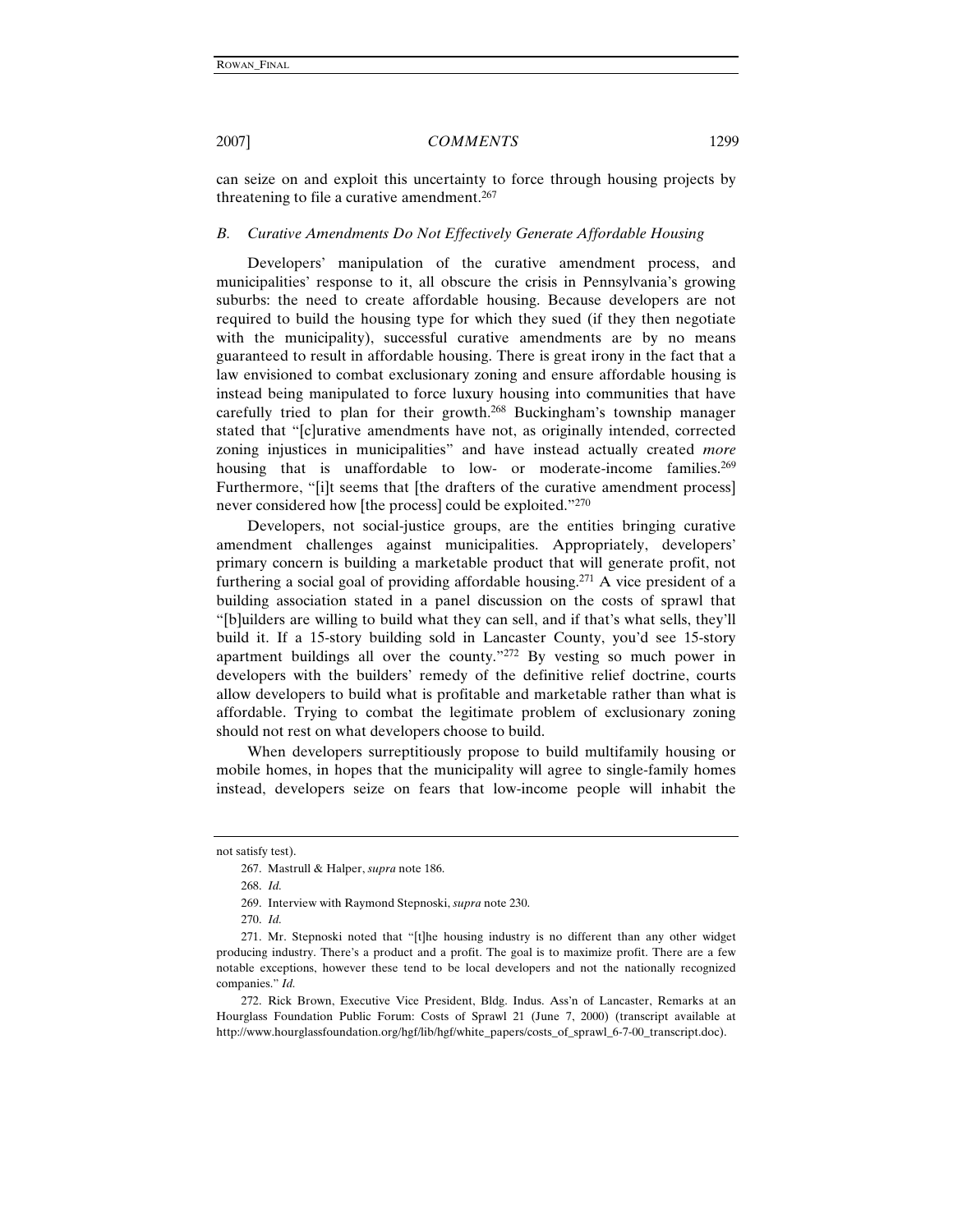wealthy suburbs by "'wav[ing] the bloody flag of affordable housing."<sup>273</sup> In this way, the curative amendment process may further "stratify and exclude people."274 In early decisions, the Pennsylvania Supreme Court expressed concern over public officials and residents wanting to exclude low-income individuals from their community. For example, in *National Land & Investment Co. v. Kohn*, 275 the court found that "[w]hat basically appears to bother intervenors is that a small number of lovely old homes will have to start keeping company with a growing number of smaller, less expensive, more densely located houses."276 Similarly, in *Appeal of Girsh*, 277 the court noted that "much of the opposition to apartment uses in suburban communities is based on fictitious emotional appeals which insist on characterizing all apartments as being equivalent to the worst big-city tenements."278

 It is important to note that municipalities may have legitimate reasons for wanting to control development, including multifamily housing. Sprawl is of paramount concern to many public officials, particularly in the Philadelphia metropolitan area, and many municipalities have limited infrastructure with which to handle increased development.<sup>279</sup> For example, new development may necessitate more schools, public utilities, and traffic control.280 As a result, local taxes rise, which harms low- and middle-income people already living in the suburban community.<sup>281</sup> Additionally, suburban sprawl hurts low-income individuals who live in the cities being decimated by population loss and decreased tax bases.282

Therefore, when negotiations between a municipality and developer result in single-family homes rather than multifamily housing, this does not necessarily reflect distaste for affordable housing or the lower-income individuals who may reside there. Instead, the municipality may be trying to limit the number of new households in its community in an effort to control sprawl and growth. For example, the successful curative amendments in Buckingham Township in 1978283 resulted in 1184 single-family homes, 272 townhouses, and 646 mobile

<sup>273.</sup> Mastrull & Halper, *supra* note 186 (quoting Dan Hoffman, Policy Director, Pennsylvania Low-Income Housing Coalition).

<sup>274.</sup> *Id.* (quoting Joanne Denworth, president of 10,000 Friends, a coalition of conservation and environmental groups).

<sup>275. 215</sup> A.2d 597 (Pa. 1965).

<sup>276.</sup> *Nat'l Land*, 215 A.2d at 612.

<sup>277. 263</sup> A.2d 395 (Pa. 1970).

<sup>278.</sup> *Girsh*, 263 A.2d at 399 n.5.

<sup>279.</sup> *See* Mason, *supra* note 200, at 33 (detailing survey results that indicated that local officials in Chester and Montgomery Counties are concerned about sprawl, even in municipalities not experiencing high rates of development).

<sup>280.</sup> THE BROOKINGS INST., *supra* note 30, at 46-63.

<sup>281.</sup> *Id.*

<sup>282.</sup> *Id.*

<sup>283.</sup> *See*, *e.g.*, Bd. of Supervisors v. Barness, 382 A.2d 140, 141, 144 (Pa. Commw. Ct. 1978) (noting township's failure to cure its invalid zoning ordinance).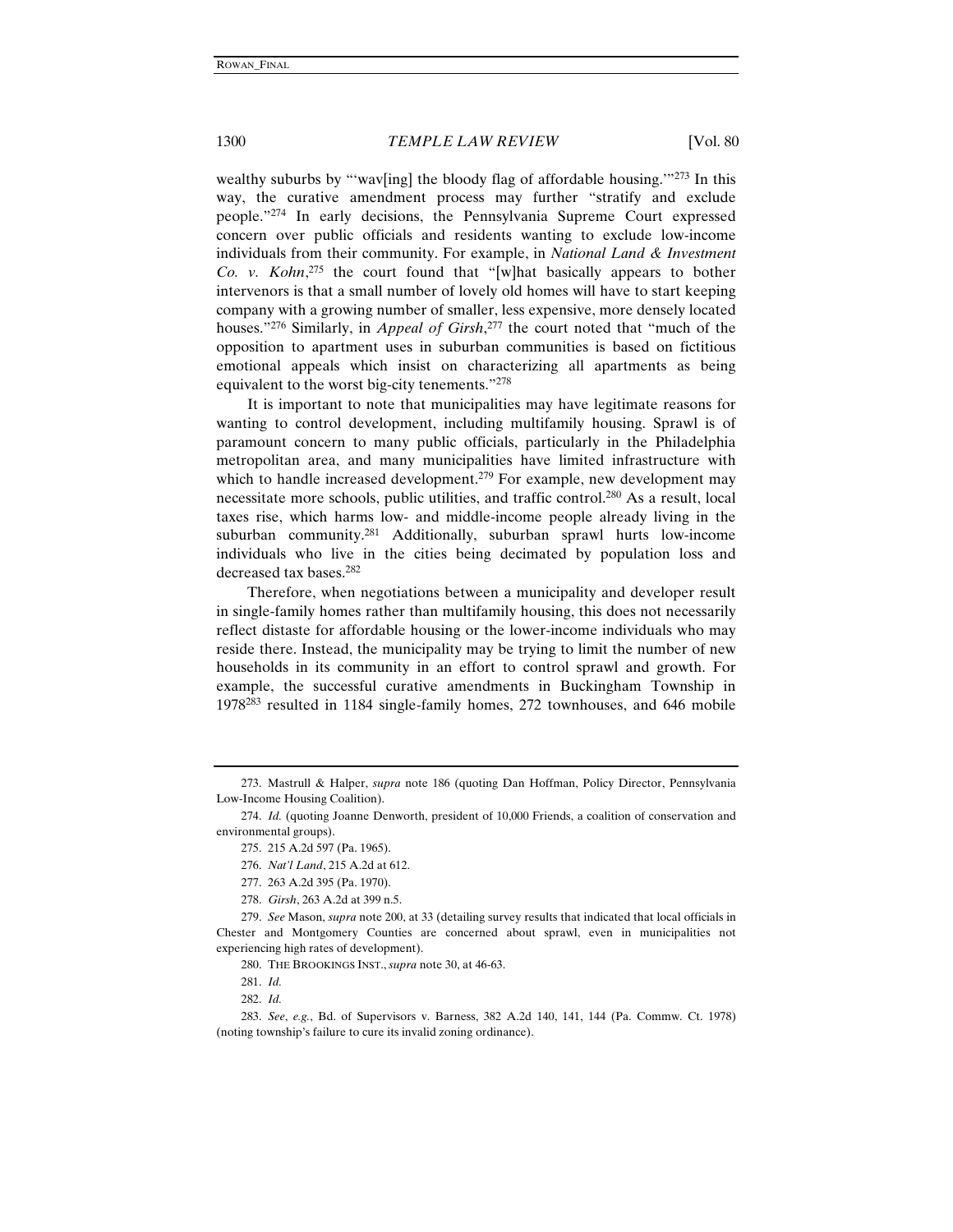homes, rather than 7400 units of multifamily housing and 755 mobile homes.<sup>284</sup> By negotiating with the landowners, Buckingham prevented over 6000 additional housing units from being built.<sup>285</sup> Nevertheless, it remains critical for courts and observers to be vigilant in monitoring municipal bias against low-income families and affordable housing.

### *C. Problems with Focusing on Property Rather than People*

The manipulation of the curative amendment process, designed to combat exclusionary zoning and instead used to generate luxury suburban housing, has resulted because the fair-share analysis on which the curative amendment process is built does not require the provision of affordable housing. Instead, municipalities need only provide for a variety of housing uses, with no requirement that any of these uses (including multifamily housing and mobile homes) be affordable.

The Pennsylvania Supreme Court has made clear that the fair-share test is based on property rights rather than a social need for affordable housing. In *BAC, Inc. v. Board of Supervisors*, 286 the court clarified that the fair-share test inquires as to the exclusion of uses of property rather than classes of people. <sup>287</sup> Therefore, while the fair-share test requires municipalities to provide for some form of multifamily housing, there is no requirement that the housing be affordable to low- or moderate-income families. Additionally, municipalities are not required to provide for various types of multifamily housing, even though apartments may be significantly more affordable than townhouses.288

The court's requirement of various housing types may acknowledge the need for affordable housing, as the court has employed its fair-share analysis to invalidate large minimum lot sizes and exclusion of multifamily housing.289 Nevertheless, dense single-family housing, multifamily housing, and mobile homes are not by definition "affordable." One scholar noted that, "[w]hile multifamily housing is often cheaper than single-family housing, it need not be."<sup>290</sup> For example, the townhouses built in Buckingham as a result of the 1978 curative amendment now sell for over \$400,000 and the mobile homes sell for over \$200,000, plus they cost over \$400 a month in land rent.<sup>291</sup> Even singlefamily homes on small lots can be expensive; for example, the trend of "mansionization" in the inner suburbs describes the tearing down of small homes on small lots and building large, luxury homes in their place.292

<sup>284.</sup> Buckingham Township, *supra* note 10.

<sup>285.</sup> *See id.* (allowing total of 8155 housing units, but building only 2102 units).

<sup>286. 633</sup> A.2d 144 (Pa. 1993).

<sup>287.</sup> *BAC*, 633 A.2d at 147.

<sup>288.</sup> See *supra* Part II.C.3 for a discussion of how courts do not differentiate between different forms of multifamily housing.

<sup>289.</sup> Span, *supra* note 45, at 38-39.

<sup>290.</sup> *Id.* at 43.

<sup>291.</sup> Buckingham Township, *supra* note 10.

<sup>292.</sup> Durkin, *supra* note 62, at 467-68.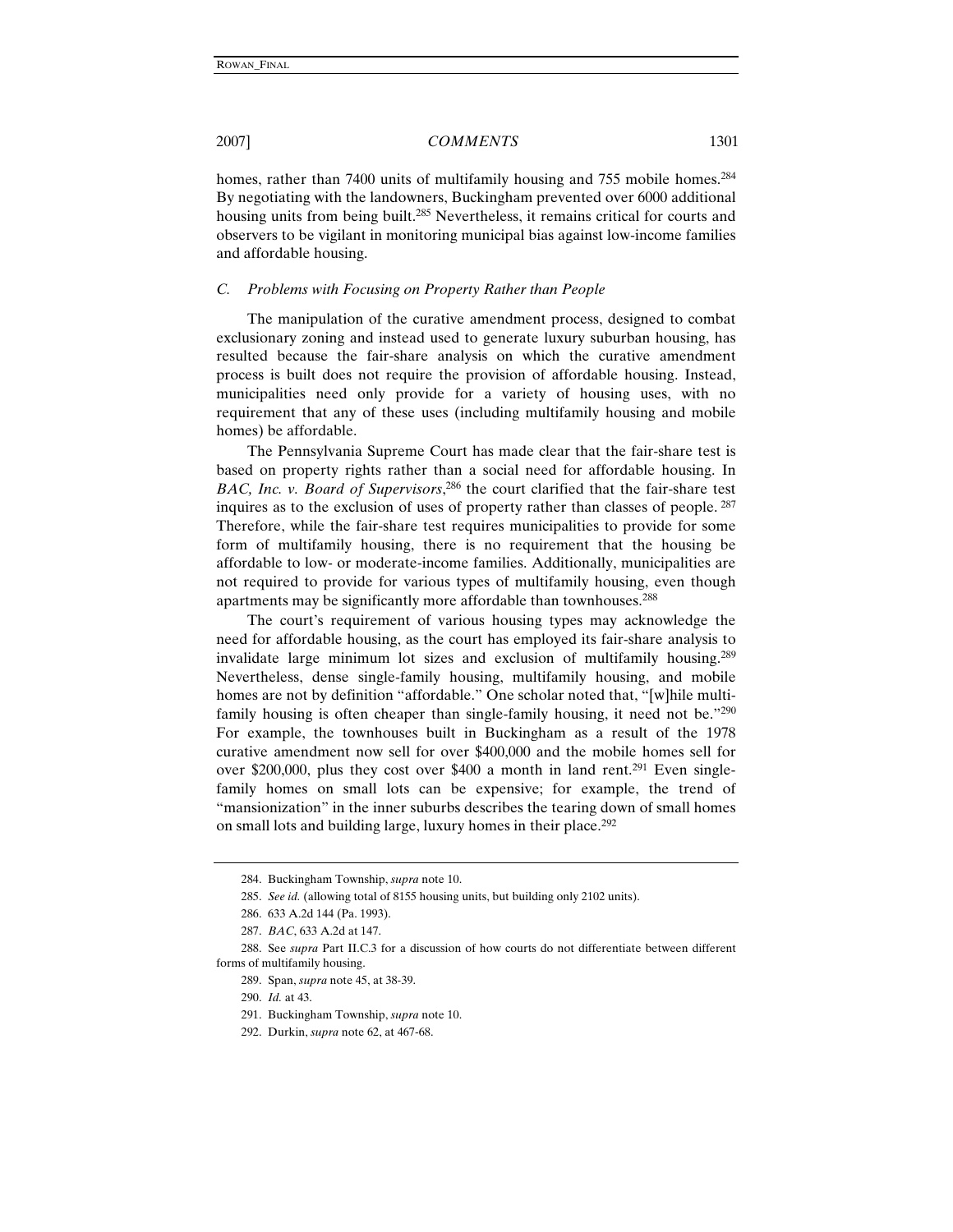There are other undercurrents throughout the Pennsylvania Supreme Court's decisions that reflect concern for creating affordable housing. For example, the plurality in *Township of Willistown v. Chesterdale Farms, Inc.*<sup>293</sup> and majority in *Surrick v. Zoning Hearing Board*294 cited New Jersey's *Southern Burlington County NAACP v. Township of Mount Laurel* (*Mt. Laurel I*)295 decision as support for its development of the fair-share test despite the fact that *Mt. Laurel I* focuses on affordability rather than providing for various housing types as required by Pennsylvania's property rights doctrine.296 Though the Pennsylvania Supreme Court in *BAC* roundly rejected the notion that the fairshare test is concerned with housing affordability, $297$  the citations shed some light onto the concerns motivating the development of the fair-share requirement.

As the test is formulated and applied, however, housing affordability simply does not factor into the analysis. While it is unclear that Pennsylvania would benefit from an extensive approach to affordable housing like New Jersey,298 what is clear for now is that the curative amendment process is not effectively generating affordable housing.

#### *D. Proposed Solutions*

Given the extraordinary need for affordable housing in Pennsylvania, the misuse of the curative amendment process and the inability of the fair-share test to guarantee the production of affordable housing are particularly problematic. The following are some possible solutions, designed to stop abuses of the curative amendment process and generate meaningful affordable housing.

#### 1. Allow Non-Site-Specific Judicial Relief for Successful Challenges

If a developer successfully challenges a zoning ordinance as exclusionary, the municipality should be permitted to accommodate the use in the most appropriate location, depending on its infrastructure restrictions and planning goals. The doctrine of definitive relief simply does not make sense given the "sue and switch" tactics employed by developers. If a zoning ordinance excludes a housing use, the municipality should be able to plan for where that use would be best accommodated. Also, limiting the number of times a developer may file a curative amendment on a given property would reduce the burden on municipalities, which must constantly defend against such attacks.<sup>299</sup>

<sup>293. 341</sup> A.2d 466 (Pa. 1975).

<sup>294. 382</sup> A.2d 105 (Pa. 1977).

<sup>295. 336</sup> A.2d 713 (N.J. 1975).

<sup>296.</sup> *Surrick*, 382 A.2d at 109; *Willistown*, 341 A.2d at 468.

<sup>297.</sup> BAC, Inc. v. Bd. of Supervisors, 633 A.2d 144, 147 (Pa. 1993).

<sup>298.</sup> *See* Mitchell, *supra* note 65, at 131 (finding that less expensive housing types in Philadelphia metropolitan area were more abundant than in New Jersey municipalities); *see also* Wish & Eisdorfer, *supra* note 73, at 1273, 1301 (discussing their study's findings that New Jersey's program has generated some low- to moderate-income housing, but noting that some important goals have yet to be achieved).

<sup>299.</sup> LIOZ, *supra* note 189, at 42.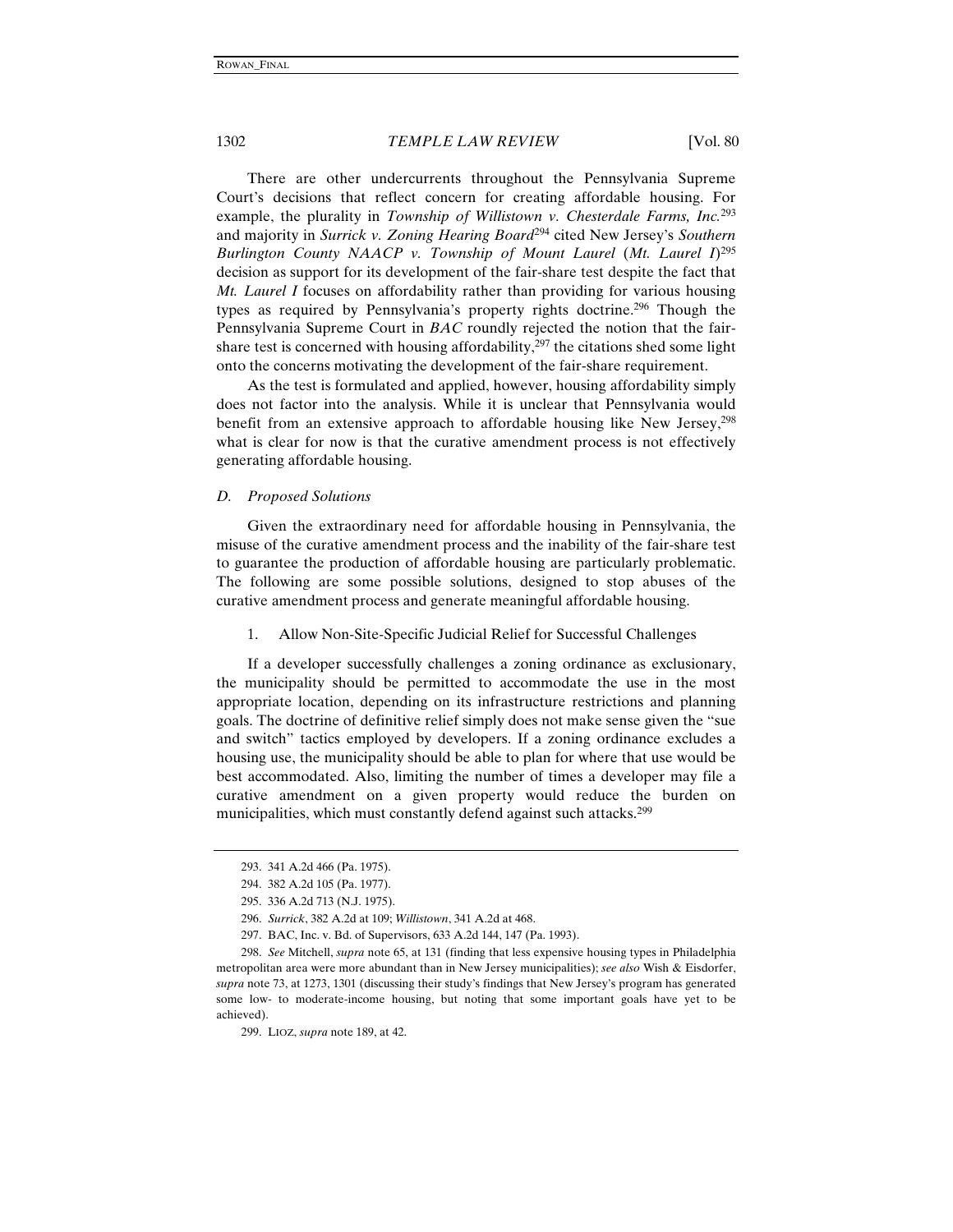Alternatively, there should be a good-faith exception for municipalities that mistakenly believe that their zoning is constitutional and comports with the fairshare requirements. Given the vagueness of the fair-share test, which has never been quantified by the Pennsylvania Supreme Court, municipalities should have an opportunity to correct their zoning without being forced to accommodate a development that may be ill suited for the location (and is unlikely to result in affordable housing). Under current doctrine, a municipality that recognizes the constitutional infirmity in its zoning but fails to publicly announce changes before a curative amendment is filed is unable to defend itself based on the new zoning.300 This approach suggests that Pennsylvania's anti-exclusionary zoning case law and curative amendment procedures are punitive rather than corrective and highlights the focus on property rights rather than social justice.

2. Encourage Municipalities to Enact Inclusionary Zoning Ordinances

Many cities and several states across the country have adopted inclusionary zoning ordinances.<sup>301</sup> Such programs generally provide developers with a variety of incentives, including density bonuses, relaxation of development requirements, or an expedited permit process in return for building affordable housing units.<sup>302</sup> By enacting such ordinances, municipalities can be progressive in providing for affordable housing rather than be in a defensive position against curative amendment challenges. Finally, municipalities can craft inclusionary zoning ordinances in the way most appropriate to the housing needs of their community and in accordance with their planning goals.

#### 3. Control Sprawl

Sprawl itself decreases the availability of affordable housing.<sup>303</sup> For example, single-family homes on large lots may lead to housing segregation by property values.304 Municipalities should work together to control sprawl and create affordable housing. The "smart growth" movement, a proposed solution to sprawl, advocates sustainable development and the furtherance of several principles, including environmental protection, economic competitiveness, and equity.305 One of the principal goals of smart growth includes the expansion of housing choices and housing affordability.<sup>306</sup> Similarly, growth management distinguishes itself from exclusionary zoning practices by seeking to "preserve public goods, improve social equity and minimize adverse impacts of

<sup>300.</sup> *See, e.g.*, Bd. of Supervisors v. Barness, 382 A.2d 140, 143-44 (Pa. Commw. Ct. 1978) (approving definitive relief for developer even though comprehensive plan that cured zoning ordinance's constitutional infirmity was being prepared before developers sued).

<sup>301.</sup> For a discussion of inclusionary zoning practices, see generally Porter, *supra* note 23, Kautz, *supra* note 82, Lerman, *supra* note 82, and Morgan, *supra* note 82.

<sup>302.</sup> Porter, *supra* note 23, at 227-28.

<sup>303.</sup> Weiss, *supra* note 61, at 169.

<sup>304.</sup> *Id.*

<sup>305.</sup> *Id.* at 165.

<sup>306.</sup> *Id.* at 167.